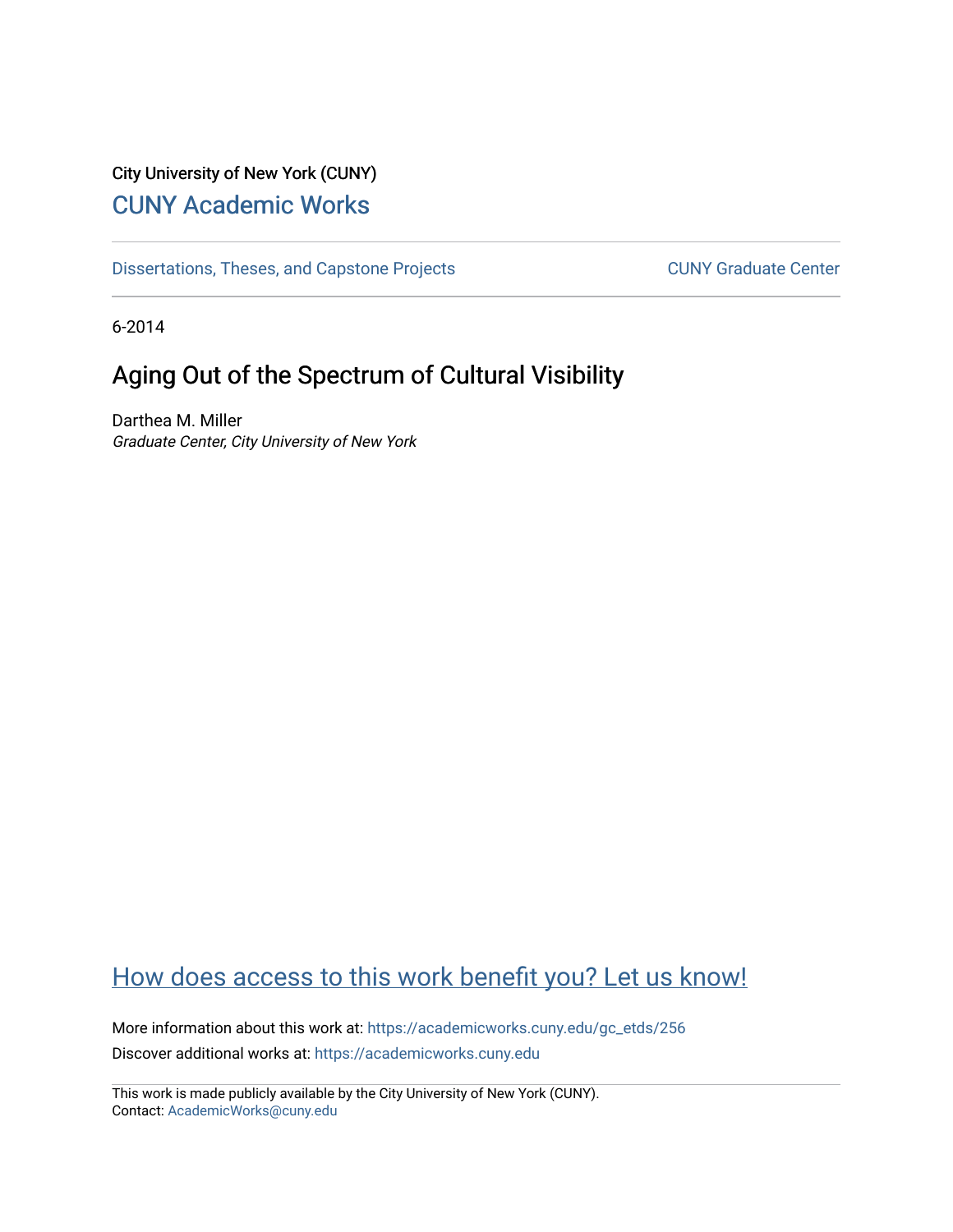## AGING OUT OF THE SPECTRUM OF CULTURAL VISIBILITY

BY

## DARTHEA M. MILLER

A master's thesis submitted to the Graduate Faculty in Liberal Studies in partial fulfillment of the requirements for the degree Master of Arts, The City University of New York

2014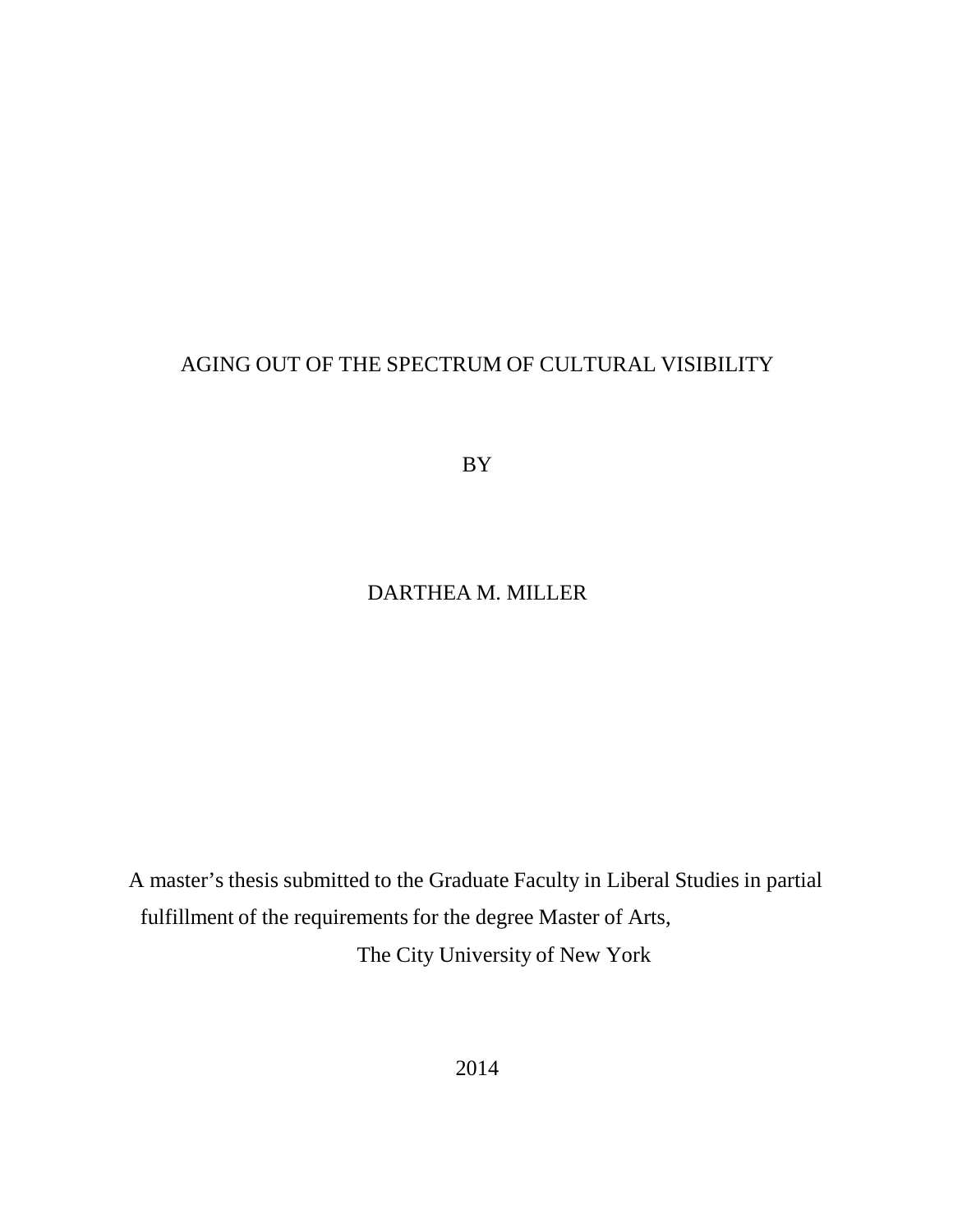This manuscript has been read and accepted for the Graduate Faculty in Liberal Studies in satisfaction of the dissertation requirement for the degree Master of Arts.

Victoria Pitts-Taylor

Date Thesis Advisor

Matthew Gold

Executive Officer

Date

THE CITY UNIVERSITY OF NEW YORK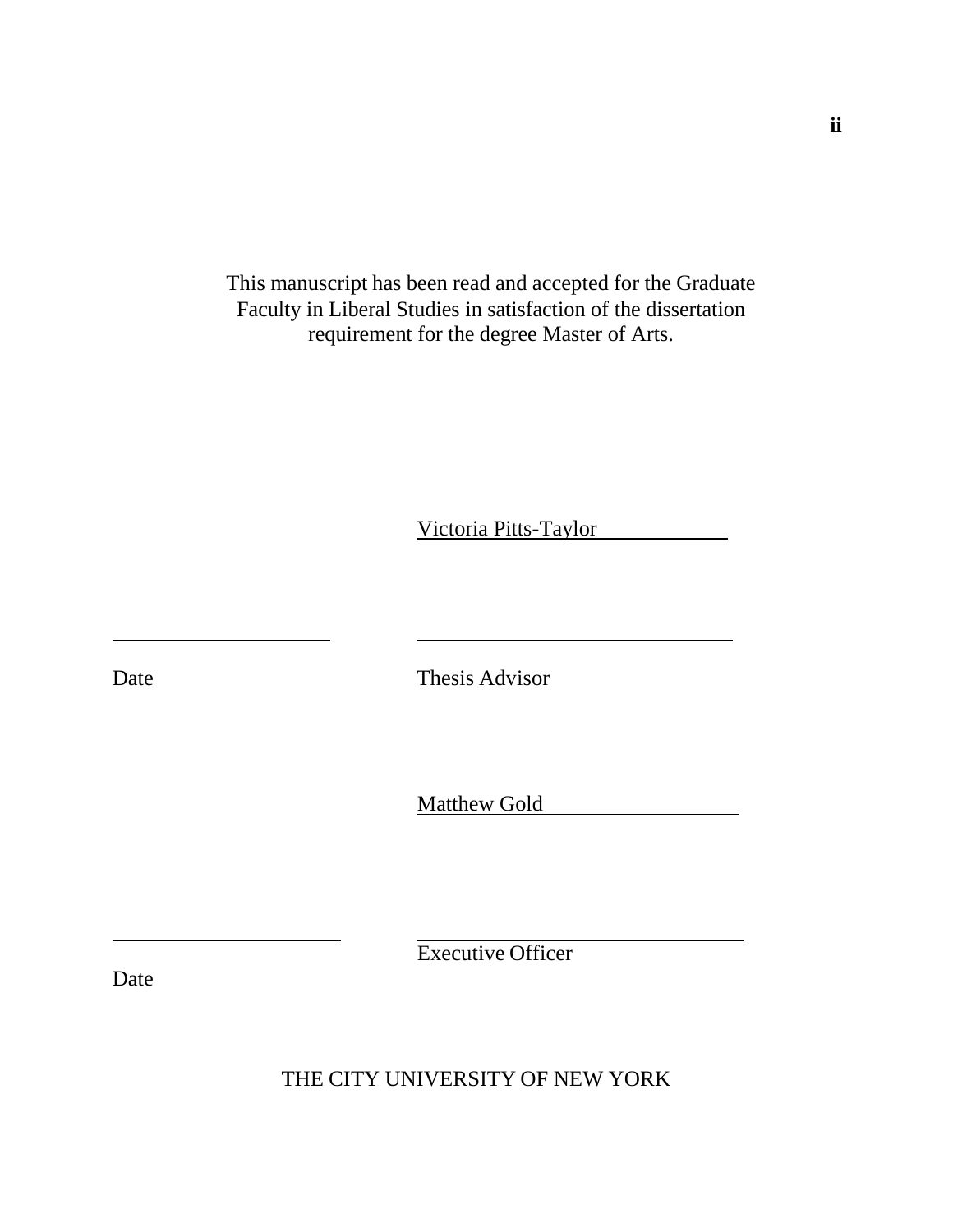### **Abstract**

#### AGING OUT OF THE SPECTRUM OF CULTURAL VISIBILITY

By

Darthea M. Miller

Adviser: Professor Victoria Pitts-Taylor

I argue that the valorization of youth and the subsequent quest for agelessness has caused such an explosion of ageism that the elderly have been relegated to a culturally invisible status. The intersection of age and gender is doubly problematic for women due to sexism and the perennial objectification of the female body. Thinking of visibility as a measure of social acceptability, the consequences of cultural disappearance for the aging woman is an important site for investigation and theorizing. This thesis depicts the erasure of aging women from the cultural landscape as an effect of media representation and self-care work encouraged in neoliberal capitalism, in which aging is positioned as a mutable phenomenon.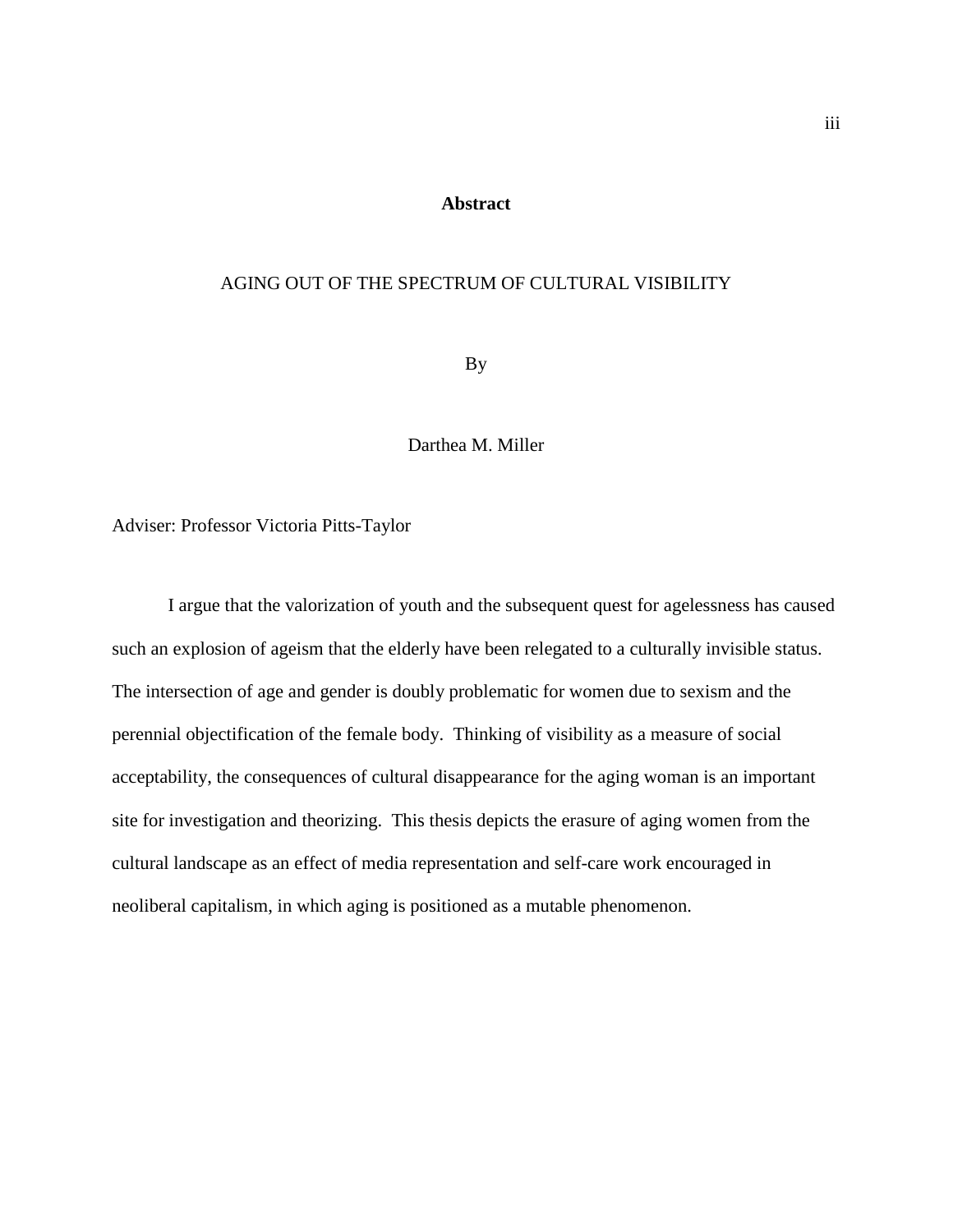### **Acknowledgements**

I would like to thank the faculty of the Graduate Center, especially Rachel Brownstein and Robert Reid-Pharr. Very special thanks to Victoria Pitts-Taylor for her inspiration and advisement that helped shape and direct this thesis.

None of my academic work would have been possible without the encouragement and support of my husband, Rick and daughter, Zoe.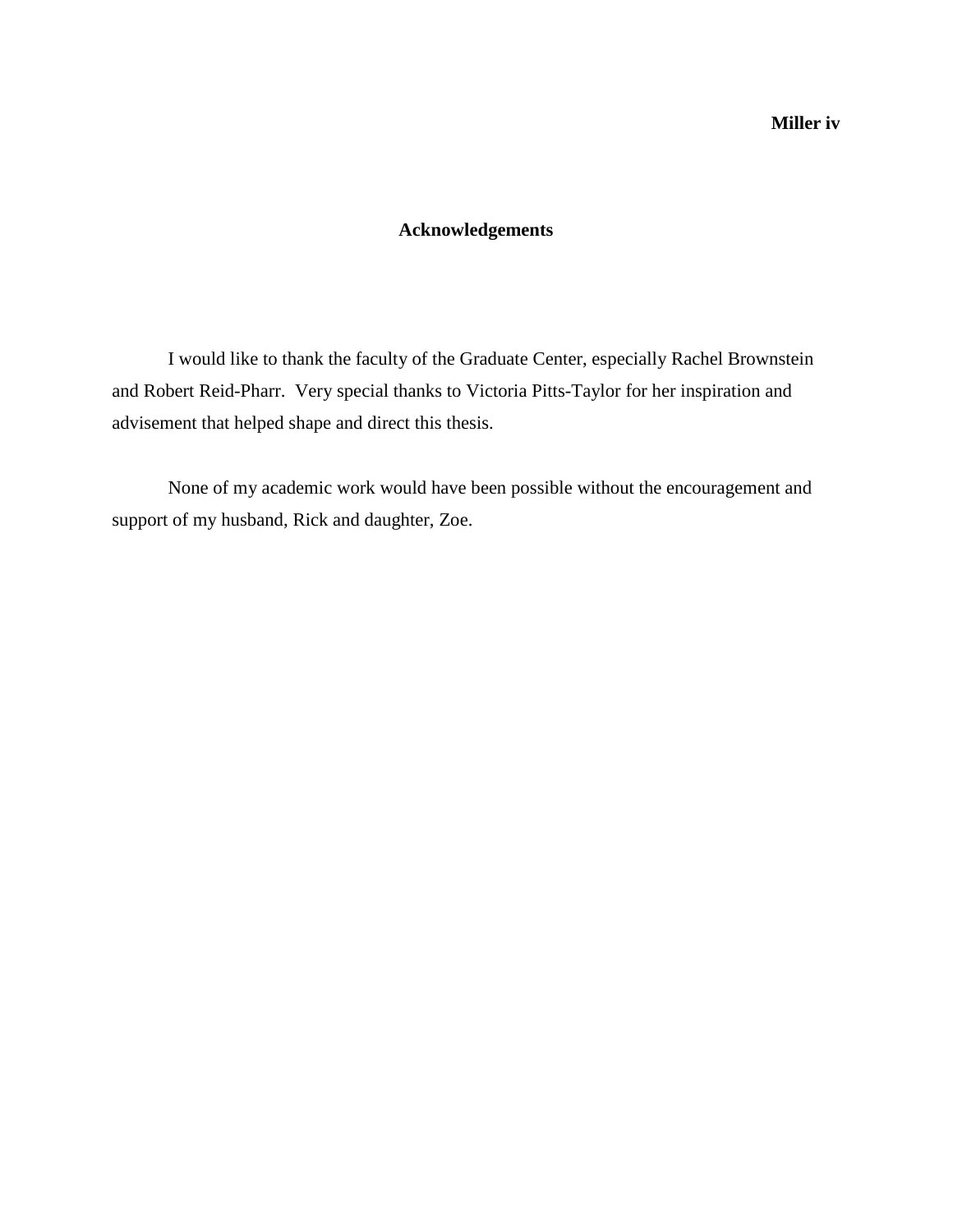## **Miller v**

## **Table of Contents**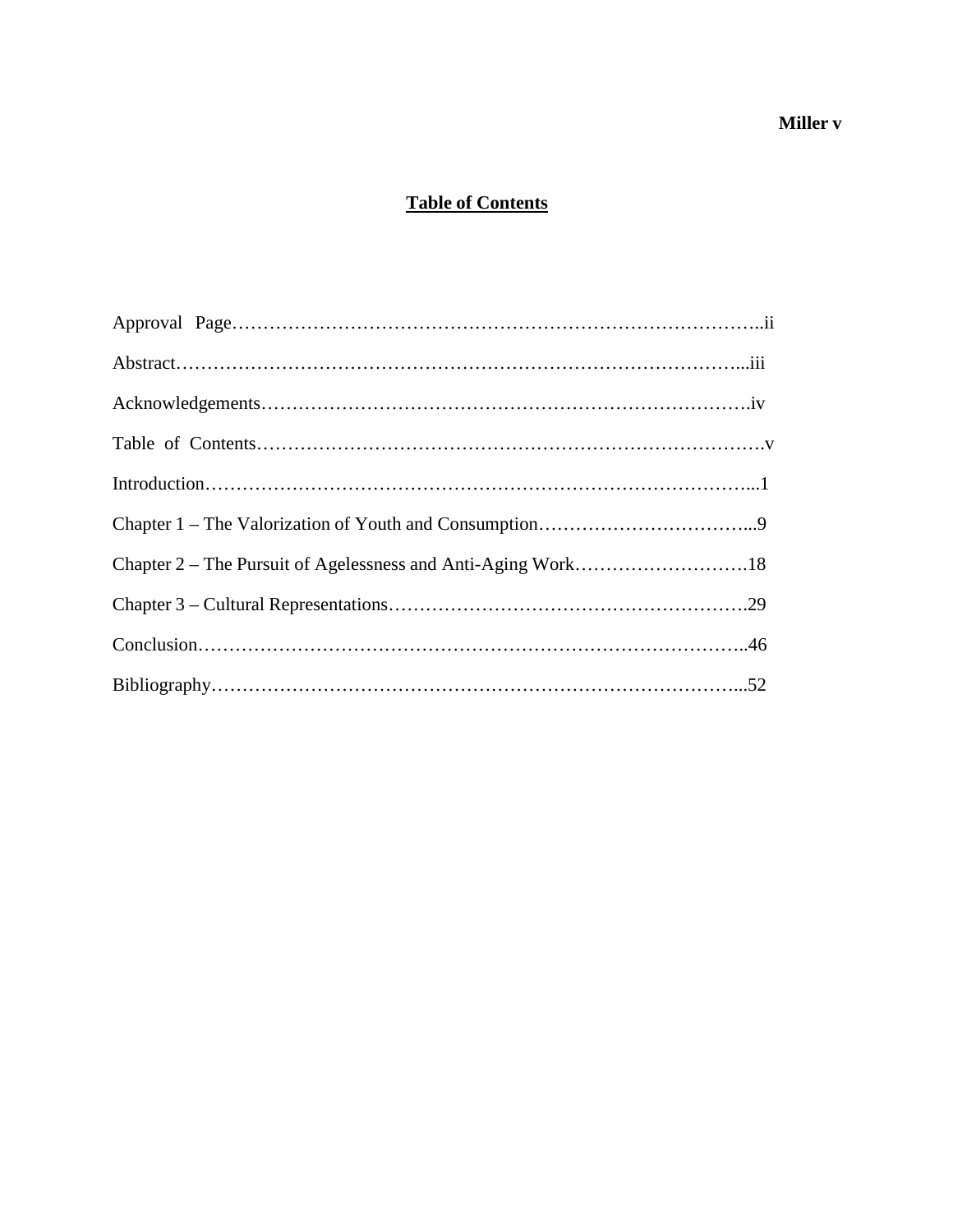#### **Aging out of the spectrum of cultural visibility**

"…because society is stratified along lines of gender, race, class, sexuality, age, disability status, citizenship, geography, and other cleavages, some bodies are public and visually dissected while others are vulnerable to erasure and marginalization" (Casper & Moore, 2007, p. 9).

According to Casper & Moore (2007) while "not all bodies are equally visible to cameras" there are also "some bodies that are invisible, (or) have disappeared" (p. 3). I argue that the valorization of youth and the subsequent drive for agelessness has caused such an explosion of cultural ageism that the aged have been relegated to a culturally invisible status. The boomer cohort whose youngest members turn 50 this year appear to have fully embraced the medicalization of health and subsequent consumption of anti-aging products and procedures, and therefore provides a unique market for examination and for understanding the masking investment required to maintain visibility as citizens. Thinking of visibility as a measure of social acceptability, the consequences of cultural disappearance for the aging are an important site of investigation and theorizing.

In their book, *Missing Bodies and the Politics of Invisibility*, Casper and Moore (2007) frame their discussion with a social constructionist theory critically relevant in a digital world in which citizens are under constant scrutiny and surveillance. Effective interpretation of bodies, they assert, is an essential survival tool at the most fundamental level, and bodies are marked with a highly nuanced hierarchy of social status and normativity. Indeed, they state that the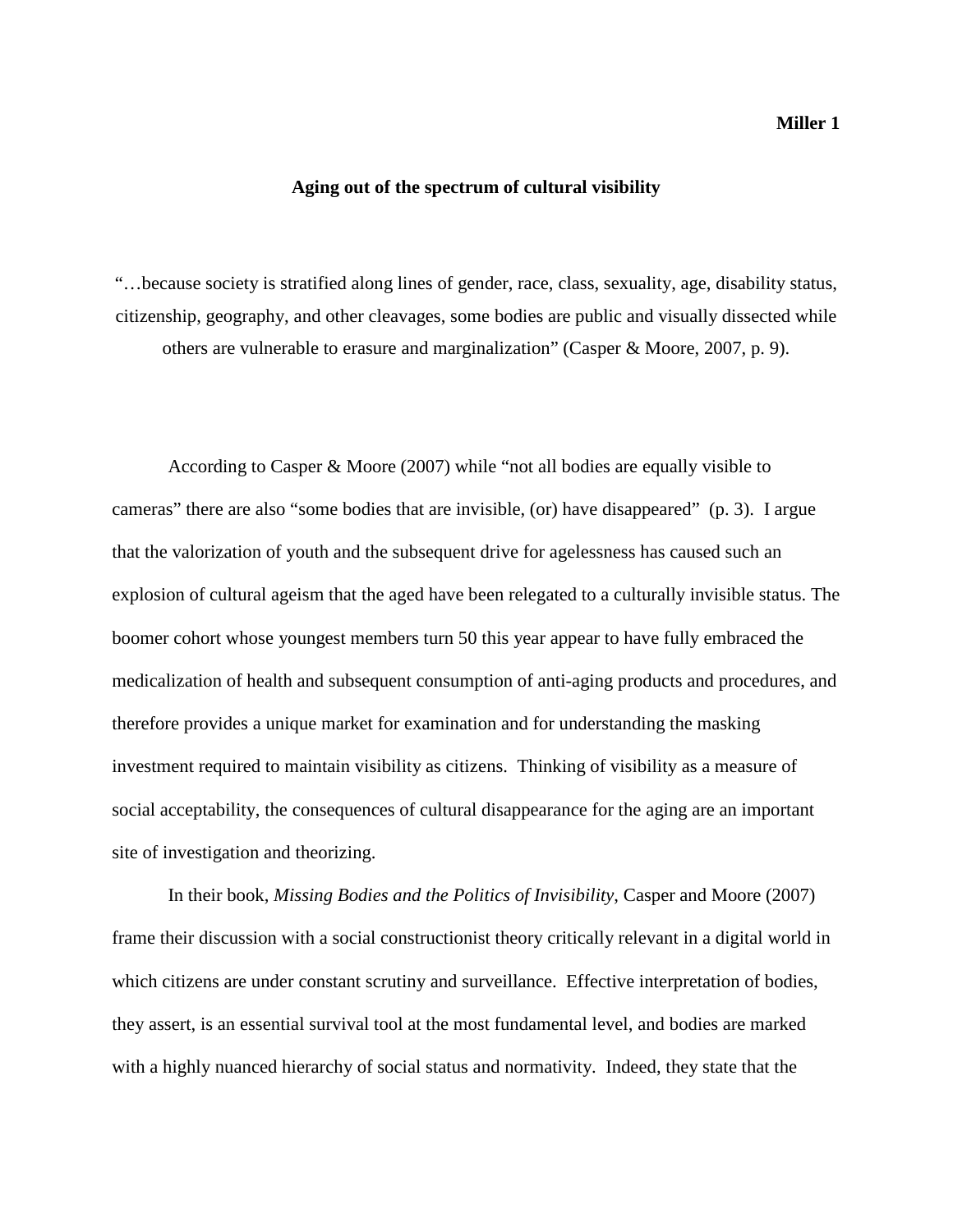"visualized body is powerfully symbolic in a multitude of ways, across often quite-contested domains" (p. 2). In the highly aspirational ethos of the United States, the motivation to matter is complicated by the politics of power and the media. Casper & Moore point to the difference between being invisible and missing, the latter signifying that one *was* visible at one time or in one context but is no longer. I argue that the aging body and old age present an excellent site for understanding the impact of becoming, per the authors, "affectively missing" (p. 3).

There is a certain irony of exposure for some citizens, as the conditions for visibility are arbitrated by the social and political powers that assign value to --or *de*value-- certain types of bodies. Casper & Moore cite Judith Butler's assessment of this mediation as defining bodies that matter, meaning those that reinforce social norms of acceptability and desire and refer to a specific benefit of invisibility for the very young and I would contend, the very old, as the ability to remain (or become) innocent, non-threatening and non-intrusive. However, they refer to the relationship between visibility and having a voice: the invisible are usually spoken for; because they are perceived as no longer socially relevant, their voices most often go unheard and therefore they are rendered somewhat powerless. This is a critical issue as our population ages and lives longer lives with the help of medical intervention, because the economic, emotional, and physical needs of the elderly have not been foregrounded in the context of today's culture.

Complicating this inquiry is the consideration of gender. Gilleard  $\&$  Higgs (2013) specifically refer to the bodily losses associated with an older identity. They note that even though these changes are understood to be natural, the loss of social capital they entail is "always attenuated by rank and by gender" (P. 372). Because the pressure to conform to our cultural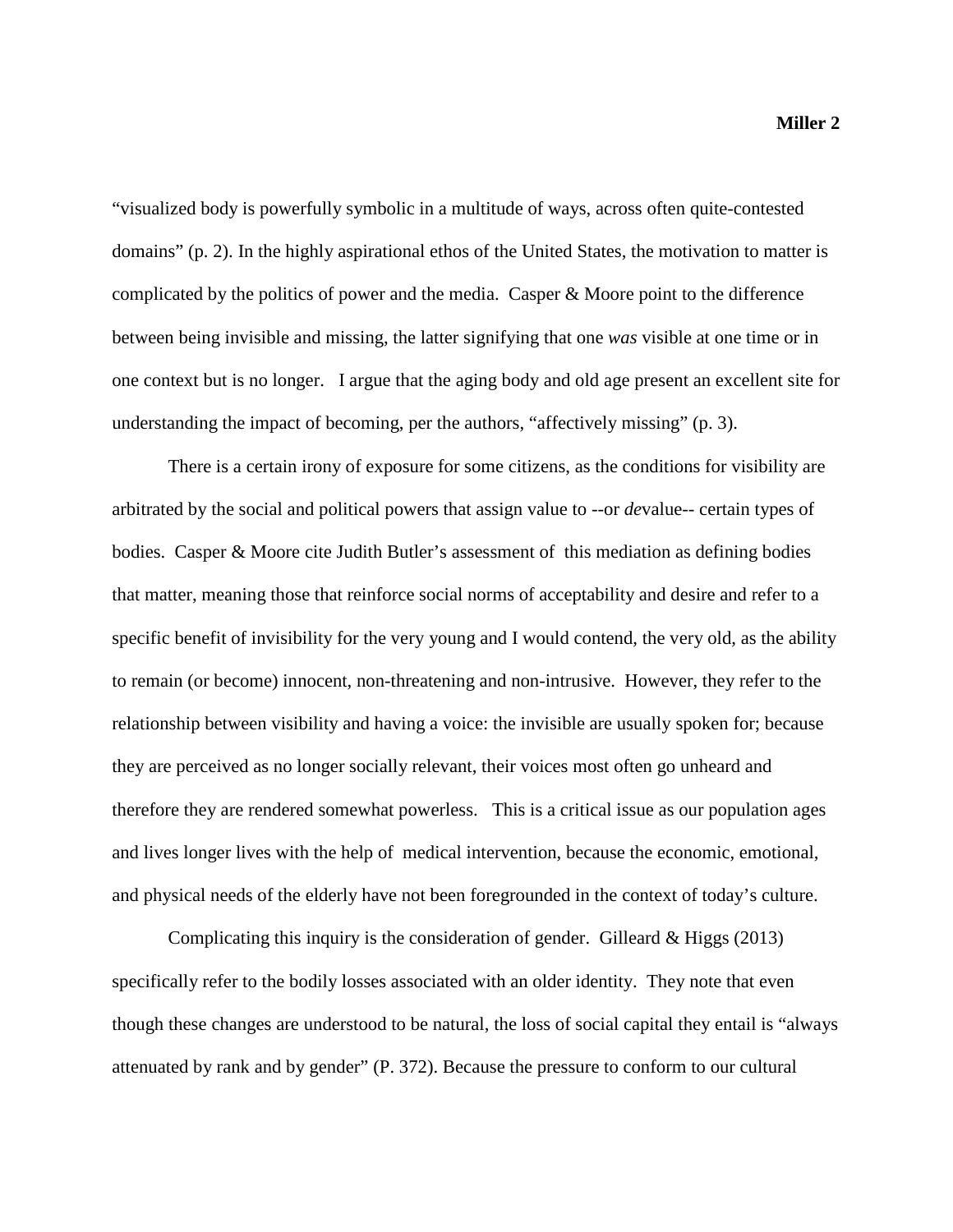ideals of female beauty requires a deferral of physical aging and the maintenance of a youthful look, the intersection of gender and age is doubly problematic for women. Laura Hurd (2011), who has written extensively on women and aging believes that "The decision to resist cultural norms of beauty puts women, particularly older women, at risk of losing social currency and being rendered invisible" (Kindle location, 722-27).

Arguably every deviation from the accepted cultural norm, which is decidedly white, heterosexual, affluent, and thin further complicates visibility for women. Purdie-Vaughns and Eibach (2008) have researched the disadvantages of multiple subordinate group identities and coined the term "intersectional invisibility," which illustrates the complicated hierarchies of visibility for those who fail to meet the norms (P. 377). However, not all visibility is a good thing: the wrong type of visibility, a stigmatized representation, can be more problematic for some than being off the radar. Entire populations can be represented as deviant. The frequent representations of young men of color as menacing criminals or women of color as welfare moms are two examples of such negative visibility. As a result, women of color are still fighting for an unbiased representation in twenty-first century America because they have two subordinate identities: race and gender.

By exploring the emergence of the maintenance of youthfulness and neoliberal politics that caters to a wealthy, consumption oriented boomer population, an enormously profitable antiaging economy, and the resultant prevalence of cultural ageism, I hope to demonstrate that like other types of disenfranchised groups aged women have been rendered invisible, erased from the representations of (and experience in) everyday life. Some of these women, however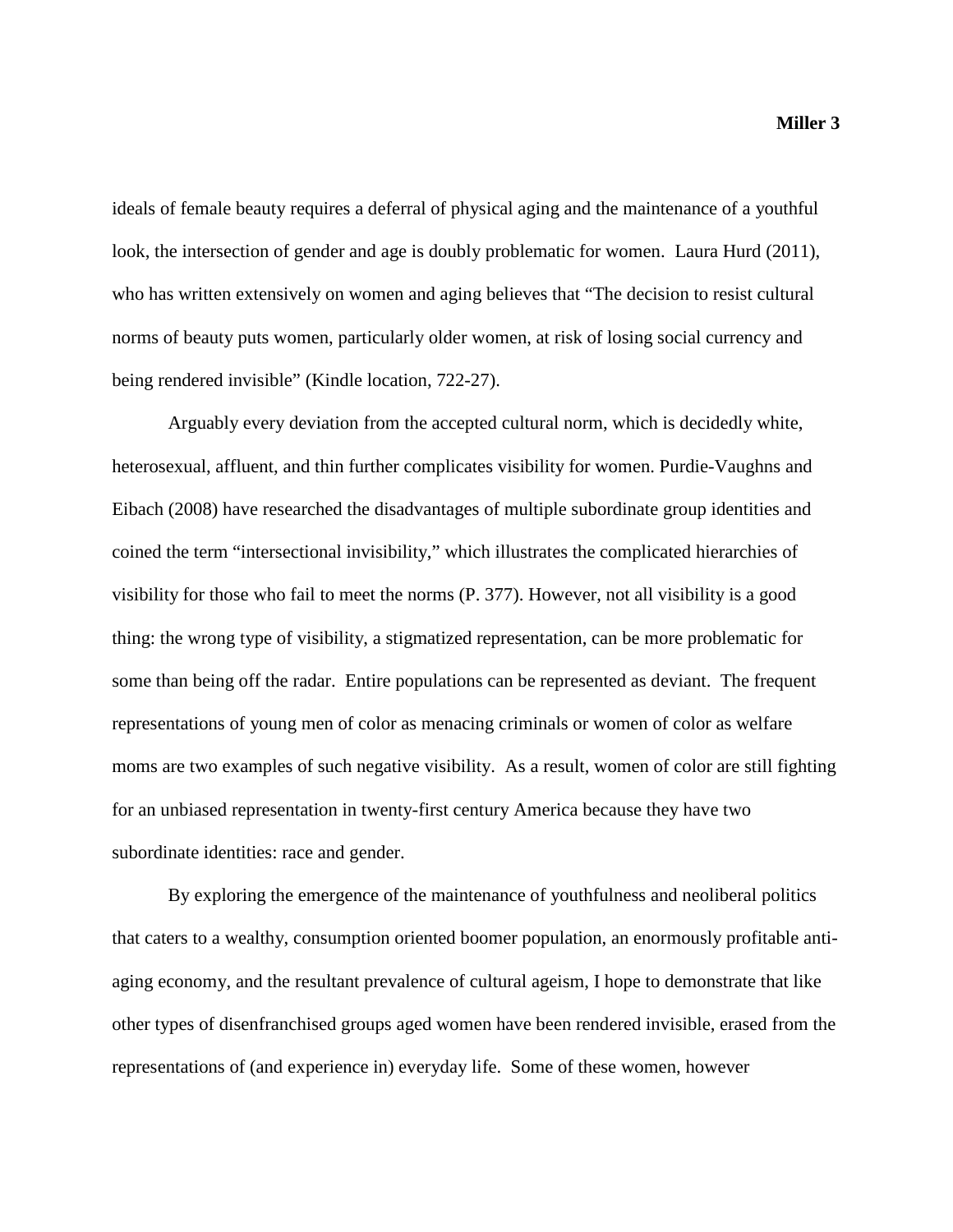unwittingly, have been complicit in this erasure by the masking and concealing work in which they engage in order to conform to a socially prescribed gender performance. This thesis depicts the erasure of aging from the cultural landscape as an effect of both media representation and the self-care work encouraged by neoliberal capitalism, in which aging is positioned as a mutable or plastic phenomenon.

I begin with the assumption that the social mediator of our cultural visibility is the popular media; in fact Solomon (1983) refers to the media's effect as "reality engineering" (p. 322 ). Casper & Moore describe the media's power as a form of sovereignty, which "is the power to kill or let live, and he who has the biggest weapons—including the weapons of representation—rules" (p. 12). This media weaponry is what must be combatted if our society is ever to undertake an initiative to accurately represent the complete human fabric of our country. The diversity of lived experience in aging and its representational erasure must be evaluated from a sociological stance, because it is essential to understand both the kind of aging body and where it is culturally situated. I employ three social theories of embodiment as a framework for understanding the distinct challenges of the lived experience of aging in the present era: stigma, abjection, and the looking-glass body.

#### **Social Theories of Embodiment**

Sociologist Erving Goffman's (2009) seminal book on stigma divided it in to three categories: physical, personal character, and social group. Aging is unique in that it has become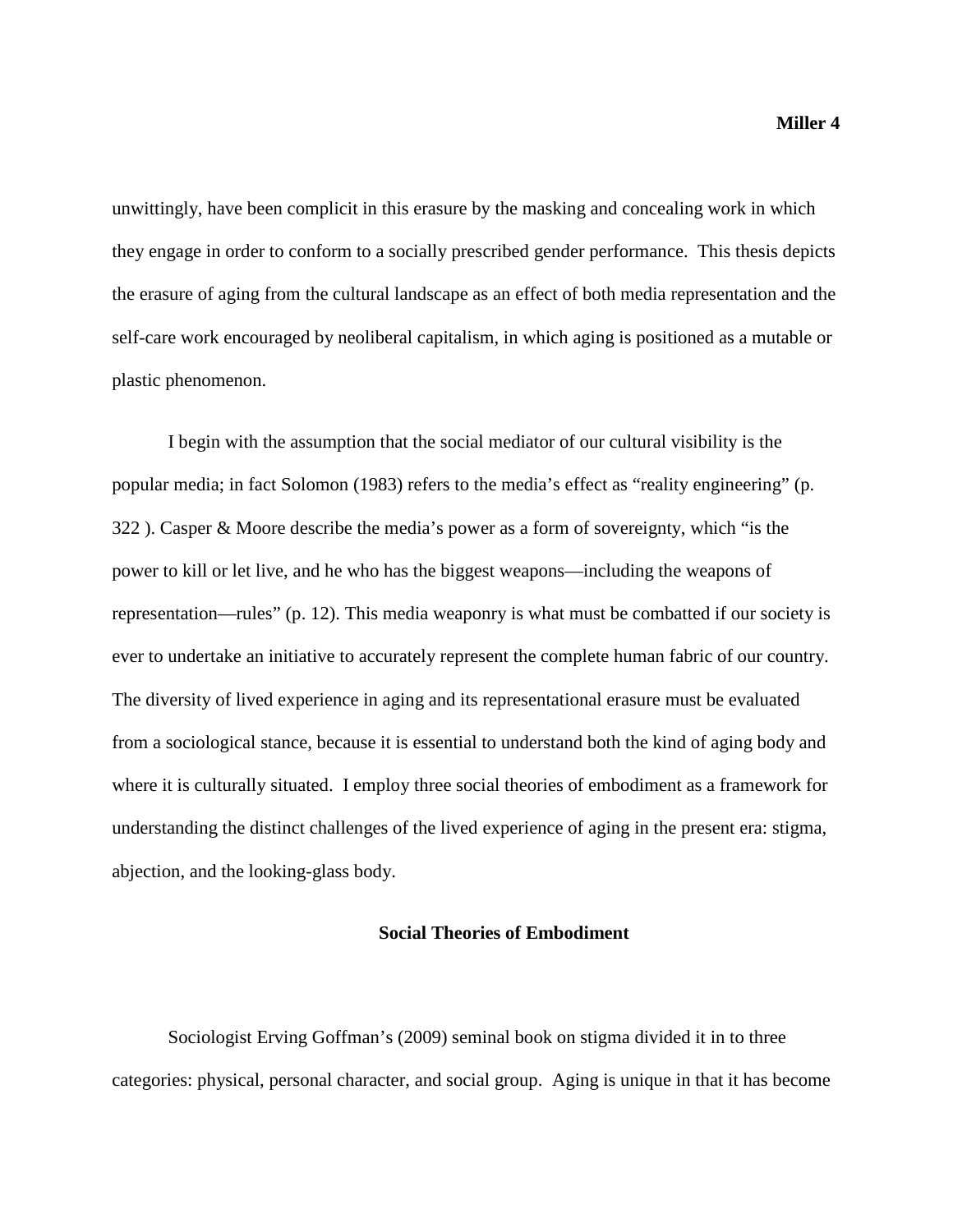a stigma that trumps all stigmas: it ultimately covers all three of Goffman's stigma types by creating physical infirmity, a perceived loss of control, and relegation to a social group that is seen as unable to contribute to society and therefore an economic burden which must be borne by society. As so defined, visible aging results in movement from unstigmatized to stigmatized or what Goffman referred to as a "spoiled identity" (2009). The visibility of the stigma to others plays a central role in producing the negative social reactions that the stigmatized endure. In general, individuals with concealable stigmas face less prejudice and fewer negative interactions than do those with non-concealable stigma (Jones, et al, 1984). Masking is a key response to visible stigma and will be addressed later in this paper as it is emblematic of one type of bodywork in which women engage to avoid the signs of old age.

Stigma can be placed in two categories: those that are immutable that individuals cannot control (inherited) and those that are mutable or assumed to be under one's control (acquired). Examples of the former are race and sex; the latter could result from obesity, incapacity, disfigurement, *or* aging, which is increasingly judged as controllable by prevailing cultural beliefs. In the contemporary American mindset signs of old age, both physical and mental, are highly stigmatized because aging is increasingly represented as something that can be overcome if the right amount of work is invested in its deferral. That is, we are repeatedly told via media messages that it is under our control. For those who fail to control the aging process, this stigma potentially produces self-hatred. The wish to avoid being stigmatized serves as a form of social control and personal policing work, which will be illustrated later in this paper.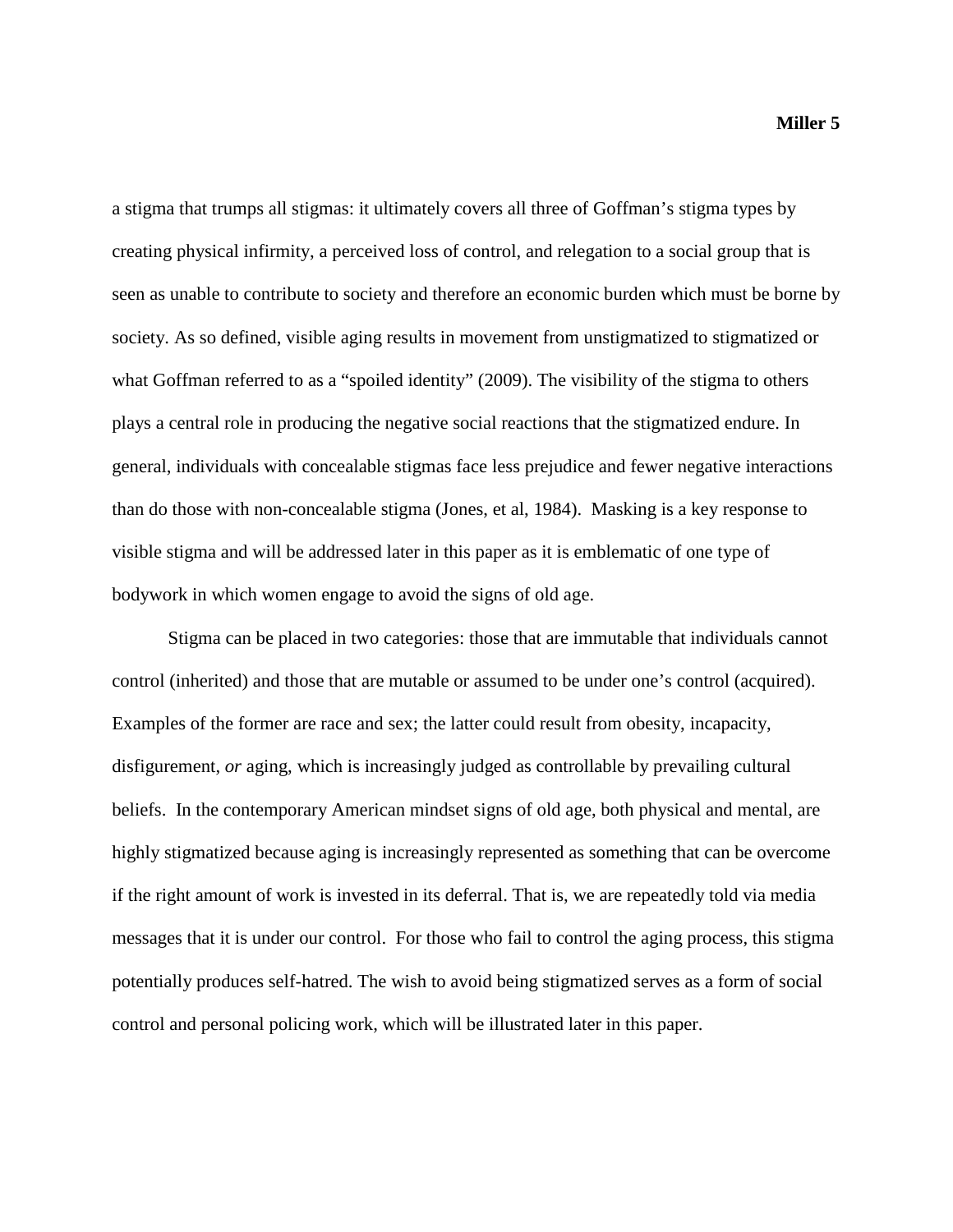The stigmatized aging body can also be understood as abject. Julia Kristeva's work on abjection, a term first used by Bataille in the 1930's, morphed from a focus on society's underclass to a gendered concentration on women. Her thesis emphasized the naturally "leaky" bodies of women which, because of their unique role in reproduction, provoke abjection. For Kristeva as well as Bataille, abjection is essentially the disgust with the dissolution of form, which threatens ones subjectivity. The avoidance of this fall to a degraded state creates the other. (Ross, 1997). In her 1982 essay, "Powers of Horror," Kristeva states "it is thus not lack of cleanliness or health that causes abjection but what disturbs identity, system, order…The inbetween, the ambiguous, the composite" (p. 4). Gilleard  $& Higgs$  (2013) refer to the abject class that the elderly become. They are less defined by consumption and more by a generation's fear of becoming strangers to themselves and our society and becoming visually isolated or absent. Certainly the current cultural order has essentialized youth, vivacity, and good looks and failure to conform to these ideals is culturally deviant and therefore presents the risk of being rendered abject.

The association of women's bodies with nature and its changeable cycles contrasts them in an unfavorable light to the order of masculinity as firm, powerful, unwavering. The stigmatized "leakage" from women's bodies that ceases with menopause is replaced by other, equally repulsive bodily manifestations associated with normal aging, namely weight gain and sagging flesh, which deviate from the represented norms. Therefore in a normal woman's life cycle one cause of abjection is replaced by another.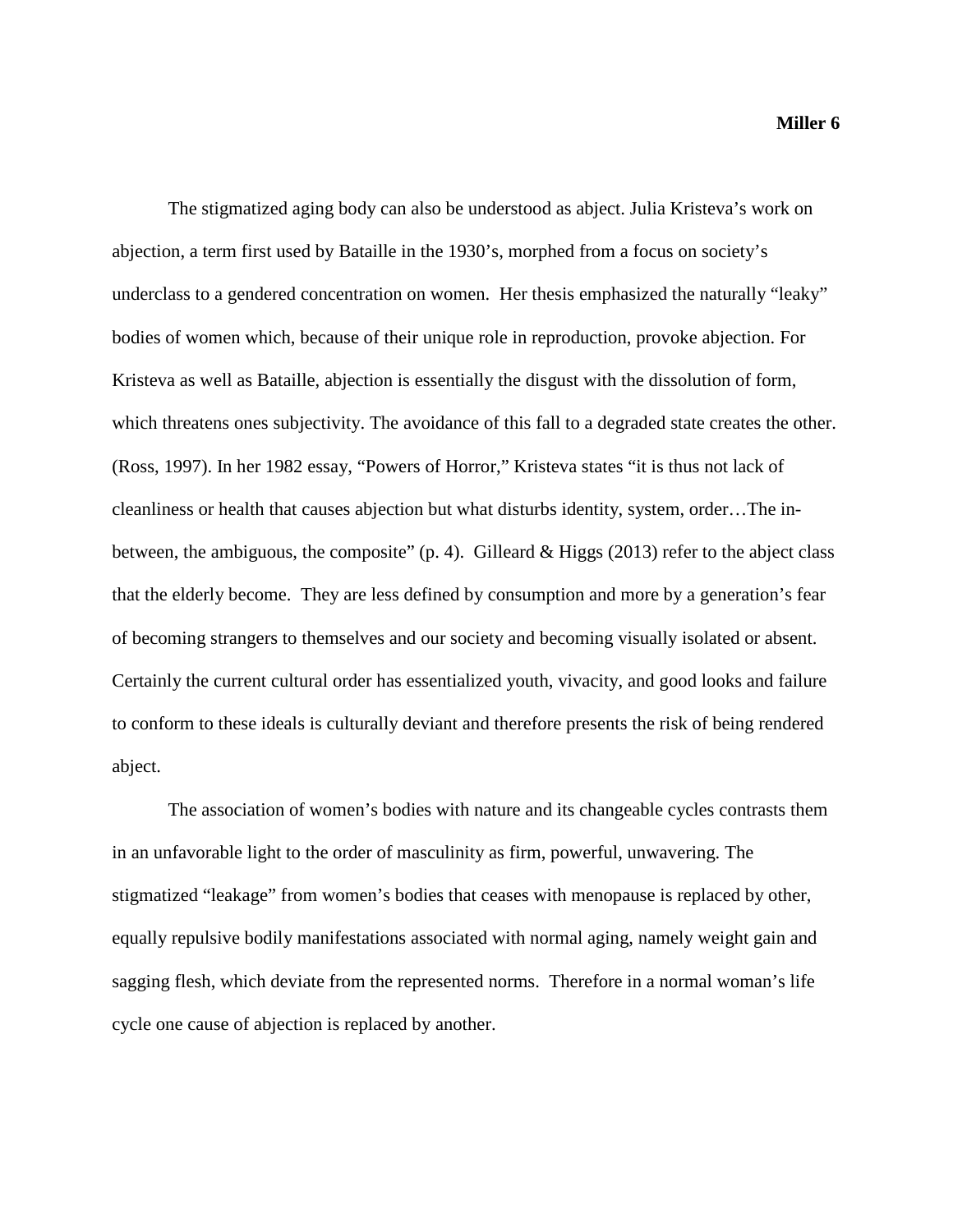The stigmatization or abjection of aging bodies may have a significant impact on the selfconcept of individuals. Charles Horton Cooley's concept of the "Looking Glass Self" (1902) asserts we see ourselves largely through interactions and actions with others. Cooley defined the looking- glass self as a form of interpersonal shared and interactive awareness which shapes and impacts ones' self-concept. During the consumerist boom that followed in the 20th century the "self" has been equated with both embodied experience and body image, and Cooley's concept has been adapted as the looking-glass "body." Michael Solomon (1983) asserts that there are three elements of the reflected body-self, "the imagination of our appearance to the other, the imagination of his judgment of that appearance, and some sort of self-feeling, such as pride or mortification" (p. 321). If those images and bodies that are idealized in our media mediate the looking-glass body, what happens to the self-concept of those who are made invisible or missing through representational erasure?

It can be argued that we learn how our reflected self *should* appear through our interaction with media images, as contemporary American society is interacting with more images than actual people in the flesh. The impact of this media exposure on women's self esteem has been extensively studied. In a study of sources of women's aging anxieties, Barrett & Robbins (2008) found a greater relationship between women's concern and anxiety about declining attractiveness than declining health. The repeated exposure to images of idealized female beauty has been demonstrated to impact everything from self-esteem, to disordered eating, to body dissatisfaction (Haas, et al, 2012). As a mediator of perceptions and expectations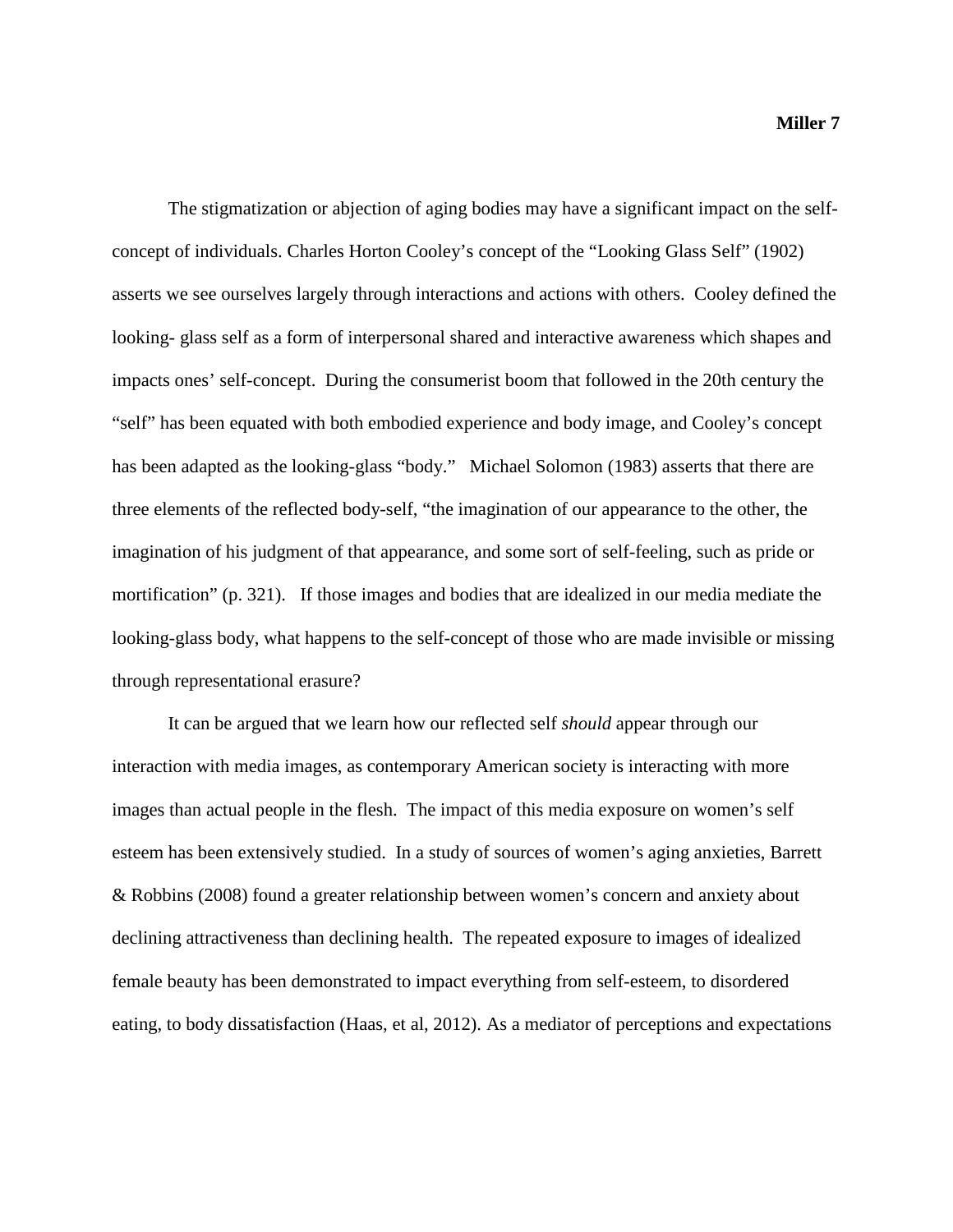the prevalence of this media imagery disrupts the traditionally understood life course and has a significantly greater impact on women than men.

The competition for cultural visibility, like the battle for all forms of capital, results in winners and losers and in the context of this discussion, the visible and the invisible. The value of the United States citizen was essentially redefined by the proliferation and intersection of neoliberal politics, medicalization, consumption, and advertising that occurred in the twentieth century. The increase in lifespan that occurred in this timeframe also contributed to a new outlook on life, death and aging, where the average life increased by 27 years, from 49.2 to 76.5 (United States Census, 2012). Extended old age is therefore a relatively new concept for our culture and for those experiencing it and as stated earlier, the voices of this population need to be heard and their faces seen.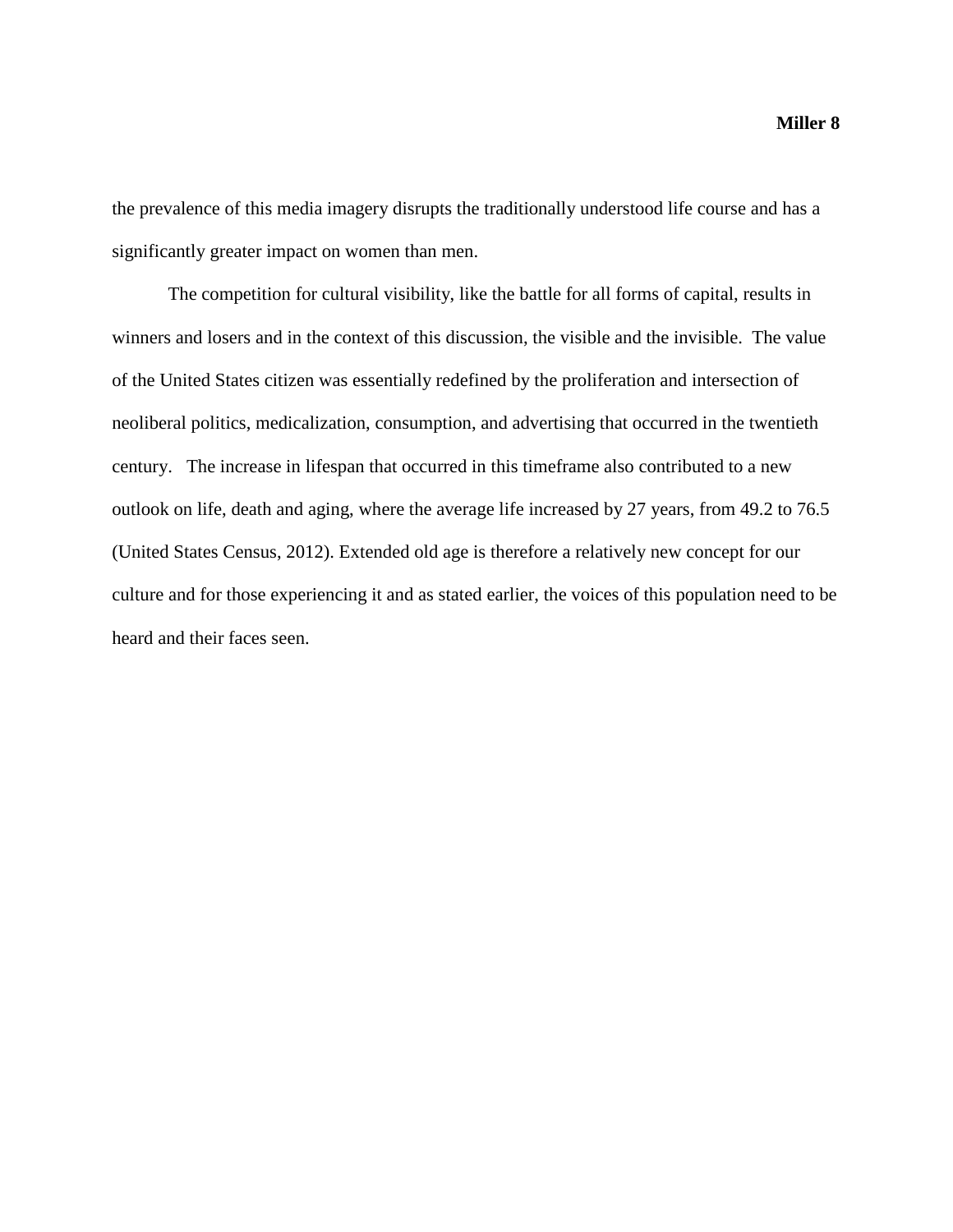#### **The Valorization of Youth and Consumption**

This chapter will explore how consumerism and medicalization have extended and elevated the status of youthfulness in the United States and how these developments have transformed our cultural views to render aging as an unacceptable part of life. Unprecedented affluence, technological advances and a firm belief in the human ability to achieve mastery over nature has resulted in an obsession with bodily perfection and an estimated multi-billion dollar industry dedicated to battling or overcoming aging (PR Newswire). Julia Twigg (2004), an author who has extensively studied aging and gender, refers to this industry and the cultural ethos that supports it as that of "age denial" (p. 63). What this age denial industry ultimately produces is rampant cultural ageism.

Our population is aging, and as a society we are focusing our resources on the deferral of this once accepted inevitability through a representational aversion to aging, the consumption of anti-aging products, and a significant personal investment in anti-aging self-care practices. The baby boomers are arguably the first generation to grow up immersed in full throttle consumption, media immersion, and unprecedented rapid technological innovation. This group of approximately 72 million citizens has now begun to reach the age of 65, a point in life that was previously accepted and often mandated, as the time to transition to retirement, the "golden years," and a more sedentary life

As the goal posts of such life benchmarks have moved rather dramatically further into the future, the idea of old age has been deferred as well. While older populations were once uniquely valued for their wisdom and experiences garnered over their many years of life, and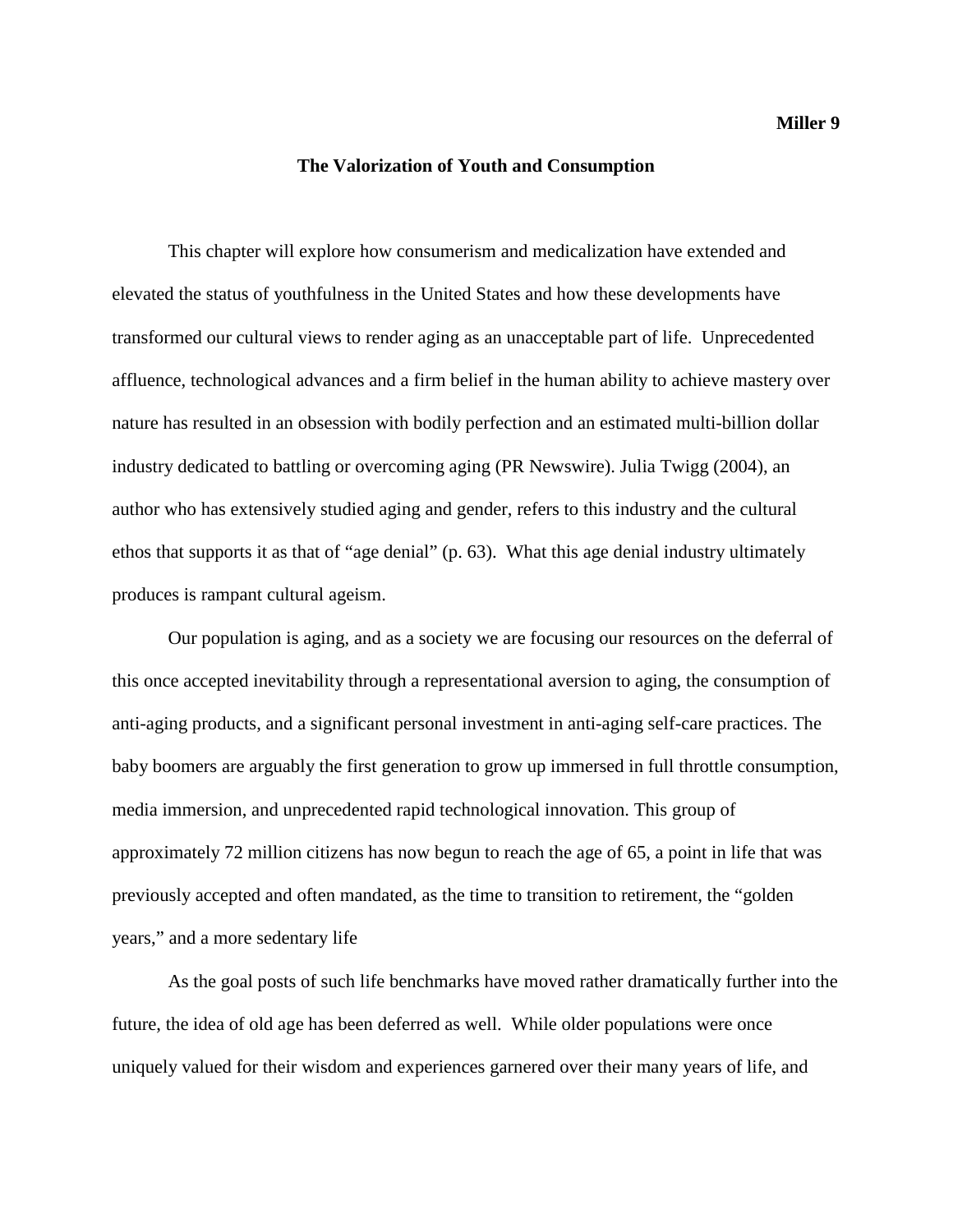still are in some cultures, in the United States the pendulum has made a full swing in its new ethos based upon active consumption and youthfulness. Complicating this is what Nikolas Rose (2007) refers to as a culture of "biological citizenship," referring to the fact that due to available biomedical interventions "we are faced with the inescapable task of deliberating about the worth of individual lives" (p. 254). If we accept Rose's view, this worth today is highly contingent on the ability to participate in society as a youthful and independent consumer. This places the aging population who cannot mask their signs of aging, which is associated with resource constraints, physical infirmity and dependence, in a decidedly abject status because they fail to be active participants in what Rose refers to as "the market economy of health" (p. 150).

Mike Featherstone (2007) demarcated a dramatic shift in the postindustrial Western countries from valuing the inner, spiritual self to valuing the mere *performance* of self, or of the ideal self. He asserts that this change resulted in the replacement of puritanism with one of hedonism and narcissism. In *The Consumption Reader,* he illustrates a critical consequence of this move "the body is presented as the central vehicle to the consumer culture good life, yet it is also a visible indication of the self" (xxii). Therefore, ones *positive* visibility is contingent on presenting a bodily self that conforms to the culturally acceptable standard of beauty and consumer power. Featherstone (2007) believes that the emotional pleasures associated with consumption are a primary motivation to buy and that this emotional gratification is "celebrated in cultural imagery" (p. 13).

Because advertising accounts for half of all images to which we are exposed, this celebrated imagery is largely comprised of messages urging people to consume. The rapid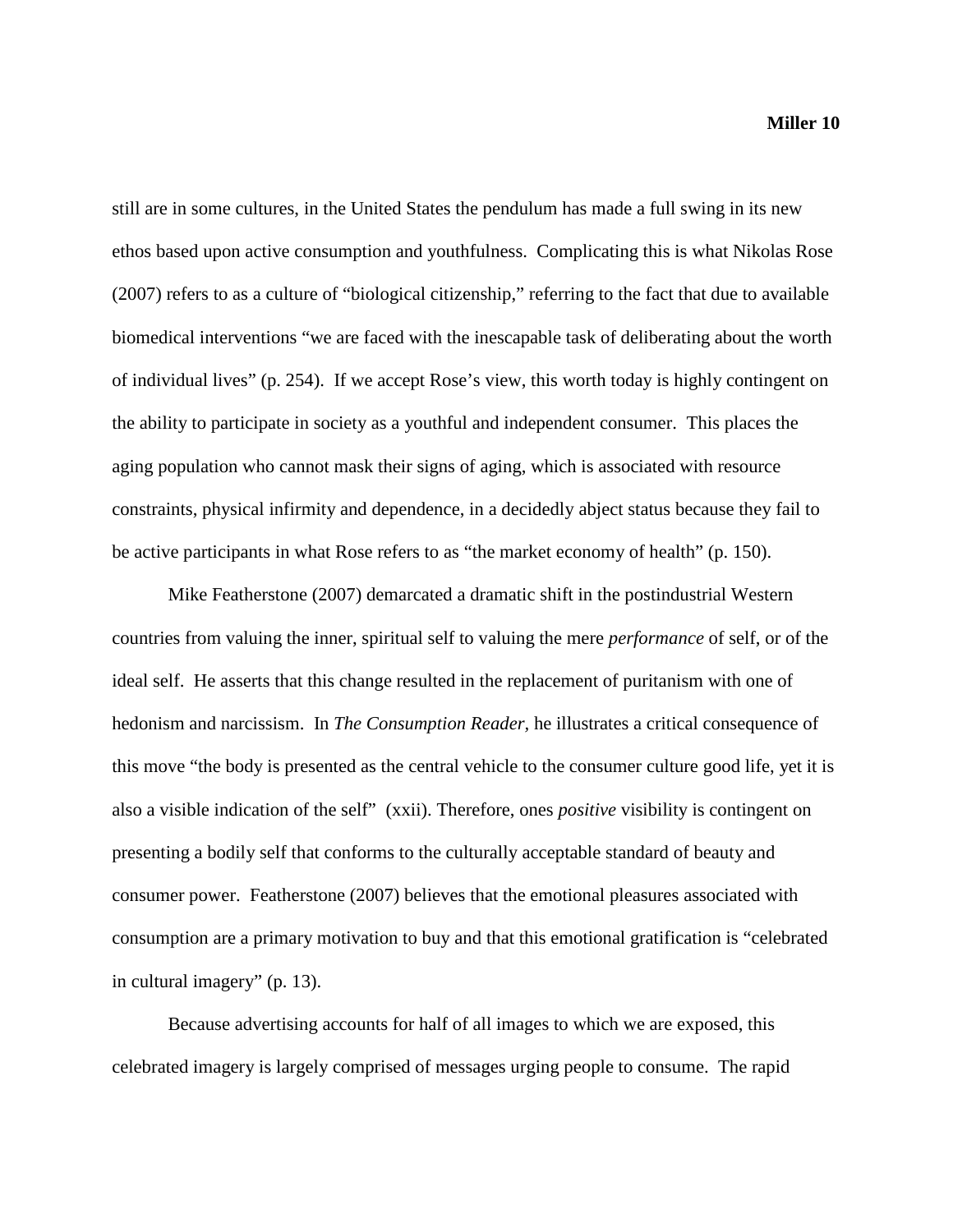change in every conceivable expression and performance of belonging and therefore conformity, has created a treadmill effect: consumers of means are chasing the next best version of everything--the 10.0 version-- including their bodies, and those without the means are left on the

margins. Featherstone refers to this pursuit as a race to acquire new goods to maintain social status, at a time when the highest social status, and visibility, is afforded to the youthful. This ethos contributes mightily to the creation of a bias against old age, among other things.

The avoidance and deferral of old age is not a new human phenomenon: because old age is associated with death, disease, and incapacity, it has in many cultures been something that was thought better postponed. There do remain cultures like Japan that value and embrace older age and even death. Suichi Wada (1995) wrote about the images and philosophy of aging in Japan. Their strong paternalistic culture appears to be alive and well and the fact that the Japanese refer to an entry in to a second childhood after one has passed the 60 year mark, encourages the celebration of and respect for that society's elders. While the tenets of Confucianism are no longer widely adhered to, the idea of filial respect and responsibility have so far remained intact (Wada, 2005). However, the impact of capitalism and consumption may soon be felt even in the most resilient cultural traditions.

Featherstone (1995) notes that during the last century there has been a decline in the participation in and influence of religion, which he believes has created a crisis of meaning and certainly devalued aging and death. He contends that the purposeful life that was previously guided by beliefs, community, and spirituality has been transformed through the consumer lifestyle, which puts eternity in direct competition for attention with the embodied present. Bereft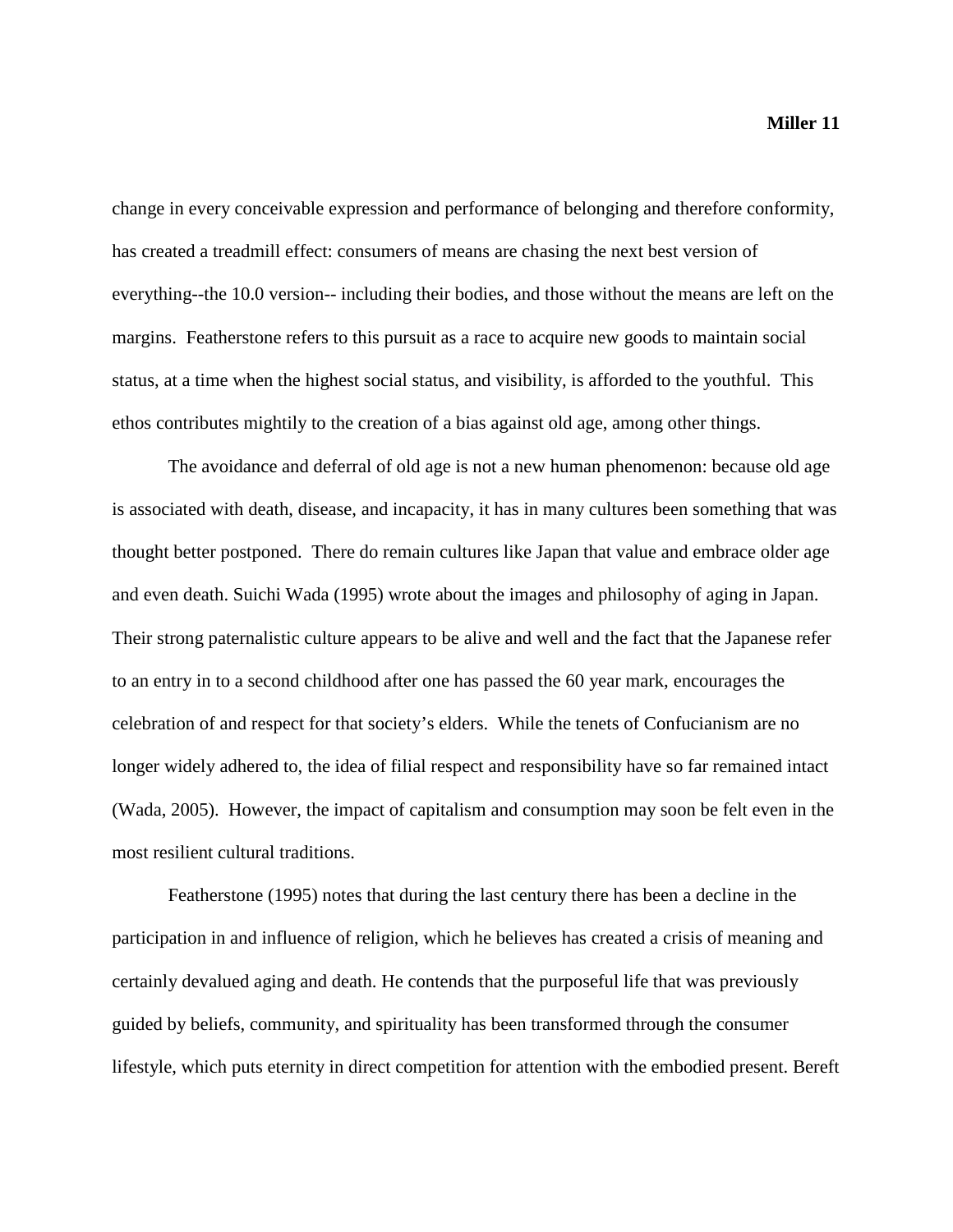of meaning and eschewing spiritual salvation, the Western world has turned toward products and technologies for immediate gratification. Consumers are now worshipping at the houses of Apple, Prada, and Lauder.

#### **Ageism and gender**

These new determinants of personal value to society have produced a pervasive cultural distaste for aging, which is represented as both stigmatized and abject. As the first director of the National Institute for Aging, Robert Butler introduced the term *ageism* in 1969 and defined it as discrimination against old people (www.nia.nih.gov.). This occurred at the height of the youth culture explosion, which identified with the slogan "Don't trust anyone over 30." Molly Andrews (1999) differentiates the uniqueness of this form of prejudice as follows: "people who behave in a racist or sexist manner will probably never be members of the group which is the target of their discrimination…Ageism is unique in that those who practice it will one day join the group they presently discriminate against, if longevity is granted them" (p. 11). Ageism is therefore not a fixed stigma, but one that is acquired. When a woman acquires this stigma, she becomes doubly stigmatized and doubly abject because of sexism. Catherine Silver (2003) blames patriarchy for this stigmatized view of the aging body.

Andrews reminds us that Betty Friedan foretold the complications aging would present to women in 1993 stating "obsessed with stopping age…passing as young…and seeing old age only as a decline from youth, we make age itself the problem" (p. 17). Montemurro & Gillen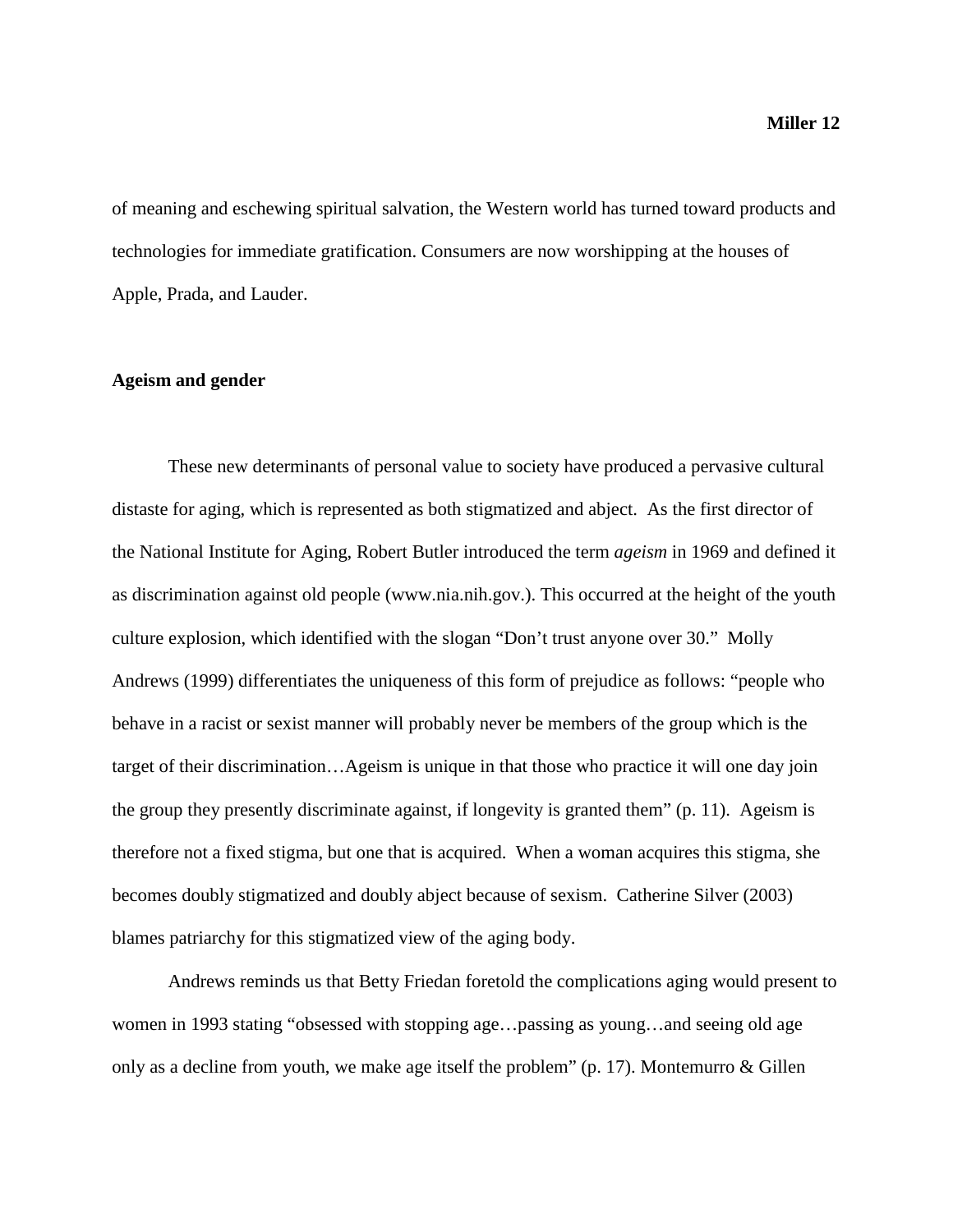(2013) write about the impact this stigma has on aging women which causes an obsession to conform to idealized images, as exemplary of the "institutionalized disciplinary power over women's bodies that functions to maintain existing gender hierarchies"(p. 4). With the cultural emphasis on thinness, youthfulness, and beauty, women must respond either through masking or other body work. This is, according to Casper & Moore (2007), biopower in action: the imposition of a normal or standard average against which all citizens are measured. It is the individual's responsibility to achieve or at least pursue this standard, what Rose (2007) called the will to health. Michelle Smirnova (2012) believes that there is a double standard in this pursuit and states that "it is clear that youth and beauty are central responsibilities, especially for the aging woman who is blamed if she lets herself go" (p. 1236).

Gilleard  $&$  Higgs (2013) refer to a "social imaginary" that contains specific assumptions about the dependencies, indignities, and suffering that old age entails. They refer to the "geriatric giants" of incontinence, immobility, instability and intellectual impairment. (p. 373) They, along with Margaret Cruikshank (2003), blame the American myth of self-reliance for this current cultural attitude. Ageism also contributes to and reinforces stereotypes. The MacArthur Foundation study on Successful Aging enumerated the most common myths of aging; they include that being old means being sick, mentally incompetent, deaf, and sexually inactive (Ory, 2003). These attributes are certainly valid reasons for everyone to want to prevent old age; however these stereotypes produce different outcomes depending on one's gender.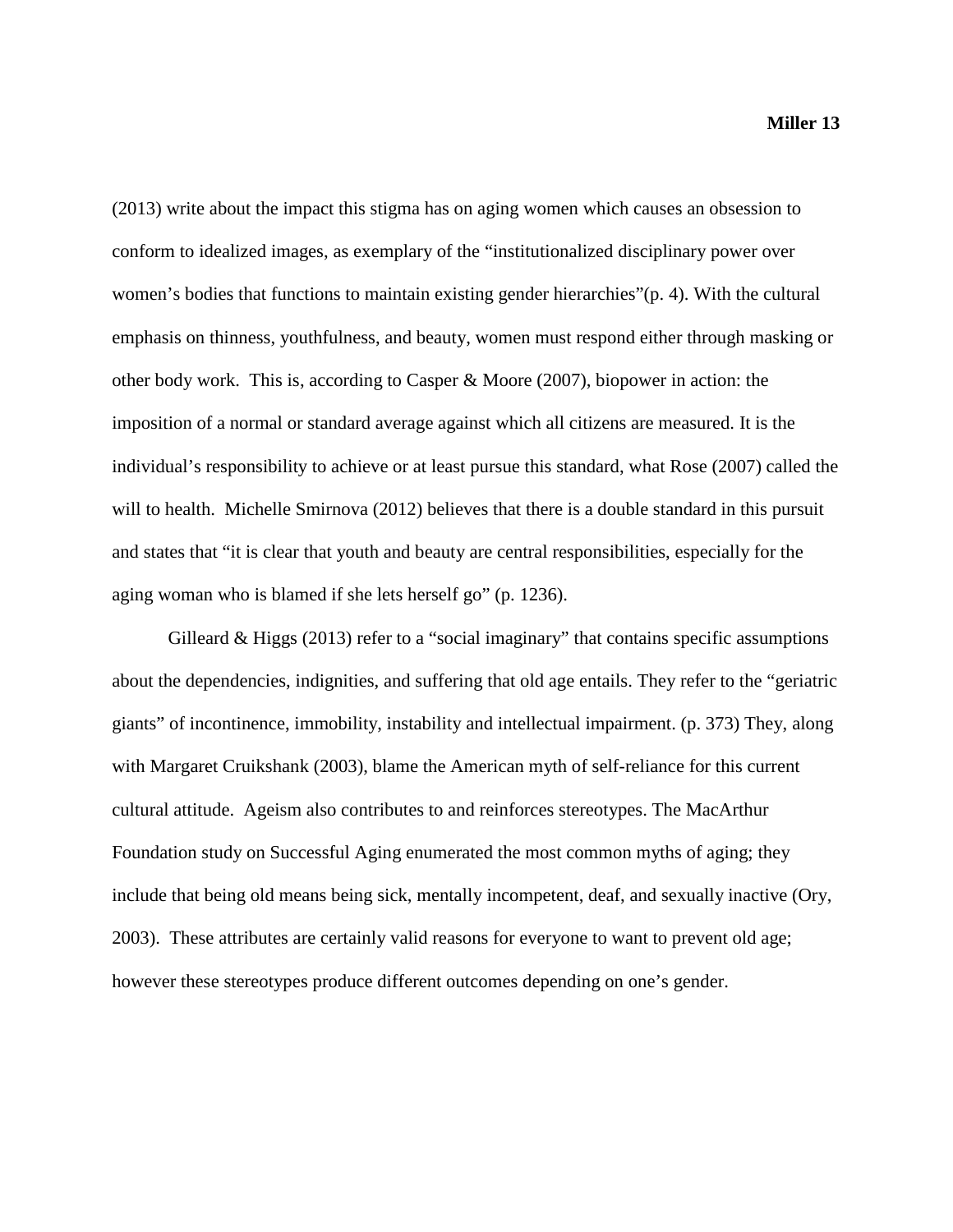According to Julia Twigg (2004) gender is a significant factor in old age and she goes so far to assert, "deep old age is predominantly female" (p.65). There are two meanings to her claim: women have consistently outlived men, spending more time in deep old age and the value placed on their bodies and lives becomes highly discounted after menopause. As previously discussed, the availability and kind of social capital is different for men and women and even though it can be argued that male bodies are now being objectified in contemporary media, women are rarely celebrated for anything other than their looks. Again, Featherstone (1995) is very clear on the specific looks that are valued "the eroticized, youthful, female body has become the universal consumer image of desirability" (p. 20-21).

When looks are waning as compared to the beauty ideal accepted in our culture, women are not only stigmatized, they also risk becoming financially disadvantaged. Consider the economic impact of ageism on older women in light of Naomi Wolf's theories on working women and their looks. Although women have made strides infiltrating traditional male workspaces, Wolf (1991) believes that as women became more prevalent in the workforce with help from Title VII, which protected them from hiring discrimination, a new form of discrimination arose. She asserts that women are discriminated against in the hiring and promotion process due to what she terms the "Professional Beauty Qualification" (PBQ) (p. 27). How could an aging woman possibly satisfy a PBQ if she has wrinkles and gray hair? Once again, the intersection of age and gender creates a double bind for women, which puts them at both a social *and* economic disadvantage to men.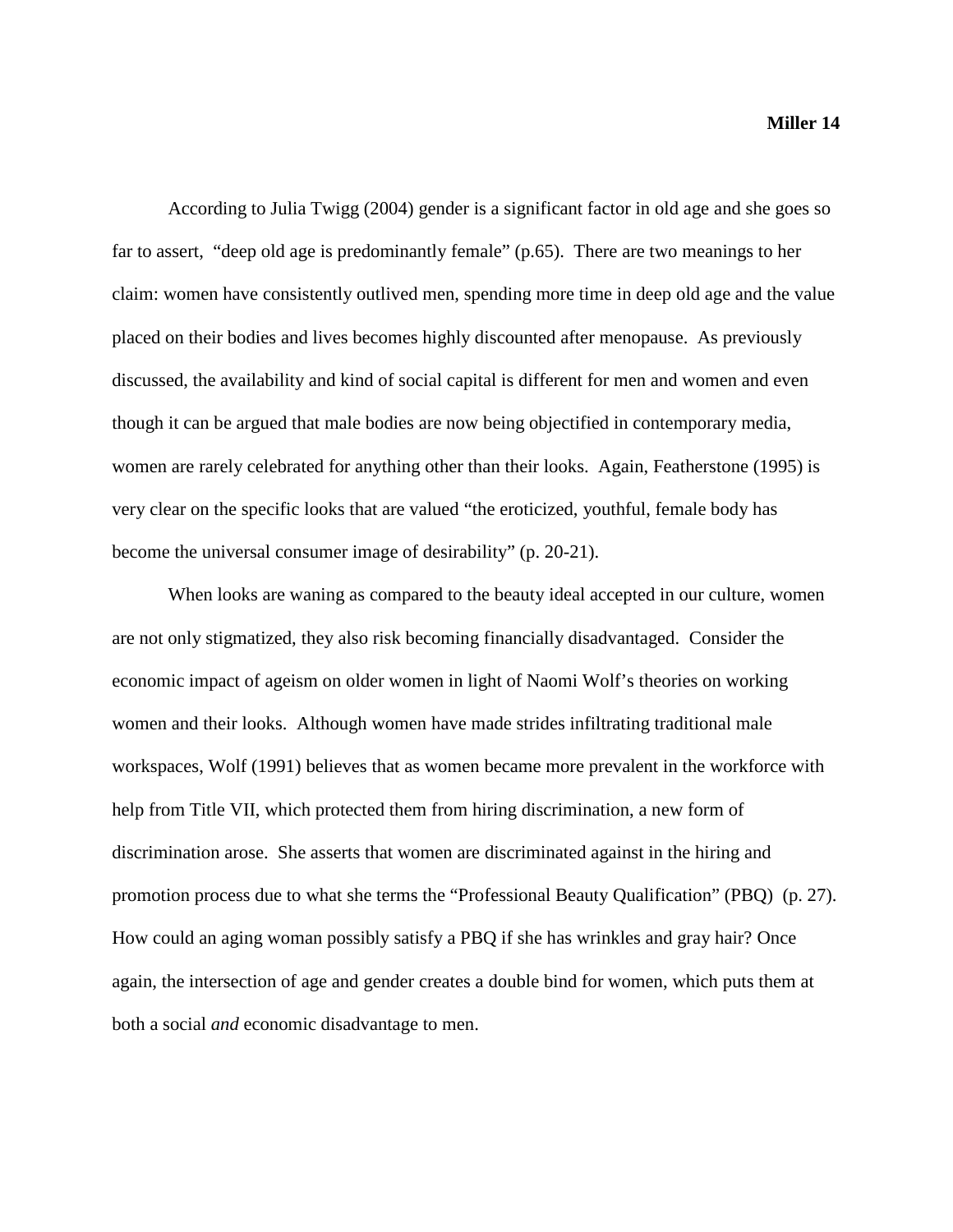#### **The Mind Body Split**

The fact that women are valued primarily for their looks requires a lifelong struggle to avoid deviation from the culturally acceptable standards of female beauty, standards which few will ever be able to achieve. Laura Hurd Clarke (2011) states "There is an increasingly unobtainable beauty standard for women, which is epitomized by a young, thin, toned, healthy white, but suntanned body, with flawless and wrinkle-free skin…Approximation to this beauty ideal is one of the primary ways by which women are afforded social value" (Kindle location, 50-55). How can elderly women not fail when measured against this standard? Hurd-Clarke (2011) states that "both the cult of youth and the notion that one can choose one's body potentially serve to devalue the bodies of older women both in their own eyes and in the eyes of others" (p. 85).

One consequence of ageism and the pursuit of youthfulness is the mind/body split, by which I mean the disconnect between how one feels and how one looks. Rochat & Zahavi (2011) assert in a discussion about Merleau-Ponty's thesis on mirrors and self-image that "the enigmatic and uncanny character of the specular image is precisely due to …intermingling of the self and other. It is me I see in the mirror, but the me I see has not quite the same familiarity and immediacy as the me I know from my inner experience" (p. 209).

Silver (2003) refers to both the psychological splitting and social splitting that may occur as coping strategies for the aged. In the context of aging, she defines social splitting as the distancing between age groups and the projection of fears on to the elderly. Psychological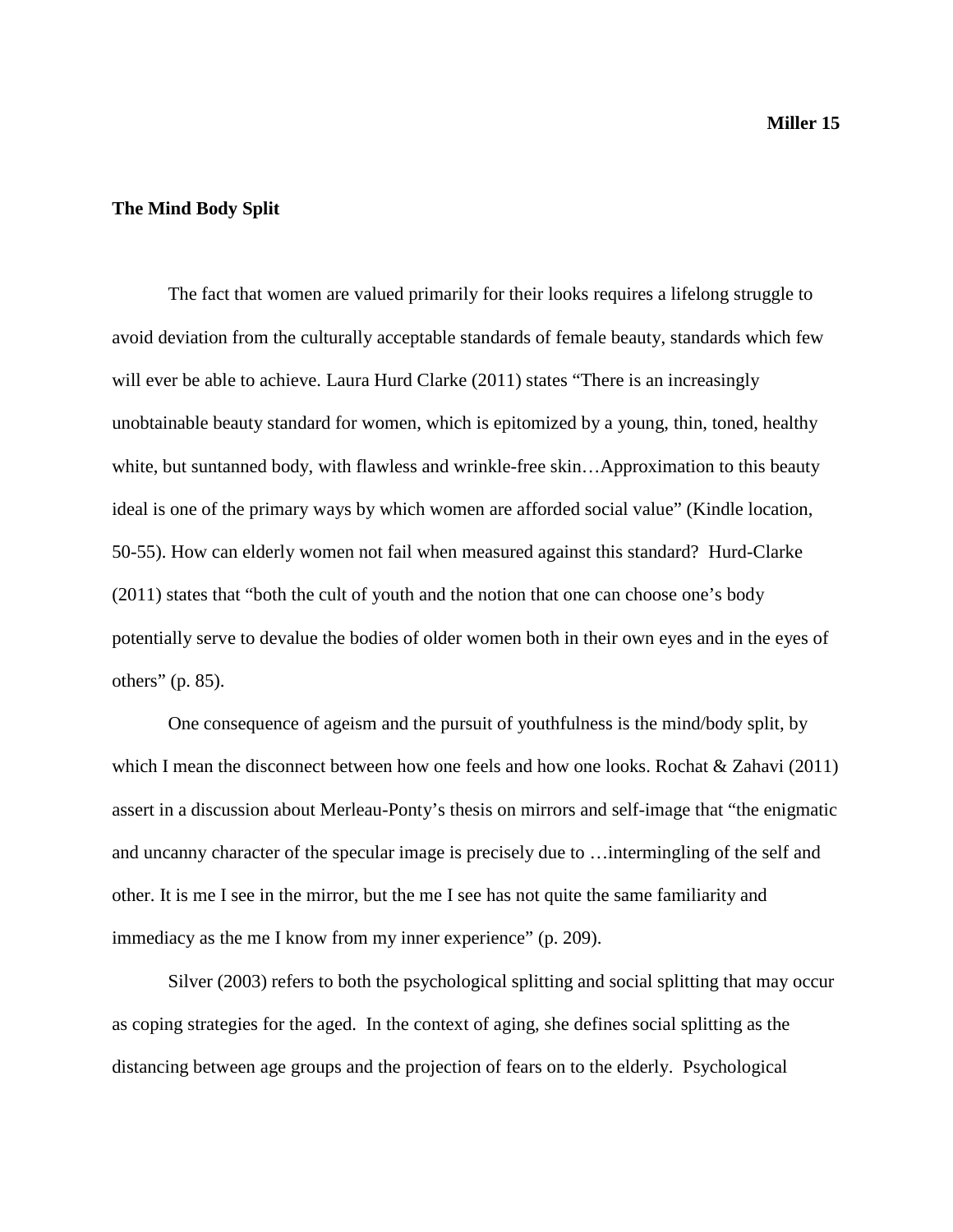splitting is a "disjunction between mind and body that allows for a denial of aging" (p. 391). Carolyn Morell (2003) studied the importance of empowerment and the refusal to be defined by the body in the aged women she interviewed. She found that the group of women in their nineties consistently stated that they did not feel old and actually worked at decentering their bodies, which are perceived as old by society, from their spirit which was reflected in their intellectual curiosity and engagement in their lives. The concept of "cognitive age" helps to illuminate this looking glass conflict in which women feel decades younger than they look (Lipschultz, Hilt & Reilly, 2007). Nancy Stephens (1991) defines cognitive age as "the age one perceives one's self to be" and considers this to be an important element of self-concept. Indeed, appealing to this self-concept is exactly what advertisers are doing and will be discussed in a later section.

Molly Andrews (1999) has an elegant description of the split that occurs when the looking glass reveals physical aging. She states " We conceptualize the aging process as one in which there is an increasing conflict between two camps: on the one side, our corpus, which drags us inevitably into our dreaded old age, and on the other, our spirit, which remains forever young" (p. 9) This conflict popularly manifested in the expressions "one is only as old as one feels" or being "young at heart" has quite different ramifications for men and women: money and beauty are critical cultural currency, tools without which one is challenged to demonstrate one's value to contemporary society. Thus trying to pass as young to avoid stigma and invisibility, Andrews asserts, is not about "the existence of the category which is being contested, but rather one's inclusion in it" (p. 17).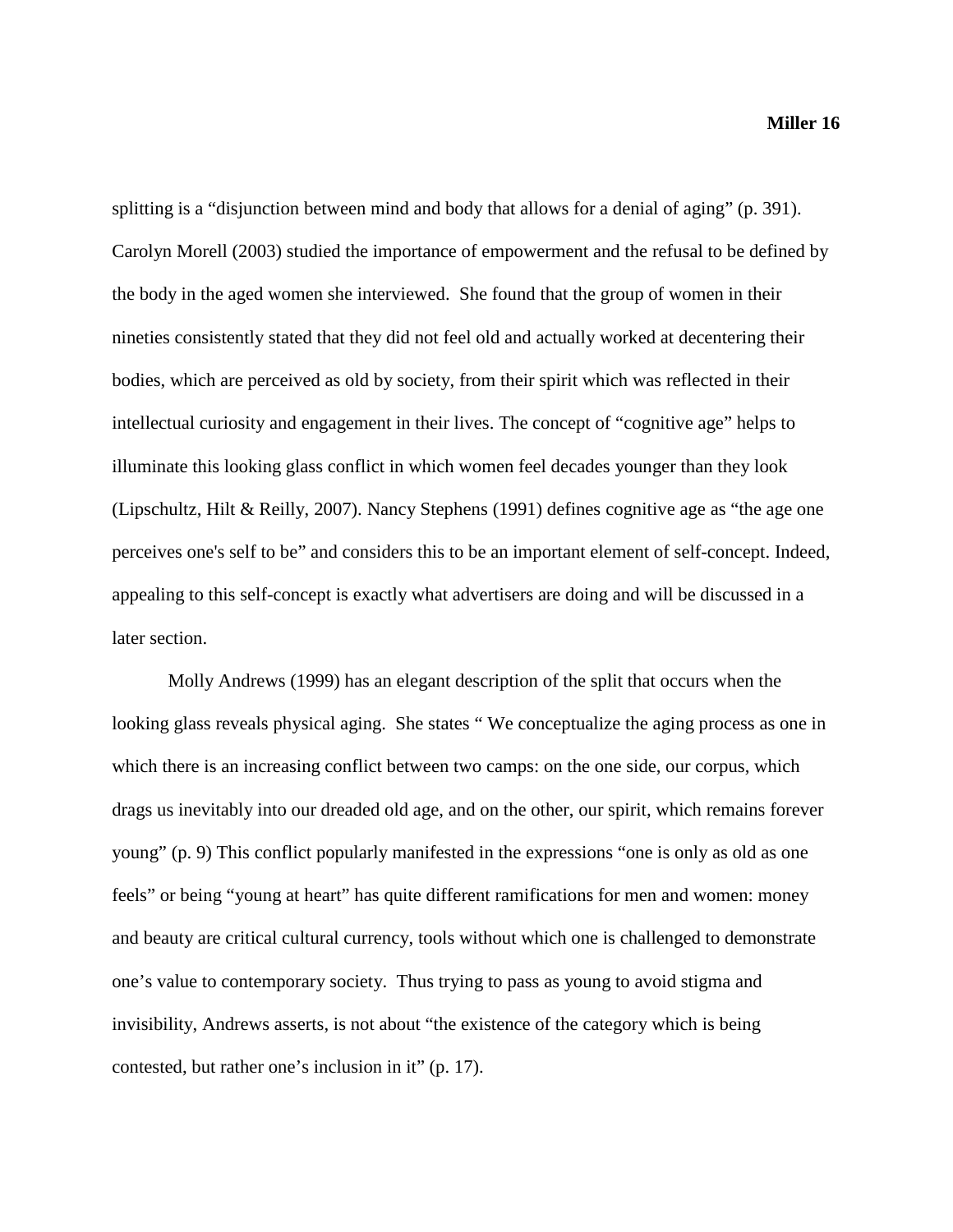This chapter has demonstrated some critical challenges that the class of aging citizens confronts in our culture: stigma, discrimination, and abjection. Additionally, like the disadvantages of intersectional identities discussed earlier, these trials of aging have a dramatically different impact based upon gender. Because the critical measure of worth is heavily skewed towards the body and self- presentation, and the roles women's bodies play in our cultural representations, the way they are made visible and celebrated, according to Featherstone, leaves little or no room for aged female bodies.

Indeed, as will be demonstrated in a later chapter, old bodies rarely appear in their true state because presenting an old body is akin to celebrating a failure, a loss of control or moral laxness in a culture where "the body is a project to be worked on, fashioned and controlled" (Twigg 2011, p. 61). The intersection of culturally normal ideals for women and the medicalization of the body have created a race to beat the natural effects of aging: the quest for agelessness.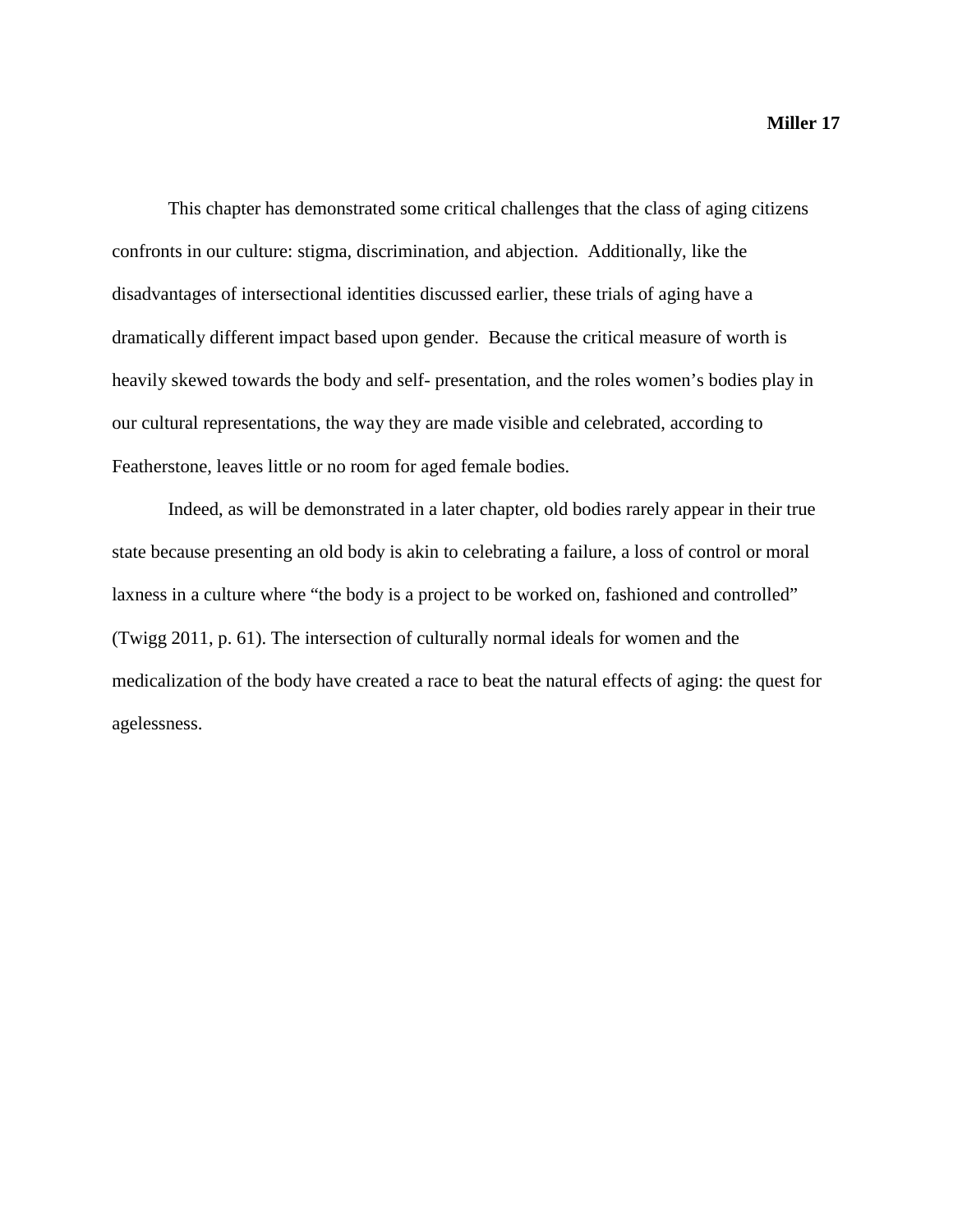#### **The Pursuit of Agelessness and Anti-Aging Work**

"Just as skin-lightening creams conveyed a sense of racism, privileging light over dark skin, so anti-aging creams are seen as privileging youth over age…" (Gilleard & Higgs, 2009, p. 291).

This chapter will explore the behavioral responses to the obsession with youthfulness and physical mastery through a discussion of the acceptance and adoption of self-care work and the implications for both those who can "successfully" participate in this movement and those who cannot. The consequences of disrupting traditional definitions and hierarchies of aging created a fluidity of age and resultant ambiguity about exactly how and when one *does* become old. First I will review the historic categorization of life stages and how they have evolved over the past century during which life was medicalized. I will then identify the "third stage" as a primary target of care work and an attempted investment in the maintenance of cultural visibility, in contrast to the fourth stage, which is relegated to near total invisibility.

Dividing life in to stages is an old and common practice because age *relations*, according to Calasanti, Slevin & King (2006) are a key organizing principle of human identities. Peter Laslett (1989) offered a basic outline of the three stages of life which was similar to that found in Freud's psychoanalytic framework of maturing: The first age is one of dependence and socialization, the second of independence and responsibilities, and the third, the era of fulfillment. Laslett's definitions differed from Freud's in that for Freud the third age was about a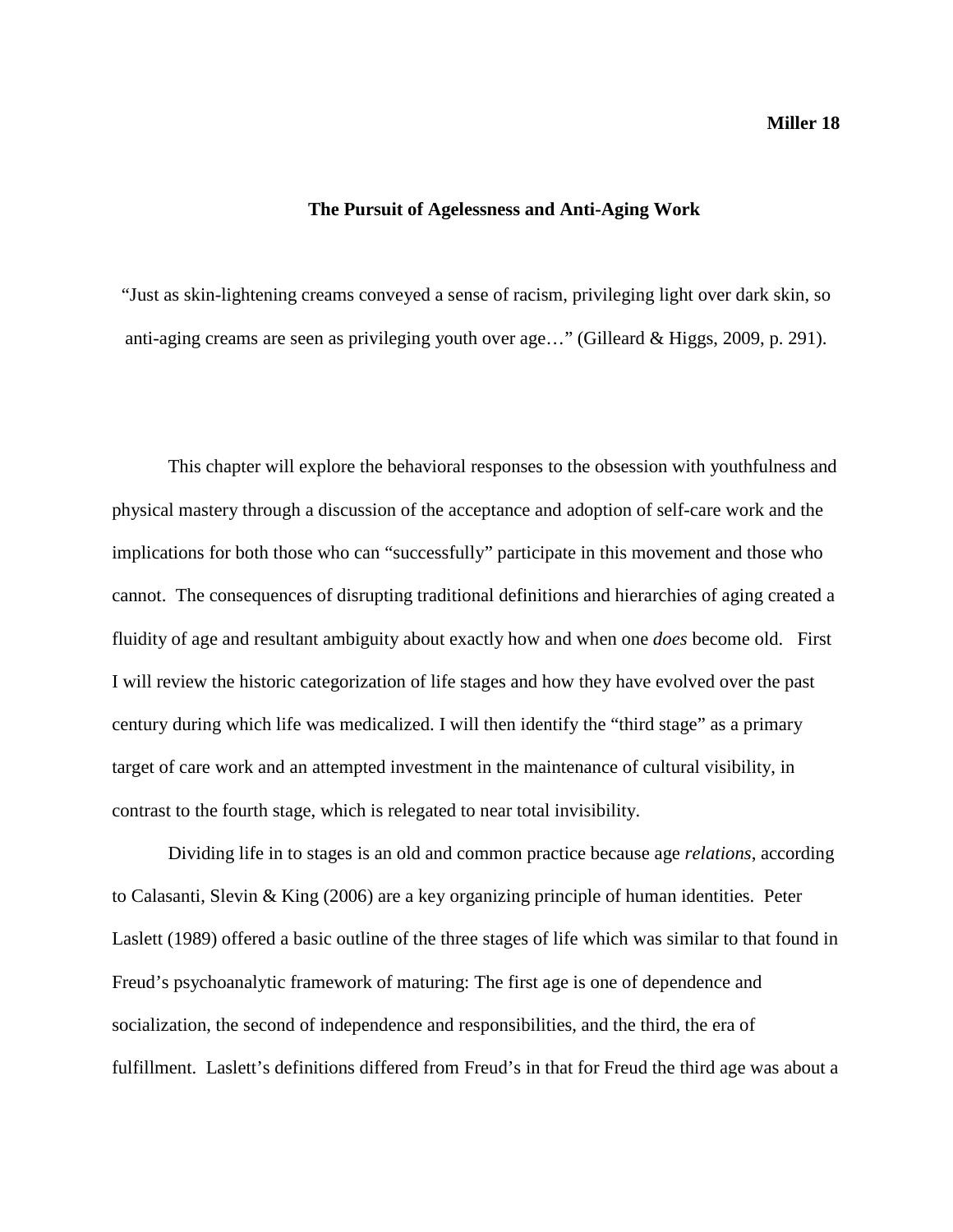return to dependence after the era of independence. For reasons previously stated, the third age came to be redefined in the mid to late  $20<sup>th</sup>$  century by empty-nesters with the financial means to be rid of responsibilities, invest in self care work, and embrace the hedonism to which Featherstone referred. Of course this third era is not universally available or achievable, for just as visibility is contingent on certain conformances and social capital, so is the ability to experience an "era of fulfillment free of responsibilities" (Laslett, 1989). Gender as well as class has also historically complicated the stages of aging, because according to Kathleen Woodward (1995), Freud had no room is his model for an era of fulfillment for the postmenopausal or post-sexual woman.

As the human life span has dramatically increased in some developed countries, these stages and relations have become further complicated primarily by the view that the third age can seemingly be enjoyed indefinitely. A key driver of the increase in life expectancy is the proliferation of medical interventions, which impact everything from child mortality to disease eradication. These medical interventions and the belief in the plasticity of the human body have complicated the previously understood life stages and created an expectation that the newly defined third age of fulfillment can be enjoyed indefinitely. In order to reframe the third age it was necessary to create a new stage of life, one that actually was seen as a return to dependency and indeed death, and so the fourth age was introduced to the lexicon of our life course. Gilleard and Higgs (2013) refer to this as a feared state of becoming the 'other' (p.368).

The third age, then, has become a target of self-care practices aimed at the extension of youth. Facing the options described, women of means are willing to make a significant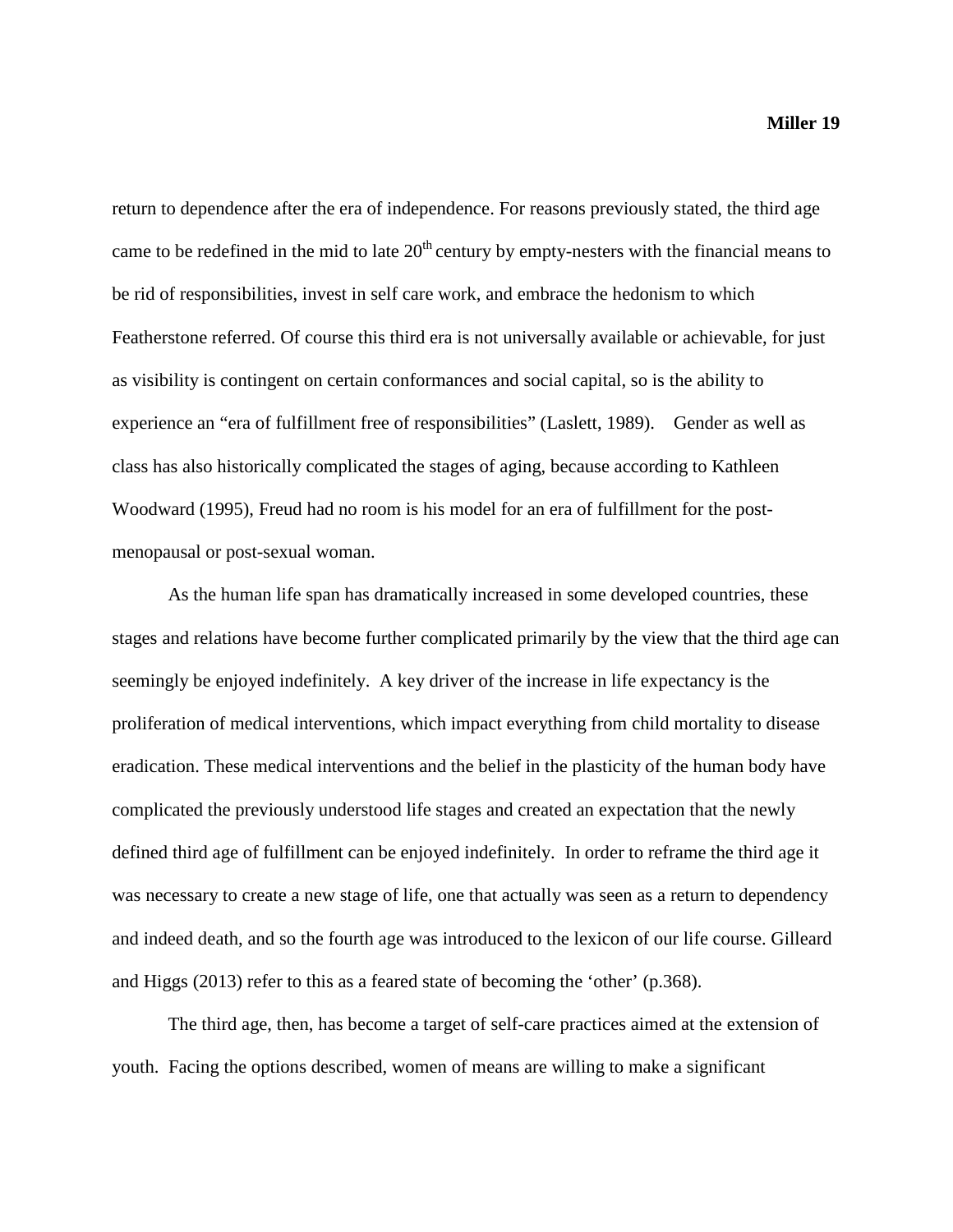investment in and assume the risks associated with bodywork in order to confirm to—or at least approximate—an acceptable and visible bodily presentation. The most popular kinds of this selfcare work are necessarily the most financially accessible: diet, exercise, and the consumption of dietary supplements. Montemurro (2013) states that normal signs of female aging such as postmenopausal weight gain and wrinkles "bring women further from societal ideas of attractiveness"(p. 3). Therefore the motivation to lose weight, stay toned, and eliminate wrinkles has resulted in a multi-billion dollar market for weight loss and anti-aging products and procedures.<sup>1</sup> The U.S. anti-aging market, which covers the entire scope of anti-aging products and services, from dietary supplements to cosmetic surgery , was estimated at \$80 billion in 2011 and forecast to grow to \$114 billion by 2015 (Crary, 2011). Global estimates are around \$249 billion for 2012 (P.R. Newswire, 2013).

Gilleard  $\&$  Higgs (2013) point out the challenge of our cultural acceptance of one realm of aging: "The brighter the lights of the third age, the darker the shadows they cast over…the fourth age" (p.372). As the third age becomes the target of various interventions, death and dying fall off the cultural visibility spectrum, just as other unpleasant images of the abject are carefully kept out of view.<sup>2</sup> Thus the fourth age became the repository for all those unable to mask the stigmas associated with old age: the wrinkled, the dependent, and the infirm, and created, to use Kristeva's term, an entire class of abject citizens. Referring back to Featherstone's belief that imagery is accepted as reality and that the bodily capital trumps other forms of social capital, if one is not *perceived* or *performing* as young and vital she is rendered useless and invisible. The primary difficulty with characterizing individuals in these age/stage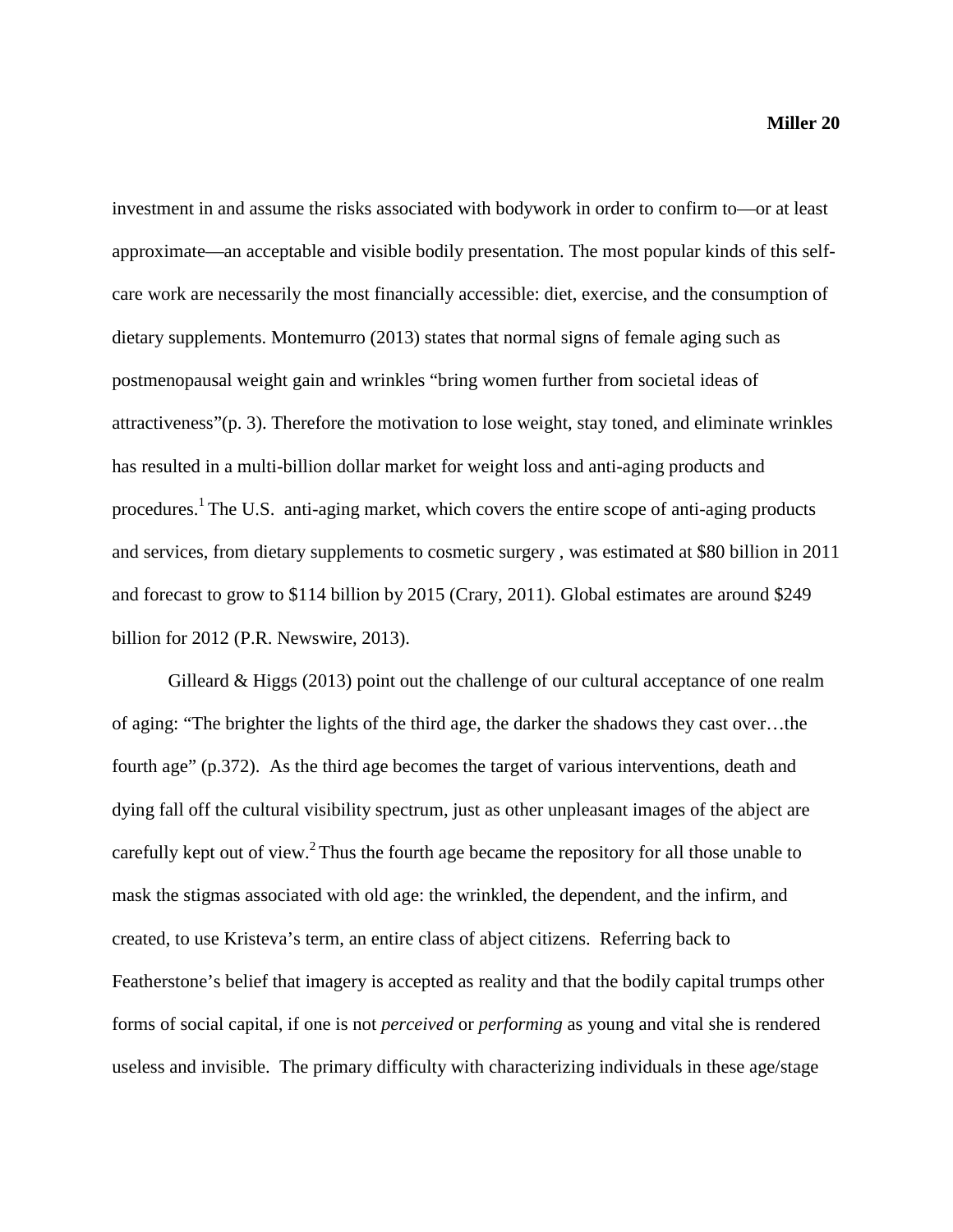categories is the same problem created when one opts to create monolithic categories based on race, gender, economics, or other forms of social capital. However, the power of the capitalist consumer culture and its representations in the media has done just this in the standards of beauty portrayed in the images they publish.

#### **Investing in Visibility**

"Anti-aging is the ultimate form of medicalization. Effectively everyone is/will become a patient" (Mykytn, 2008, p.317).

Medicalization has situated the body as something to be mastered because it reduces aging to the status of disease and decay, which are undoubtedly abject states. The new expectation for the deferral of aging is fueled by what Mehlman et al (2004) refer to as the "halo of successes achieved by modern medicine" (p.305). In the context of a dramatically increased lifespan it is not surprising that the consumer's assumption is that any malady of the body can be cured, and that invincibility is something that can be bought or created. Despite the fact that very few anti-aging regimens have sustainable efficacy and may result in iatrogenic consequences, the proliferation of products continues. This is where the myth of agelessness comes in.

Because the anti-aging and supplement businesses were successful in enacting the "Dietary Supplemental Health and Education Act" in 1994, most of their products fall outside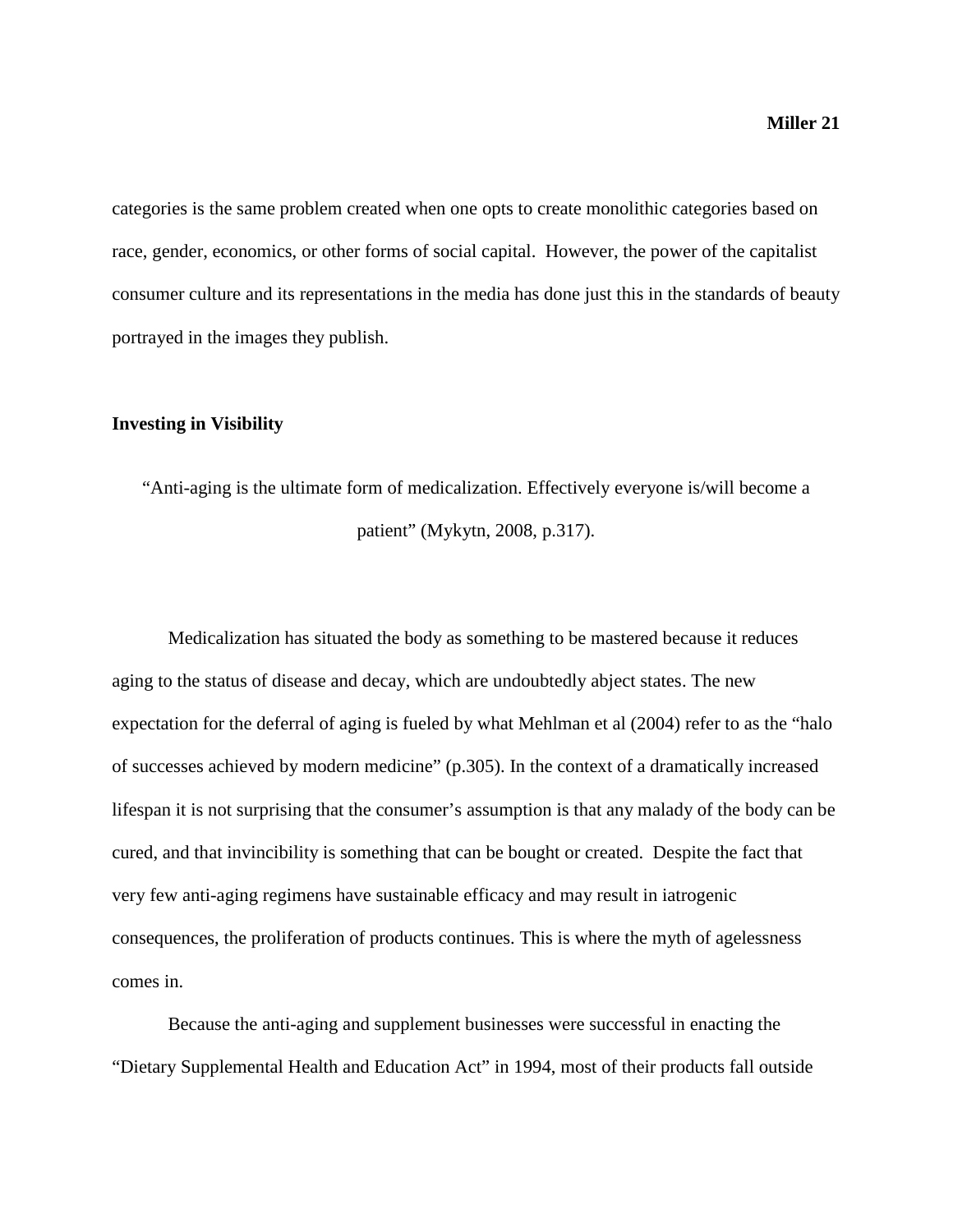the scope of the FDA (Mehlman, et al, P. 306). This lack of regulation puts both the consumer wallet and health in a precarious position, however, as Mykytyn (2008) et al assert, in this environment where health is a personal responsibility, "whether an improvement is achieved and whether that achievement can be thought of as perfect is not as significant here as the endeavor" ( p.318).

In his article, "The Role of Products as Social Stimuli: A Symbolic Interactionism Perspective," Michael Solomon (1983) discusses how "consumption is a response to a need or to a strategic goal" (p. 322). The strategic goal of anti-aging activities is, according to Rose (2007), "resisting death" (p. 43). Solomon proposes that the consumption of material goods, whose meaning is dependent on a cultural context, not only serves to provide meaning for the understanding of others but in self- attribution as well (p. 322). He cites Cooley's dynamic of the "looking- glass self" as a motivator to consume "the proper constellation of products to deliver a satisfactory reflection" (p. 323).

In a neoliberal context, while the mind may be able to defer thoughts of bodily erosion, one risks being judged if one does not successfully also forestall this phase for the *body* in its presentation and performance. Indeed, failure to do so is viewed as a moral failing. Jones and Higgs (2010) refer to the fact that the "paradigm of choice and consumerism" for the aged is quite narrow. They state that notions of aging in contemporary culture consist of "healthy ageing, independent living and successful ageing as well as notions of agelessness" (p.1516). Agelessness, however, can only be effectively marketed if the deeply aged are invisible and replaced by messages promising its attainability prevail in cultural representations. According to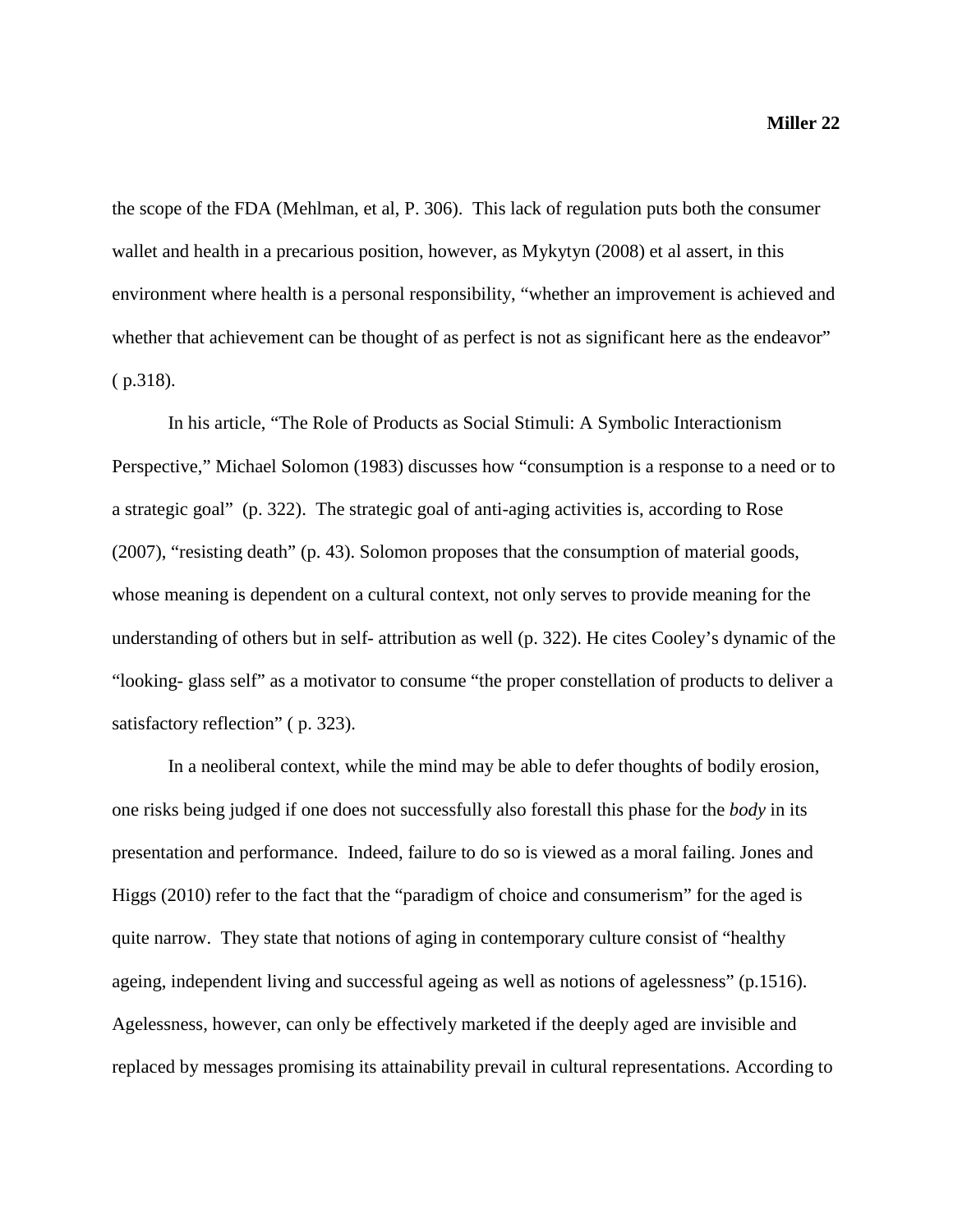Kristen Ellison (2014), consumers believe this myth because of the long history of advertising's theme of magical transformation. Ellison states that agelessness can only exist under the "guise of tautology" where the public "suspends rational thought" (p. 28). She cites Barthes' fourth feature of rhetoric, where to accept something escapes the logic of rational thought: agelessness is because it is. Featherstone ( 2003) attributes this ability to believe the unbelievable to what he refers to as "the aesthetisization of everyday life" through which reality is transformed into images (Featherstone, p. 67).

Because of the gendered aspect of ageism and the importance of an attractive body, women are the most susceptible to an investment in the quest for eternal youth. While it would be wrong to say that women themselves are not at all complicit in their future erasure, the avoidance of stigma and abjection is a powerful motivator to participate in the anti-aging economy. Crocker and Major (1989) describe one common defense mechanism that those possessing a stigmatized trait will utilize for self -protection as concealment. Correspondingly, there is a huge market for "concealers" in the beauty aisle. The more radical procedures like facelifts also serve to mask aging, through erasure of aspects of one's former physical self through permanent physical changes. Masking and concealing are also practiced through fashion, which will be explored later in this paper. The decision to undertake such concealment exacerbates two key dimensions of splitting, that which occurs between the internal and external self and that which separates those older individuals who look old from those who do not (Andrews, 1989, p. 15).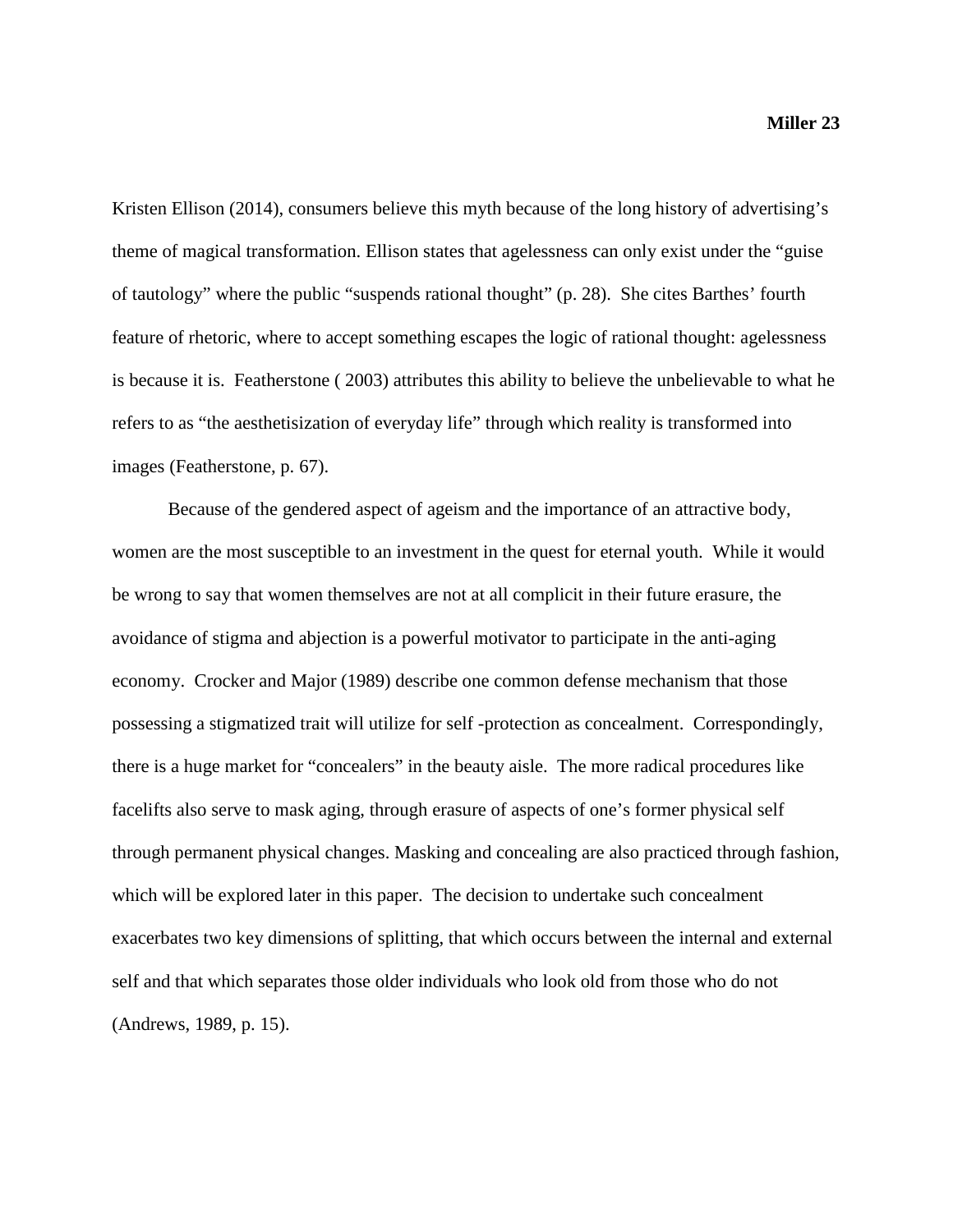The American Society of Plastic Surgeons (ASPS) has jumped on this great opportunity for a seemingly endless source of new patients and revenue. The Society's website defines cosmetic surgery as fairly broad in scope, covering both surgical and non-surgical procedures that "reshape normal structures of the body in order to improve appearance and self-esteem. Plastic surgery is a personal choice and should be done for yourself, not to fulfill someone else's desires or to try to fit an ideal image" (www.**[plasticsurgery](http://www.plasticsurgery.org/)**.org, 2014). What we have already established is that women are being constantly sold on an ideal image, therefore bodywork is heavily motivated by the desire to achieve an ideal look. The fact is that images of women are controlled by the media and presented in an idealized form, leaving women few role models who have not been subjected to bodywork or airbrushing, which will be demonstrated in the next chapter.

In a perfect example of capitalism's complicity with the medical community, the ASPS participates in a new magazine which it uses as a vehicle to promote itself and its actively practicing members. Titled simply, *New Beauty: The Beauty Authority*, this quarterly, oversized, glossy magazine appears to be the new bible of bodywork as its pages are dedicated to anti-aging services and solutions. The esteemed editorial advisory board is chaired by the "internationally renowned aesthetic plastic surgeon, Robert Singer, M.D." who has served as a chairman of the ASPS (New Beauty, p.22). The balance of the "advisory board," while stating that they do not "endorse or verify the claims" of the products and services in *New Beauty*, are all employed in the cosmetic surgery or anti-aging industry in some fashion. The magazine's features focus on different interventions in aging, with titles such as "Lasers: The New Anti-Aging Revolution" to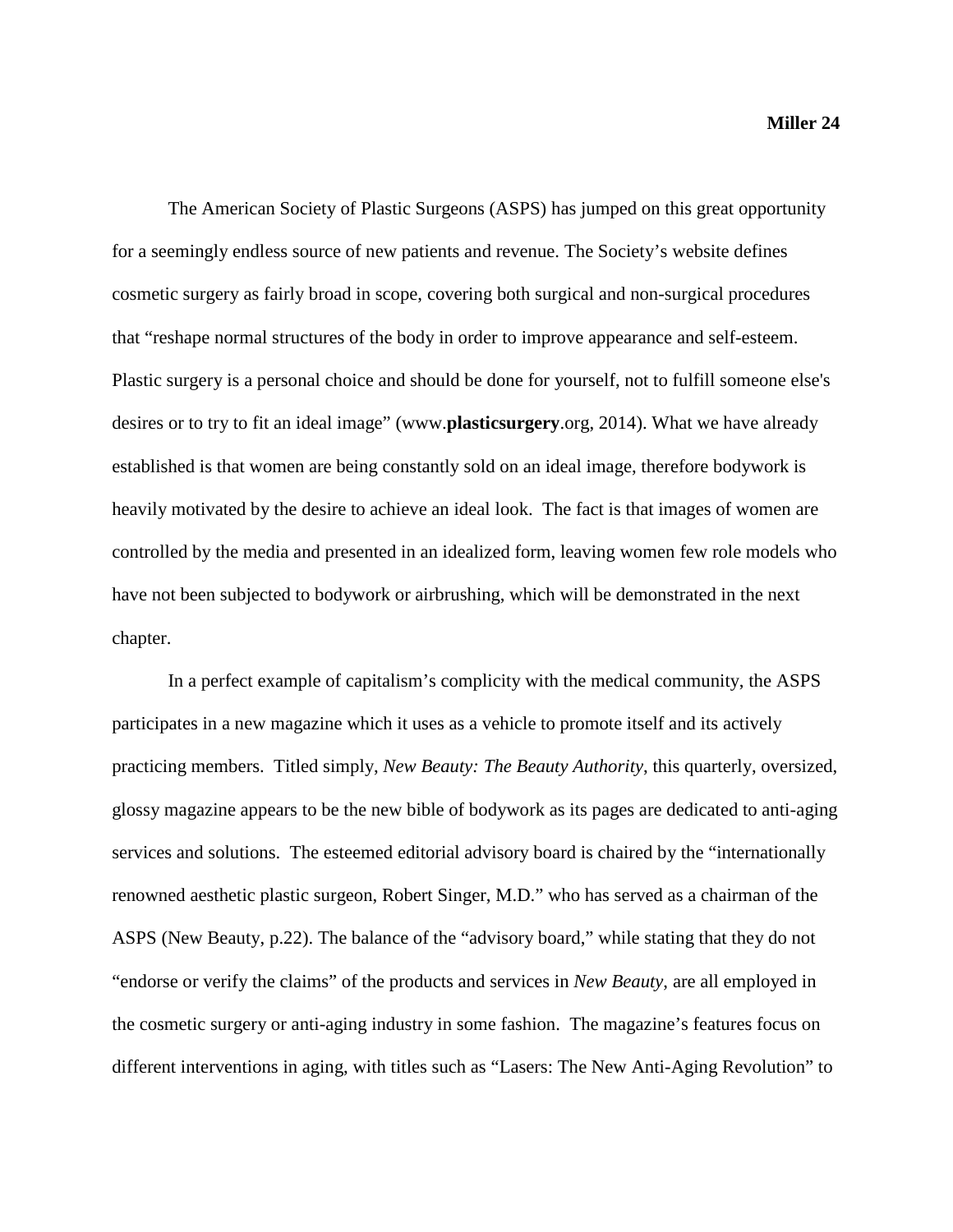"Dangerous Beauty: How to Avoid Plastic Surgery Nightmares" and "The Facelift of the Future"—and provide a guide to the best board-certified plastic surgeons and laser facilities in the country.

Dr. Leonard Hayflick (2004) of the University of California, San Francisco, offers a scathing critique of the burgeoning anti-aging business, referring to anti-aging as "an oxymoron." His thesis is grounded in the molecular sphere, where he contends that accuracy and fidelity of the human body cannot be maintained indefinitely. He blames unfounded advertising promises for a consumer disconnect between aging machines, which ultimately "die" and their bodies. He states that "we cannot even slow, stop, or reverse the aging process in such far simpler entities than ourselves as are, our own automobiles" (p. 576). Despite this kind of rational argument in the academic community, and perhaps to some extent in the FDA and other agencies confounded by the need to regulate many of the anti-aging elixirs, consumers keep on buying and trying. Buying to avoid dying. Rose would say that this is the result of becoming citizens of a brand culture, "where trust in brands appears capable of supplanting trust in neutral scientific expertise" (p. 143).

The consumer demand for solutions to address the challenge of physical aging feeds the anti-aging industry. For the media, there are compelling economic reasons for the promotion of transgressive images of aging: to generate revenue from those companies that create and sell new product to a huge generational cohort that is hooked on consumption. Mehlman et al (2004) state that "the goal of the clinical anti-aging community is to extend the time its patients can live without the morbidities of the aging process: 'memory loss, muscle loss, visual impairment,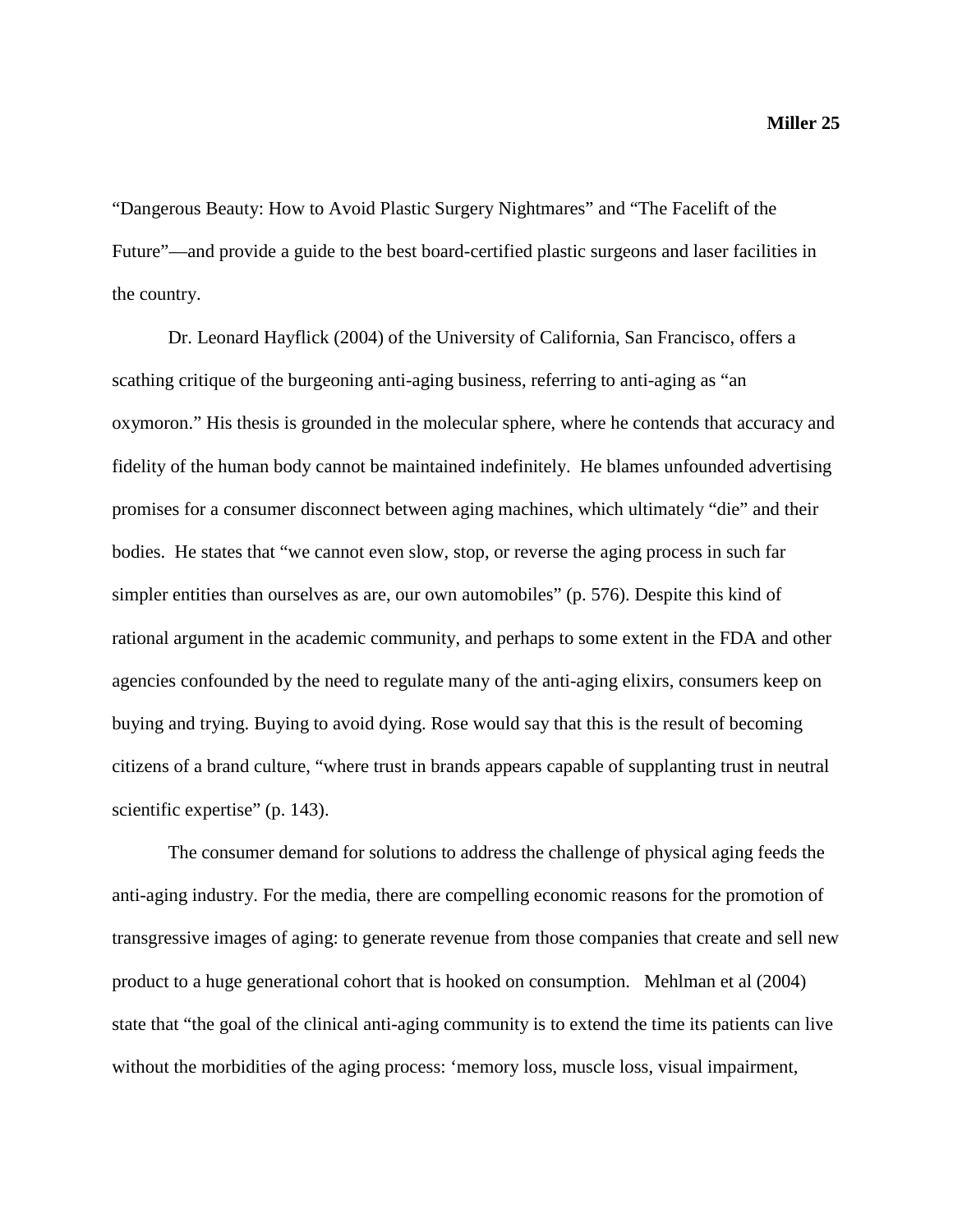slowed gait and speech, wrinkling of the skin, hardening of the arteries, and all other kinds of maladies we call aging" (p. 304). In light of the lack of scientific evidence that these procedures, creams, and pills actually forestall aging, it could be said that the goal of the anti-aging community is to merely drive profits. The United States cosmetic surgery market in 2010, as reported by the ASPS, was comprised of 13.1 million procedures. Costs vary by geography, type of procedure, and individual doctor, with a "tummy tuck" which averaged \$5,200 to liposuction at \$2,800, to full blown facelifts which are significantly more expensive and physically altering [\(www.plasticsurgery.org,](http://www.plasticsurgery.org/) 2014).

As demonstrated in this chapter, the interdependence between the anti-aging business, the medical community and the consumer economy contributes to a powerful concentration of interest in furthering the myth of agelessness. The utilization of "experts" in product and procedure marketing provides the gravitas that many consumers need to take a leap of faith with their money and their bodies. There is also a gender divide when it comes to forestalling the perception that one has failed at agelessness and subsequently become an abject fourth ager. This disparity is supported by widely held consumer beliefs about the age when a man becomes old versus a woman, which will be demonstrated through current research on media representations.

As stated previously, cultural norms and standards are documented and reinforced in the media and through specific types of consumerism, and it is to the media we now turn to demonstrate examples of women aging into invisibility. It is important to note that the comingling of business interests between the medical establishment and the manufacturers of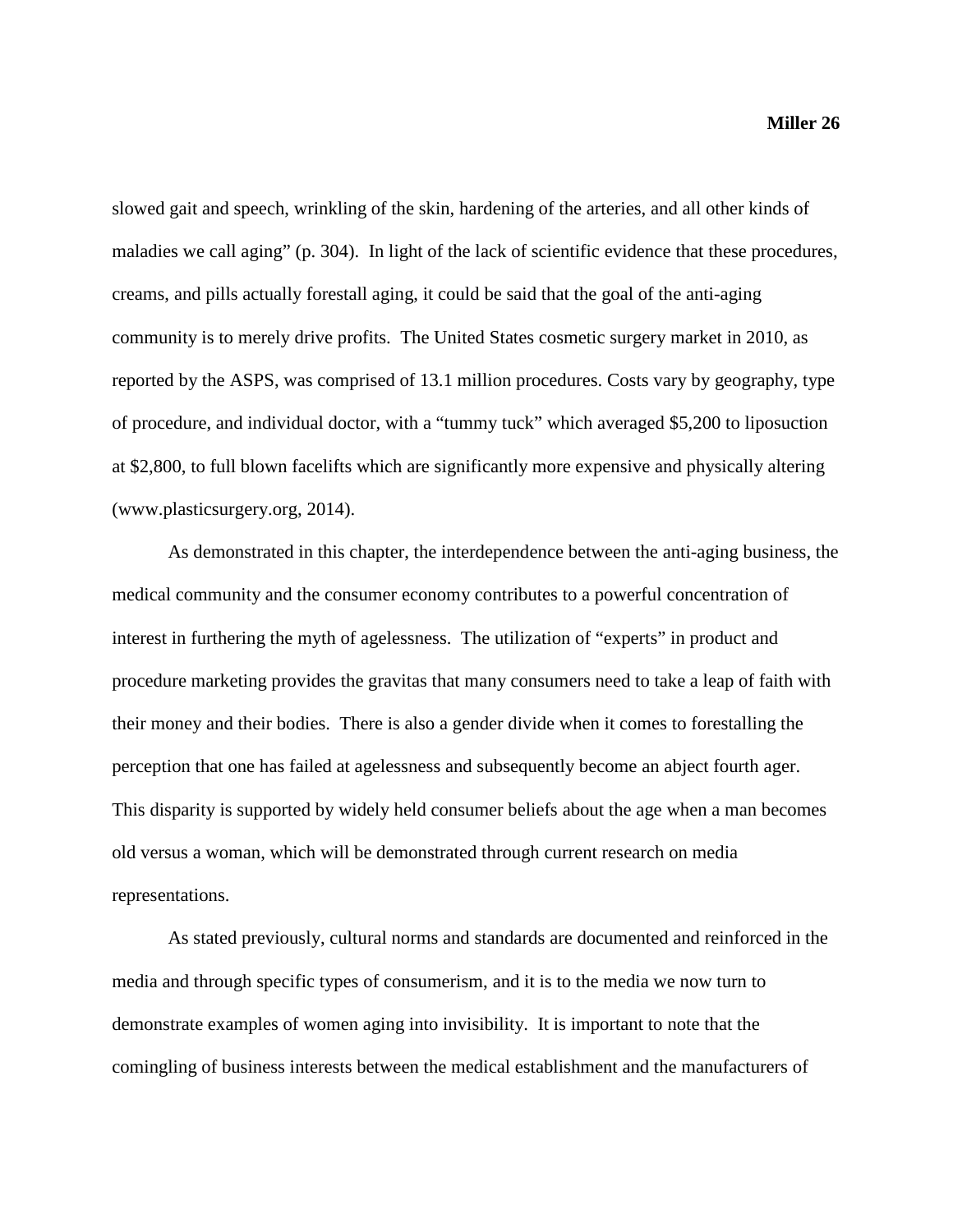consumer products is only effectively monetized and advertised through utilization of various media channels, many of which are independently complicit of ageism in their content offerings. Preying on the anxieties associated with aging, death, and deviation from culturally accepted norms, these industries represent the trifecta of the anti-aging promise.

<sup>1</sup> One reason for the explosion in the diet industry is that fatness, gender, and age form yet another intersectional disadvantage for women. Kirkland (2011) refers to fat's current symbolism as a signifier of downward mobility, and as our society has grown larger, the fat have become an abject class of his or her own. According to Kirkland, the hatred of fat has a greater impact on women because it is an aesthetic matter that dramatically deviates from the culturally desirable standards of female form. (Kirkland 2011). Indeed, research has demonstrated that one of the top body concerns of women is weight, which becomes a worry from teenage years and persists at varying levels throughout their life course (Haas, et al, 2012). Therefore, a key aspect of selfcare is centered on weight loss, losing the fat. To avoid this abject status, the fat and obese participate, with varying degrees of success, in the estimate \$50 billion consumer spending on diet pills, liposuction, exercise programs, and bariatric surgery (Kirkland, 2011).

<sup>2</sup> Casper & Moore (2007) refer to some of these invisible, abject or marginalized groups as "children, dead babies, women, and people with diseases" (p. 15,179).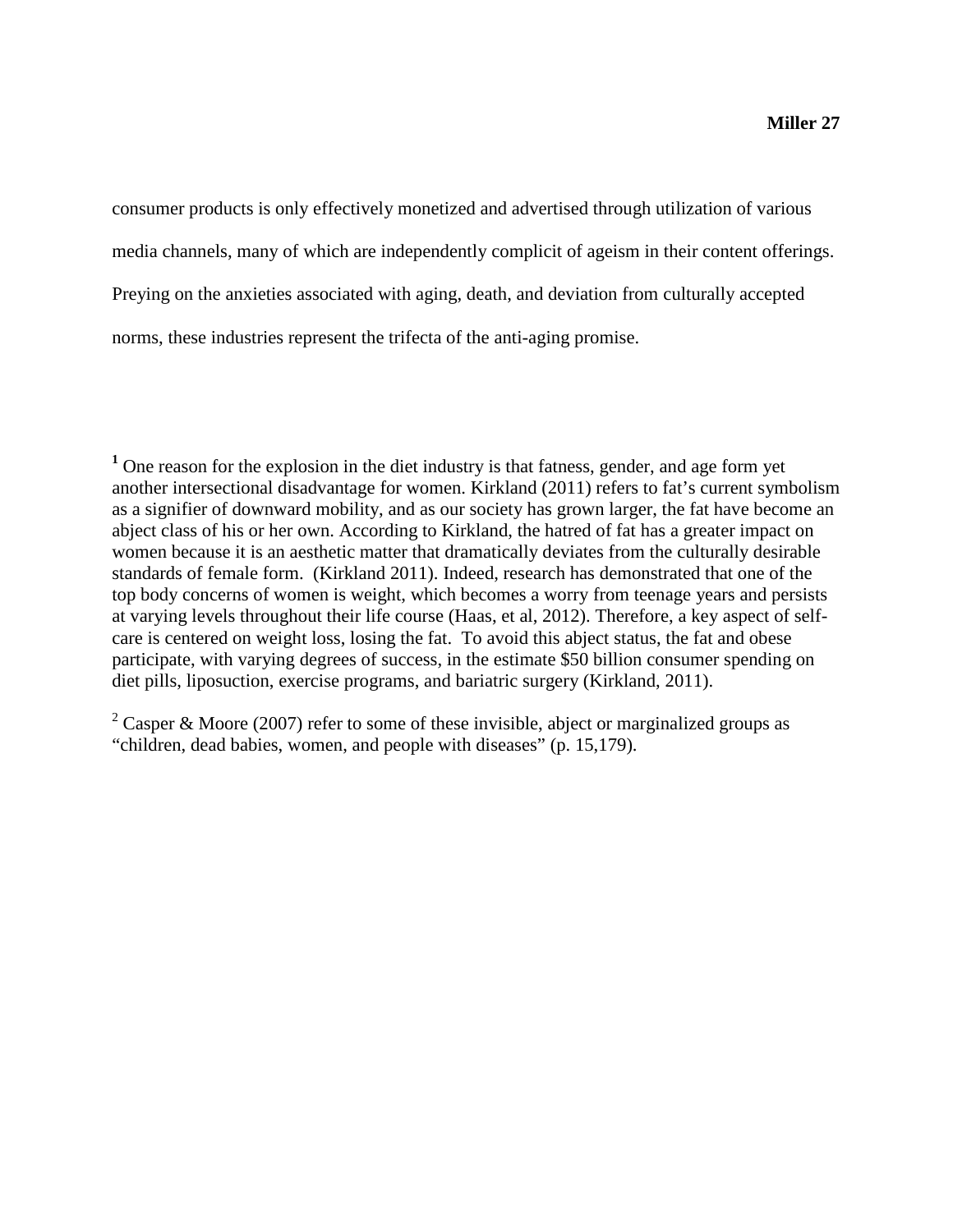#### **Cultural Representations**

If we accept the thesis that imagery informs our understanding of society and its valued constituents, it is instructive to examine those images that are visible as well as those that are missing, underrepresented or caricatured, for symbolic interactionism and the looking-glass self are no longer about merely human interactions, but also by the thousands of daily interactions with media imagery. According to Casper and Moore, this imagery can be considered as weapons of representation in their power to shape public perceptions. This chapter will explore three specific sites of analysis: fashion, magazines specifically directed toward women over 50, and the portrayal of our aging cultural icons.

Advertisements bombard us from every available surface, claiming to make us happier, younger, and more attractive if we purchase certain products. This messaging is nothing new, but the sheer magnitude and the fantastic promises of the messages are. Kristen Ellison (2014) quotes Jackson Lears on these types of product claims, stating that as far back as the 1900's "an aura of magic was deeply embedded in the discourse of advertising" (p. 28). Magical thinking appears to be a prerequisite for consumers who believe that the "guaranteed" results from various anti-aging regimens will apply to them.

Another form of magical thinking surrounds the cult of celebrity. Because most advertisements are often associated with celebrity figures, they serve to reinforce an aspirational desire that their products will somehow get us closer to the beauty, fame, and extravagant lifestyles they live. Our popular culture appears to be obsessed with every move our celebrities make, as well as how they look and what they wear. Unfortunately, when it comes specifically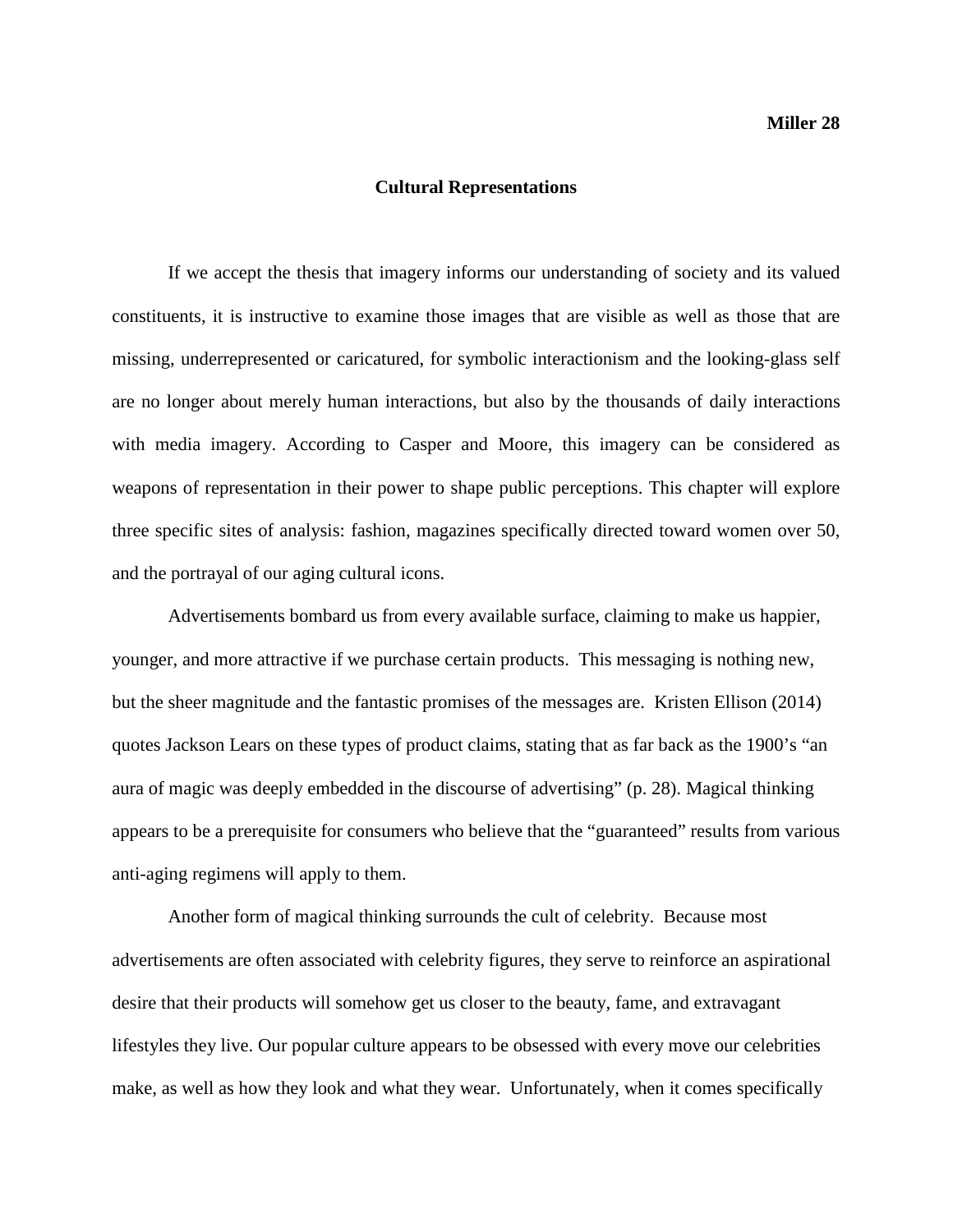to female cultural icons, how they look almost universally falls into the category of the unobtainable beauty standard for women as described by Clarke in chapter two. Additionally, as I will demonstrate in this chapter, celebrity status has a significant age bias as regards women and therefore, the icons we do see and do wish to emulate are either chronologically or performing (through being fashioned by body work) young.

Popular, contemporary fashion as witnessed in magazines and fashion shows also privilege young, tall, and thin bodies, which once again are unachievable for the majority of women. Compounding this "model" standard is the regular practice of retouching and airbrushing these images in magazines. Again, women are being presented a culturally constructed beauty ideal that is destined to drive behaviors that are often economically, socially, and physically irresponsible.

Lipschultz et al (2007) describe the importance of media to boomer culture: "Aging baby boomers share a culture and communication that is defined by media usage and a desire to explore themselves and their world" (p. 761). The authors argue that media and advertising define reality and therefore, audiences subsequently treat mass media images as reflections of reality (p.769). I argue that this media imagery also defines self- concept. As the first generation to grow up in an unprecedented explosion of mass media, boomers are highly susceptible to these manufactured realities, and use them as Cooley's looking glass for the building and maintenance of their own self-concept.

A significant consequence of the valorization of youth is what Twigg (2004) characterizes as the destructive power of the cultural gaze embodied in media imagery, which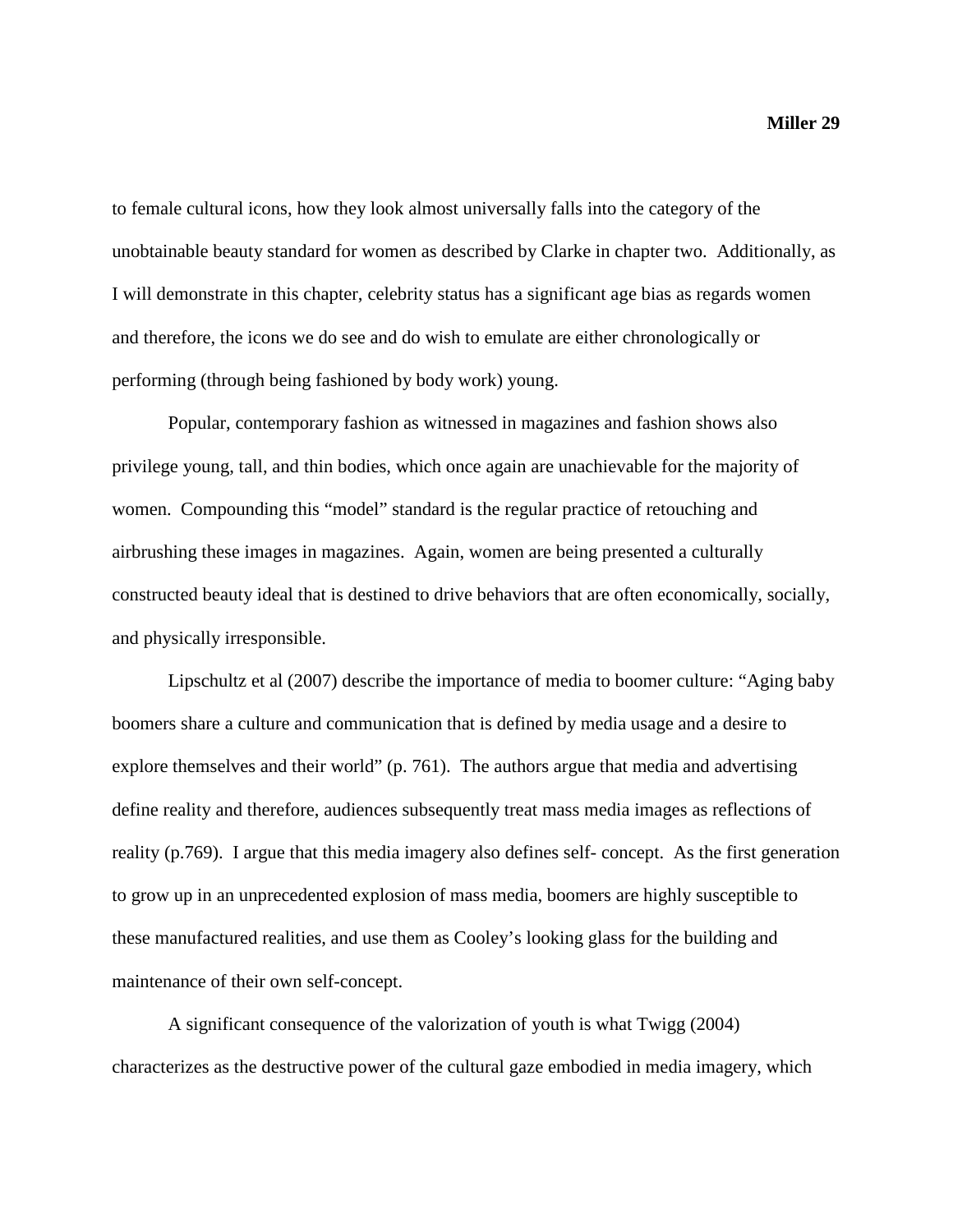she refers to as the gaze of youth (p. 65). Twigg describes the impact of this gaze by citing Gullette's work on the politics of midlife which makes the assertion that we are aged by culture, rather than our bodies (p.59). The predominance of youthful images creates an "other" status for the average media consumer, making them abject because their bodies are not in conformance with standards of beauty.

This gaze of youth may be corrosive in an ageist manner as Twigg states, however gender complicates this in a way that is unilaterally biased against women. The presentation of women in the media in general has been problematic for over a century; even magazines that are published exclusively *for* women are guilty of narrow and stereotypical imagery. The March 2013 issue of *The Atlantic* featured an article by Noah Berlatsky that summed up a ubiquitous representation of women as sex objects to be consumed, in an analysis of women *and* men's magazine content. He stated, "Women's magazines do let women take the (usually male) position of master. But they also and insistently want them to occupy the position of mastered object" (p. 6). Whether one considers the male, female, or youthful gaze, women are consistently celebrated for their youthfulness and sensuality.

#### **Representations of Women in Media**

Gender role portrayals in mass media have been the subject of scrutiny for decades and a review of findings spanning the 1970's to the 2000's serves as a useful starting point for a discussion of the representations of women, both *who* is represented and *how* she is depicted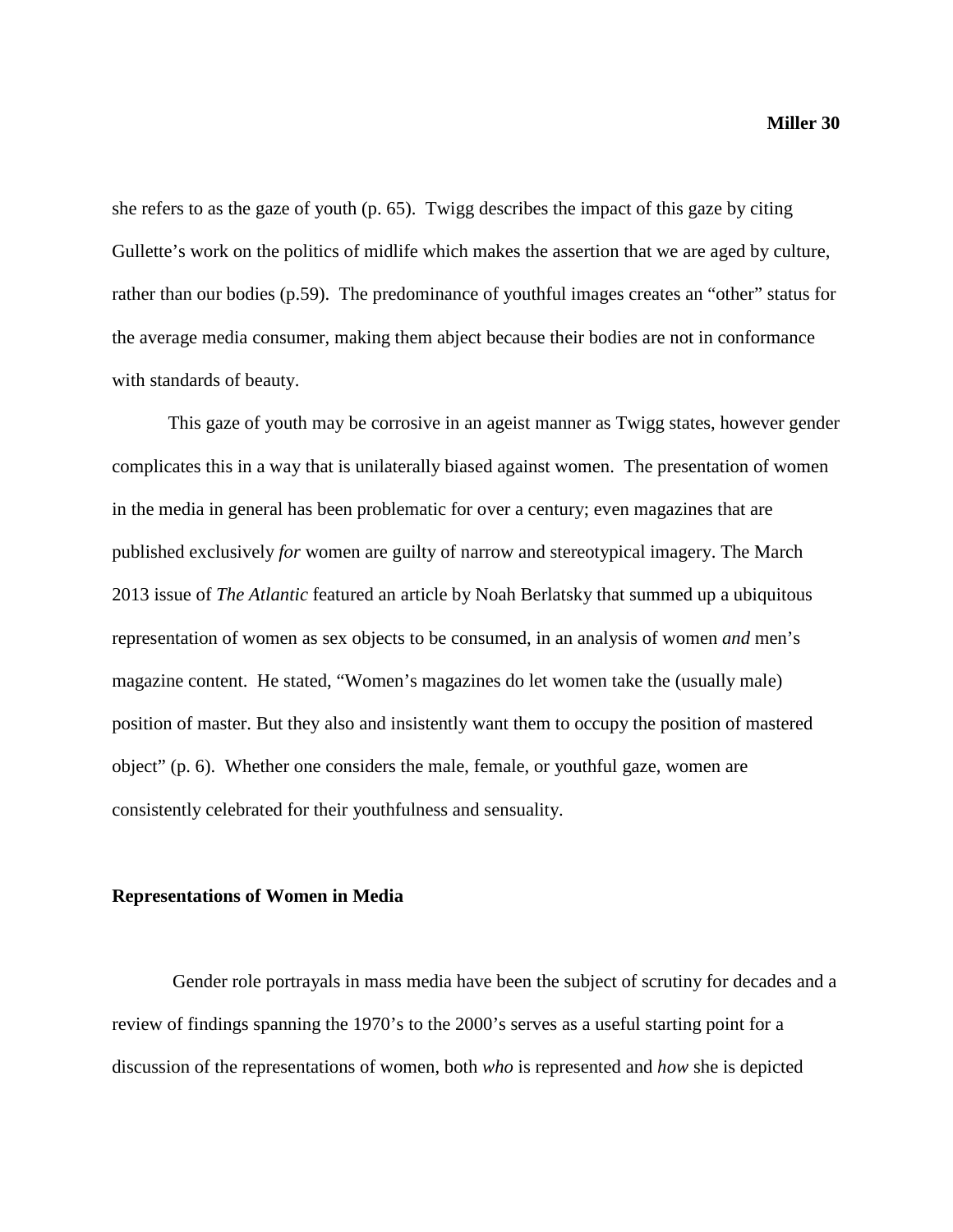because of the double standard that applies to women. Three studies of these representations in both product advertisements and magazine content conducted more than thirty years apart, by stigma theorist Goffman, social gerontologist Denise Lewis, and Kirsten Ellison also provide snapshots of a medium whose content has not evolved in its portrayal of women, even as gender awareness and women's' participation in roles associated with independence and authority.

It has long been asserted that women's appearance in the media has been framed in ways that are subservient to and less serious than men (Goffman, 1979). Goffman's 1979 illustrated analysis of gender portrayal in advertisements revealed themes of representation that continue to endure. These persistent depictions include women in submissive and childish poses, as well as mentally vacuous objects; images which unfortunately still endure thirty-five years later. Women featured in ads created for both male and female consumption are often depicted as helpless waifs waiting to be rescued, as wild animals in need of taming, or simply as objects of desire. My recent review of advertisements indicates the worst offenders are often fragrance advertisers, which as of 2011 represented a \$44 billion global industry (*Global Cosmetics Industry* magazine.com 2014).

Lewis, et al (2011) analyzed eight fashion magazines to demonstrate the power of visual imagery (p. 103). The results of their study indicate that the majority of the magazine content contains "messages (that) fuel a fear of natural processes of aging, damage female self-esteem, and compel women to hide their true self behind extensive beauty work or engage in unhealthy dietary practices" (p. 108). While the magazines they chose for their analysis featured mostly younger women, the readership demographics reveal that readers over 50 years of age comprised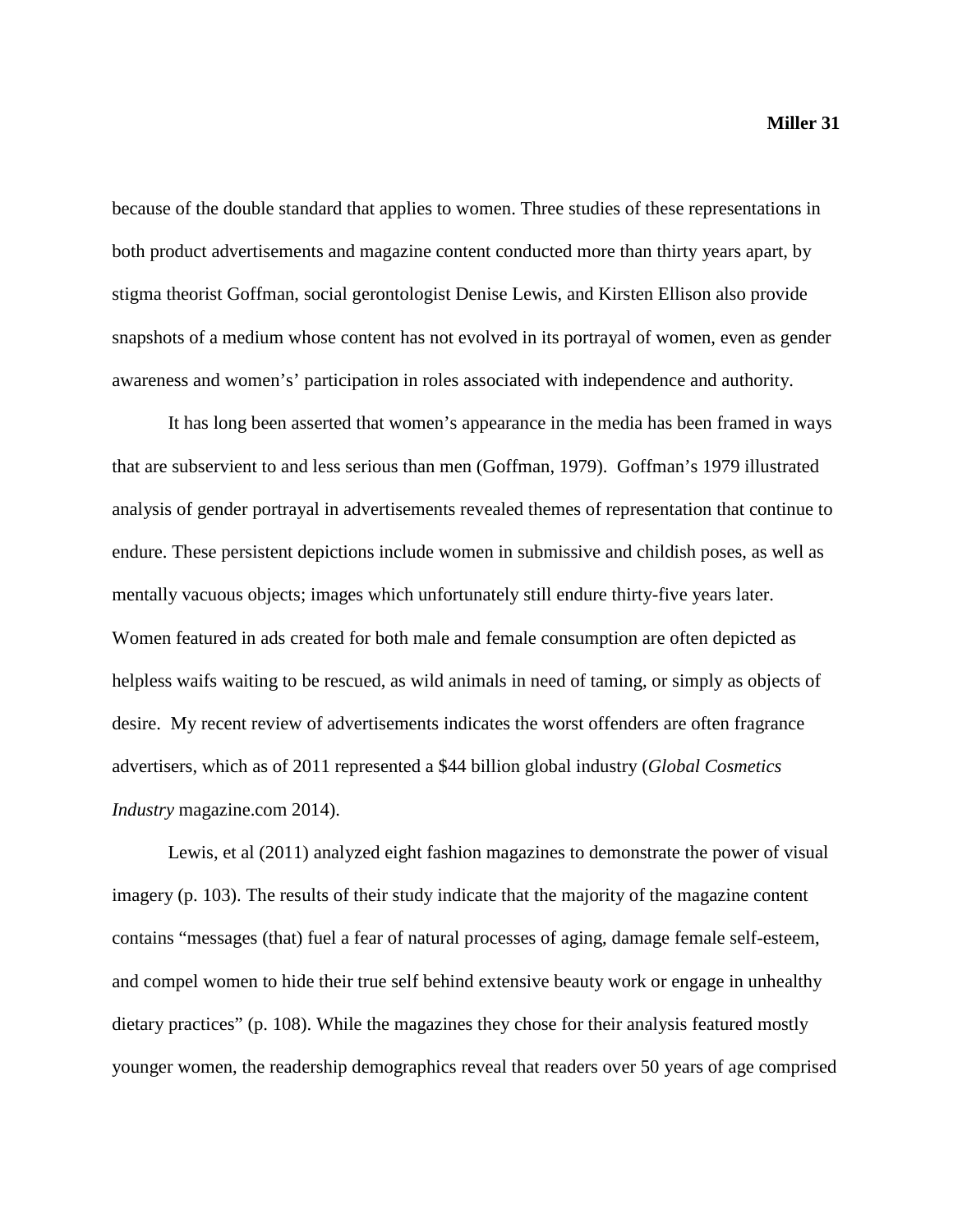up to 20+% of the audience. This is yet another example of older women's invisibility through a lack of representation, which will be addressed in three specific consumer publications below.

Rebecca Collins (2011) offered an overview of gender roles in the media, which was based upon two special issues of the journal *Sex Roles*. Her analysis of more than twenty articles focusing on a broad spectrum of gender roles across different types of media, concluded that women are still underrepresented relative to men and that when they are present they are usually portrayed in stereotypical female roles like homemaker, caregiver, and/or scantily clad, subordinate, and sexualized.

While the studies referenced did indicate forward progress in the *visibility* of women in relation to men, the actual *portrayal* of women in poses and roles told a rather anachronistic story. While Collin's study took race into consideration, age was not. This oversight may demonstrate the lack of cultural visibility and perceived value of older women. Considering the limited roles in which women are included, as sexual sirens or happy homemakers, women in later life do not meet the physical or consumption standards often desired by product marketers.

Smirnova (2012) points out that the cultural discourse in the media "has simultaneously constructed the aging woman as both victim and hero—her *body* vulnerable and in need of rescue by her *will* to partake in anti-aging technologies" (p.1236). In addition to the depictions in subservient and dependent roles, the physical characteristics of the women representing our brand culture are unobtainable for the majority of women without radical bodywork. The website *Jezebel* has regularly critiqued the fashion magazines for their airbrushing and photoshopping of models as this starts eroding girls' self-esteem from an early age and sets the stage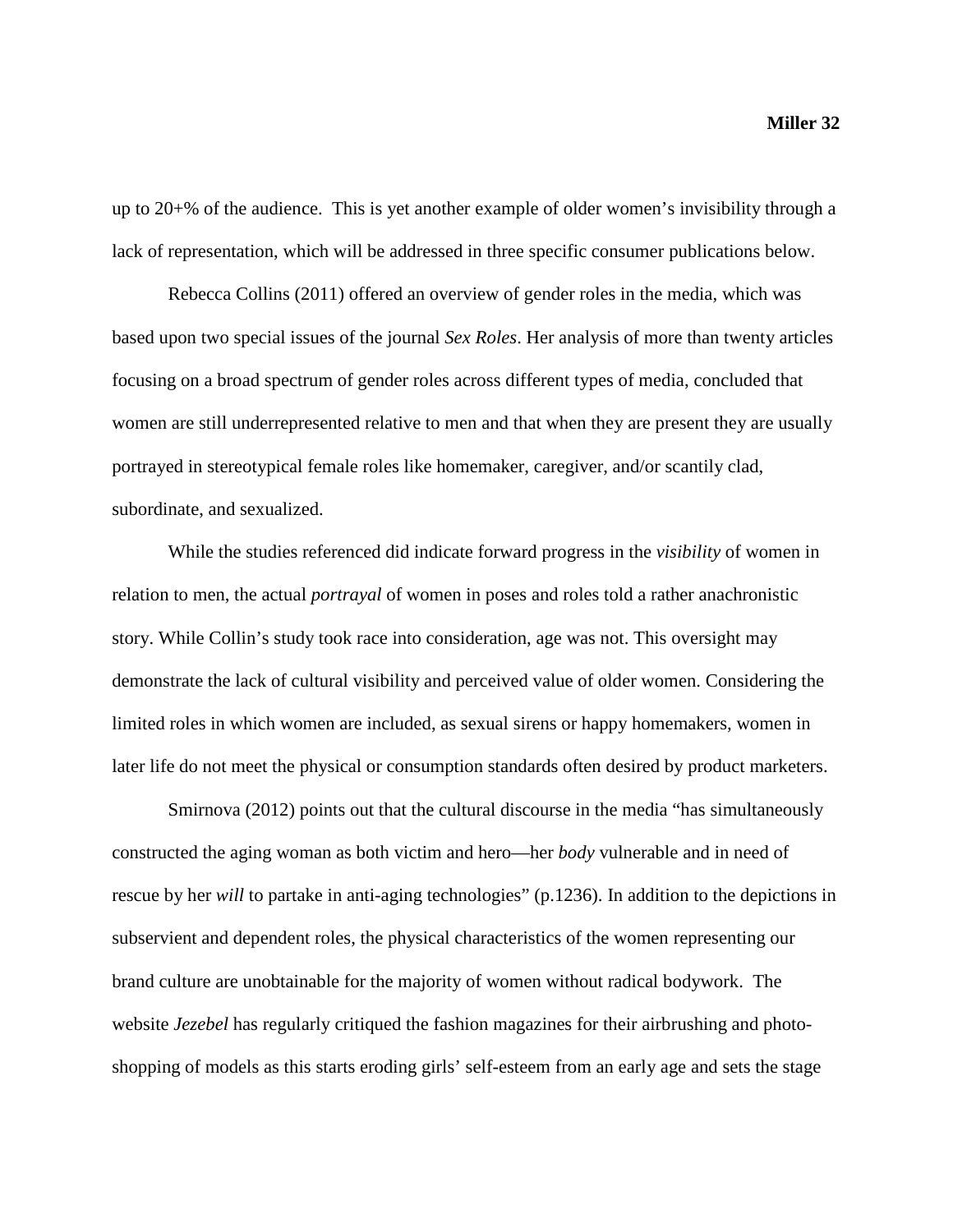for both ageism and invisibility for older women. According to the website's research even the older female models are touched up, therefore presented in an artificial state.

This intoxicating gaze of youthful women has been the preferred marketing imagery for consumer products and services, used to sell everything from cars to fashion to perfume and resort destinations. It is important, once again, to note that these portrayals appear in all media, targeted to all ages and genders.

### **Images, Visibility, And Ageism**

Gilleard and Higgs (2009) argue that **"**despite their growing numbers, people older than 60 commonly experience a kind of social and cultural invisibility" (p. 291). Typecast in an already narrow role and representation, women become victims of the intersectional stigmas of age and gender. Gilleard & Higgs (2009) discuss the implications of visibility as arbitrated by media representation when one fails to measure up to accepted norms, "Just as minority ethnic groups tended to appear rarely and in caricatured form in Western media, so the media provides a small and limited range of potential identities and lifestyles for older people" (p. 291). The two primary identities that one does see illustrated are that of polar opposites: the infirmed and afflicted versus the hero who has thwarted the signs of aging.

Portrayals of women who are in the third age are visible in the marketing of syndrome and disease related solutions, specifically if they are associated with a loss of youth and vitality. However, Carrigan & Szmigin (1999) found in a study of advertising utilizing those in their third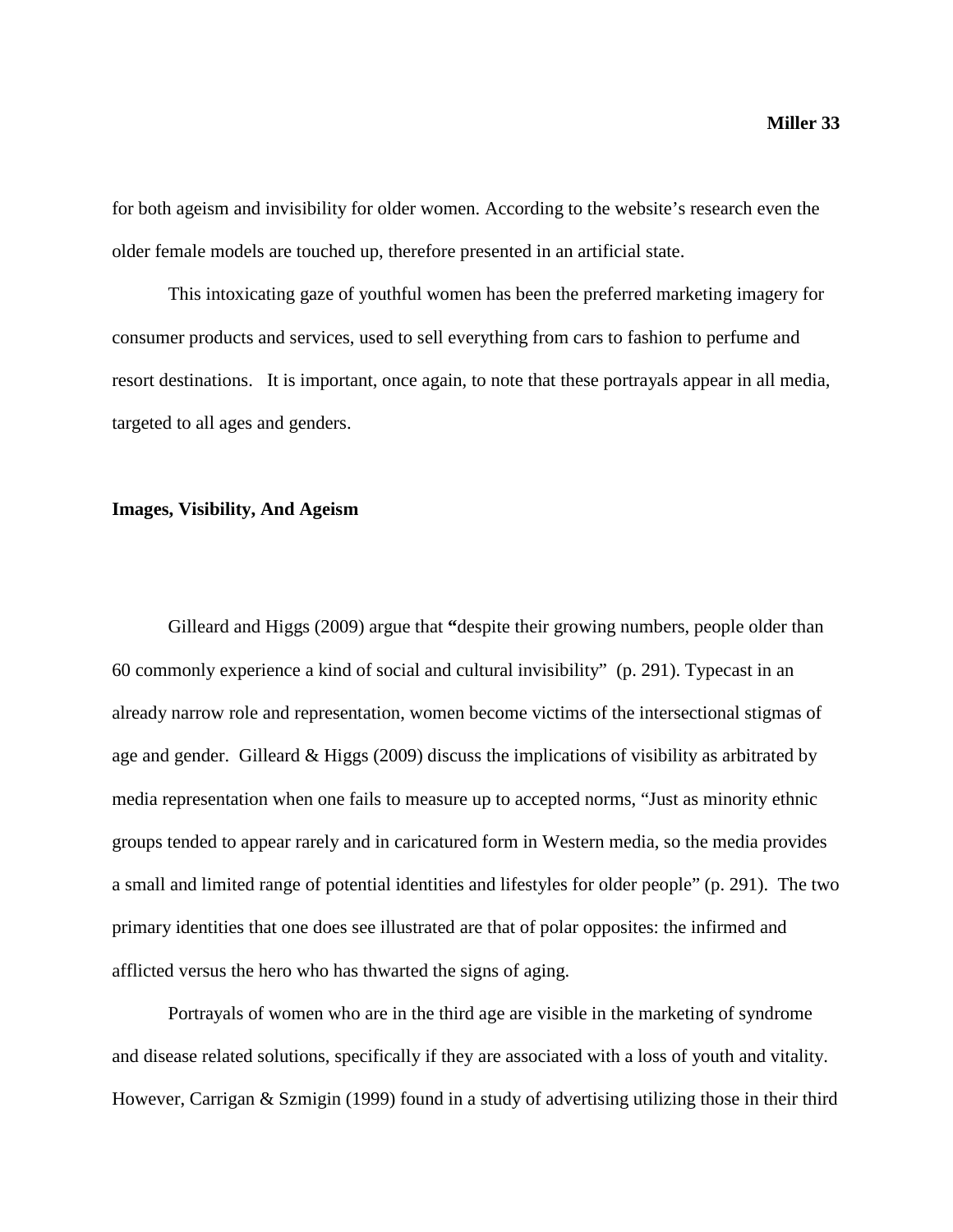age, that these people tend to look younger than their imagined age, are very attractive or are caricatured, thus keeping true imagery of older-looking people out of the mainstream media (p. 43). The sustainability of the anti-aging market is contingent upon constant portrayals of those who have successfully participated in it. The myth of agelessness is perpetuated by those who are seen, the successfully aging third agers, and relies on the fourth agers to remain invisible.

While images are powerful, the language of the media narrative is equally exclusionary to women over 40-50 years old. In addition to the absence of the word "old," when aging *is* represented it is almost exclusively positioned as something to be overcome, battled, and never accepted. Examples of the language used in the various publications and advertisements studies include: correcting, renewing, age defying, conquering, fighting, and transforming to list a few (*New Beauty*). Cover lines on several recent magazines make such nebulous promises to older female readers, "Look good in your twenties, thirties and forties and *beyond*." Beyond, according to the dictionary is defined as "elsewhere," "outside," or "away from," which sounds like banishment to invisible and abject status. (*More magazine & Ladies Home Journal*).

When one peruses the type of media that are consumed by those aged 50+, an interesting segmentation of advertisers and content becomes apparent. Magazines are appropriate sites for investigation as they purport to offer a relatively customized editorial and advertising environment for their defined readers. Through an analysis of the *Ladies Home Journal* and *More* magazines, one can ascertain the viewing/reading audience by merely analyzing the types of ads that appear, however the *images* presented belie the demographic profile these publications report in their reader surveys. While these media may hope to attract a wide swath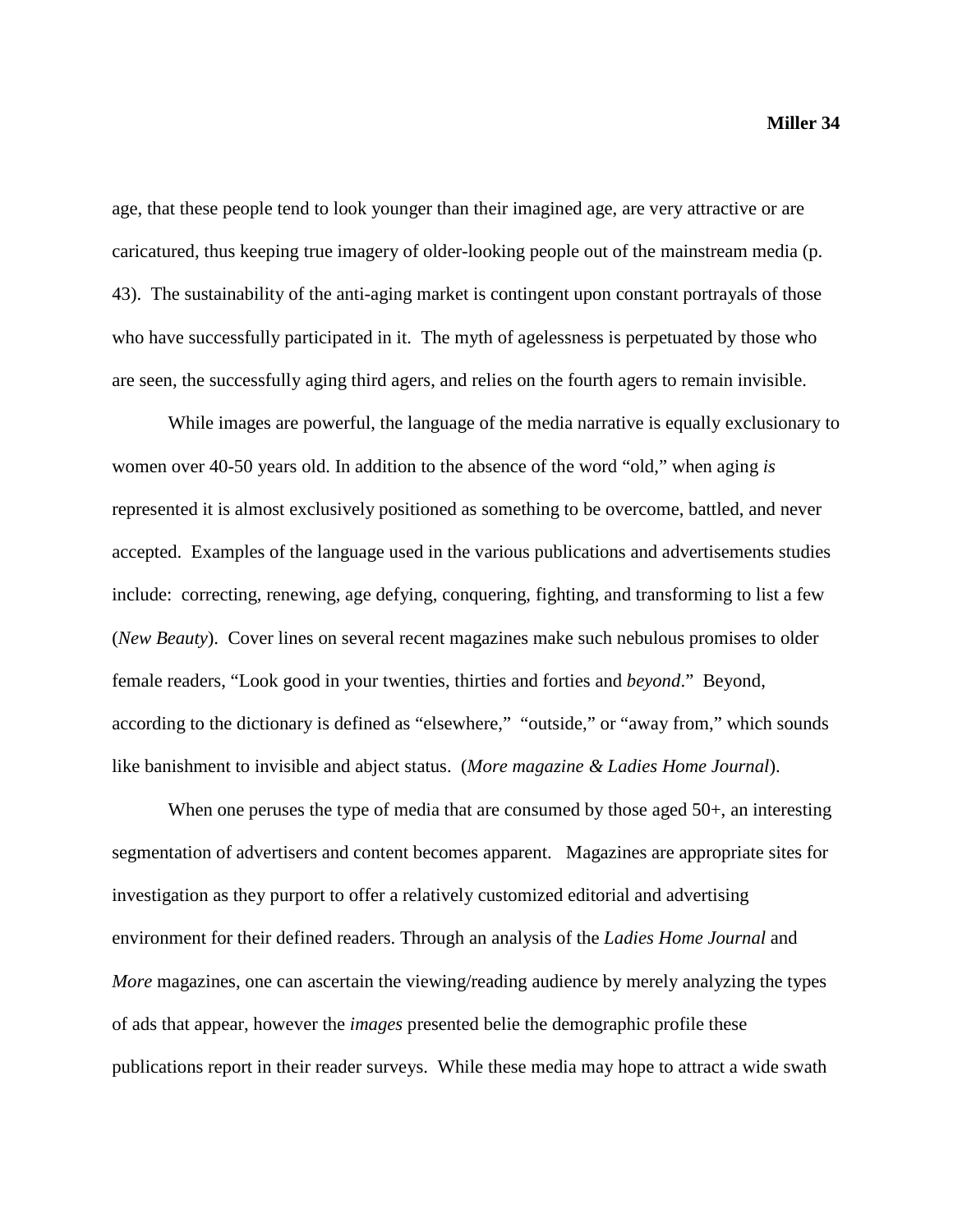of readers with normative standards of idealized beauty; their bread and butter—paying subscribers-- are the boomers. Implicit in these analyses is that the advertisers are paying to reach an older demographic, while being visually associated with glamorous and youthful women.

For this thesis, I conducted a content analysis of recent issues of two magazines targeting readers aged 40 and older. For this study I surveyed 22 of the 2013 issues of two top-selling women's magazines, *More* and *The Ladies Home* Journal. I found that the age of 50 is mentioned on the cover 12 times and only as the last age in the list of 30,40,50. The age of 60 is never mentioned on the cover of any of the 22 issues of either magazine.

#### **The Ladies Home Journal**

One of the original women's service magazines, the *Ladies Home Journal* (*LHJ*) made its debut in 1883, including the tagline "and practical housekeeper." The *LHJ* focused on the accepted women's sphere at that time: hearth and home; it also published fiction pieces about romance. While *LHJ* has evolved over its 100+ year history, keeping up with the changing roles and interests of women, the story told by the consumer products featured and editorial content they choose to present to their core readers does not seem to have changed for the benefit of aging women. The early ads, like the editorial content, focused on consumption for the home with ads for soaps, corsets, vacuum cleaners and food. The magazine covers featured illustration for many years and the usual subject matter was either that of a woman, a woman and baby, or a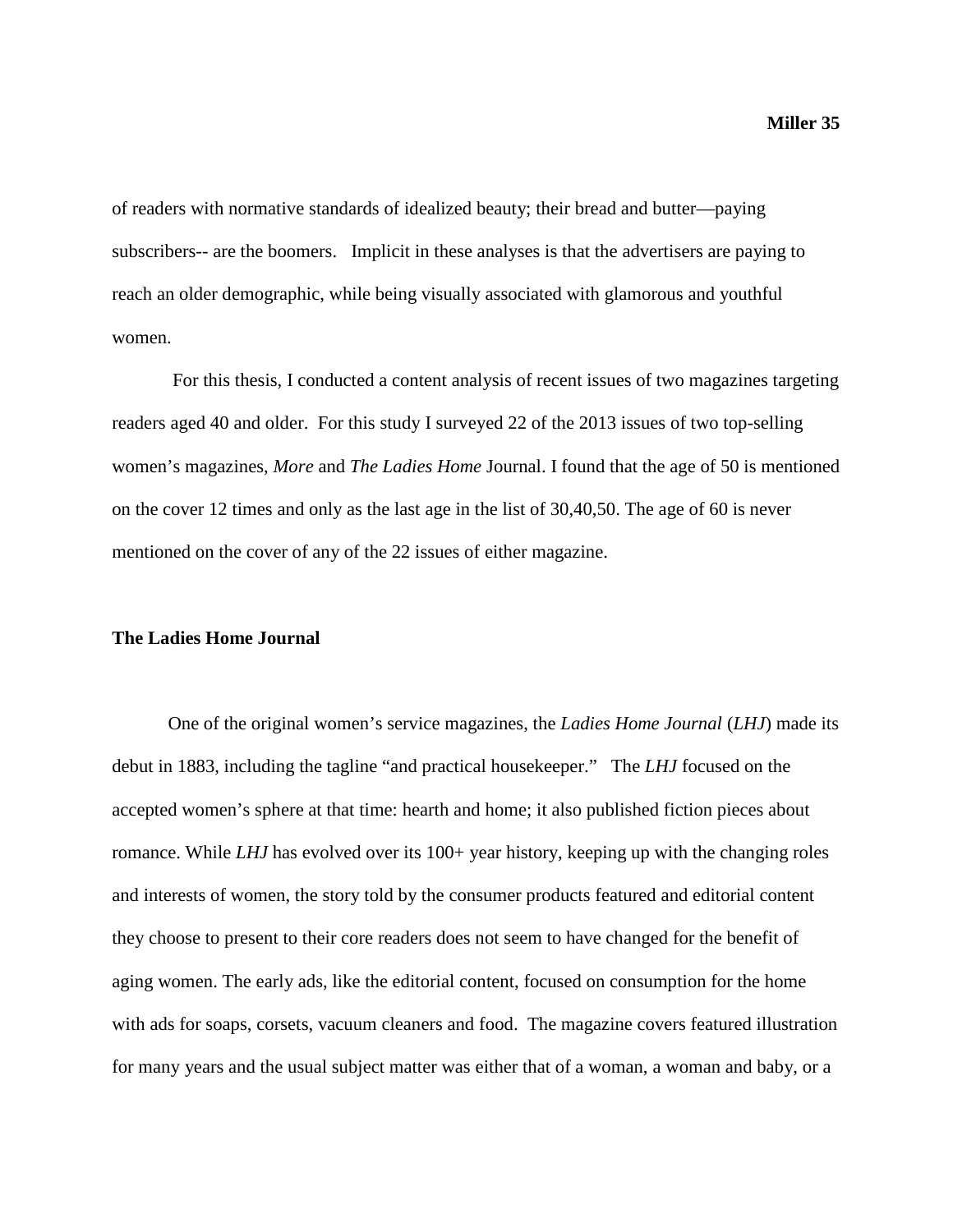domestic pursuit such as flower arranging or cooking. Editorial features and advertisements demonstrated that a woman's power was only applicable to the home and to a certain extent (if you had the resources of money and beauty) over men. Mastery of a clean house, healthy meals, and supporting one's husband, the primary breadwinner, were a woman's key priorities. For example, an American Airlines ad in the September 1950 issue included the headline "Vacations are made for Father, but Mother makes the plans" (LHJ 50's cover site). As women moved outside the home to more public and traditionally male roles, the magazine had to change its representations, but analyzing the images chosen complicates the hope for any forward progress.

Since 1946 the magazine has used the tagline "Never Underestimate the Power of a Woman" (*LHJ* website). However, the power to which they are referring as reflected in the images of the women featured, appears to reside for the most part, in their looks and it can be asserted, their ability to fight the signs of aging. This "power" was embodied in the 1950's magazine covers with lines like, "How to Look and Feel 20 Years Younger" (*LHJ* 1958). Does this positioning of the magazine suggest that women should believe in the promises of transformation evidenced in the advertisements and the articles and that if they battle aging utilizing these examples they will succeed in achieving agelessness? If so, then the message is clear: your power as a woman resides primarily in your looks.

My survey of the *LHJ* fifty-five years later shows very little evolution in the messages it promotes.The magazine currently promotes itself as for "women who recognize the importance of taking time for themselves" (*LHJ,* 2014, Media kit). The messages in the magazine clearly point the reader in the direction of spending their time on bodywork. Each issue in 2013 had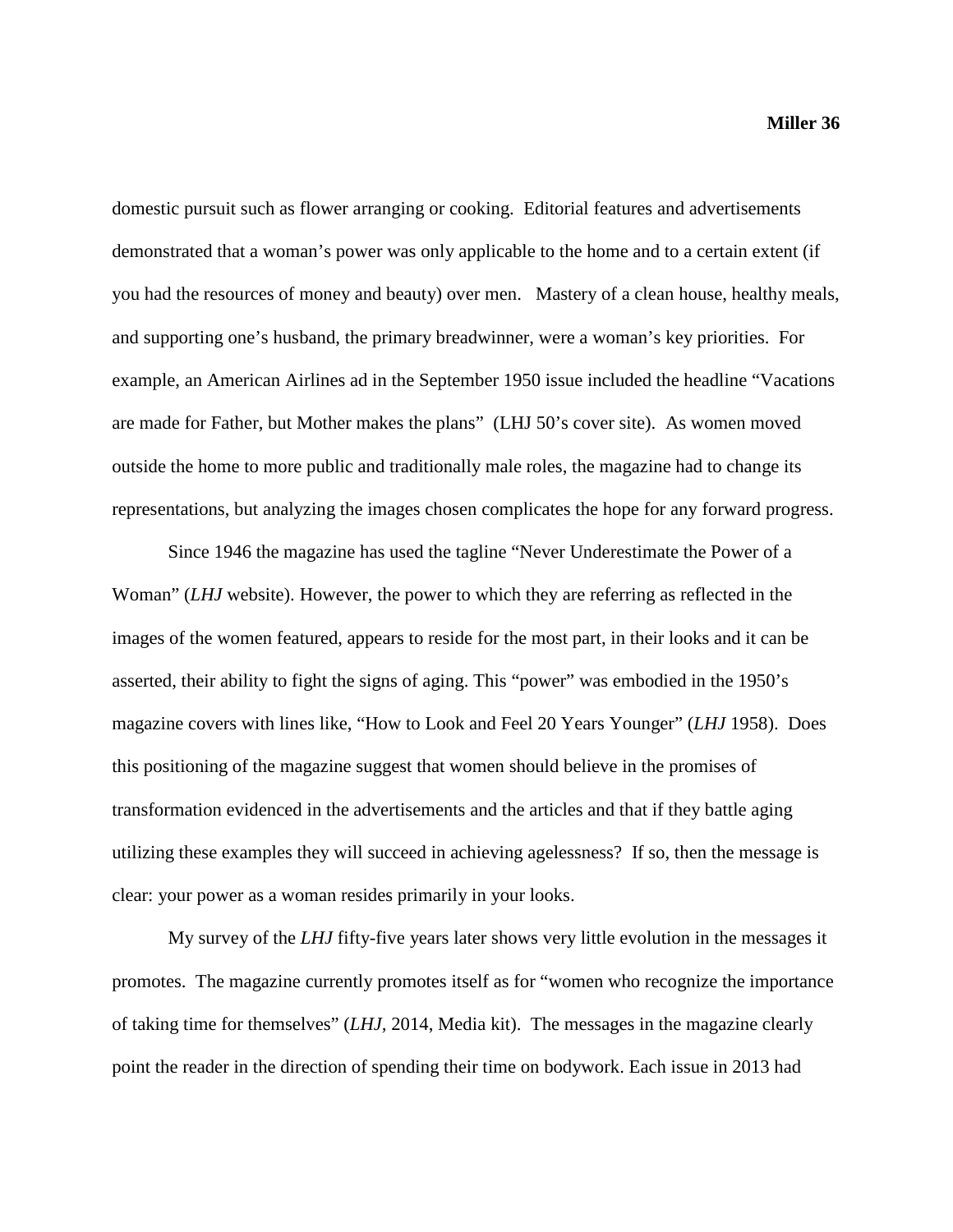cover lines referring to anti-aging body work or concealment: a few examples are: "Anti-Aging Make-Up Tricks" "Beach Body after 30" "Retire Your Fat Pants Forever" "The Whole Body Anti-Aging Guide" and "Look Sexy at 30, 40, 50" (*LHJ* 2013, covers).

The median age of their all- female audience is 58. Like its sister publications, including *More*, *LHJ* featured a celebrity woman on each of its 12 covers in 2013. Those featured included Tina Fey, Diane Lane, and Giada DeLaurentis, among others. Of these twelve cover women, only two were over 50, and the median age represented was 48, a full ten years younger than the magazine's median reader age. In *LHJ'*s February, 2014 issue while the women featured editorially, with the exception of the cover story on Diane Sawyer, 68, all appeared to be under 40, (as Sawyer did on the cover) the advertisements in the current issue tell a different story about the vitality and potential of this market as consumers. The 34 ads in this issue could be divided in to five major categories defined by the American Association of Advertisers: illness or syndrome related, weight loss and diet, food, and beauty. The largest category was illness/syndrome related at almost 30%, and the second largest group was for weight loss/diet/nutrition at 15%. What can be gleaned from this is a demonstration of the mind body split: the editorial images are perhaps appealing to the cognitively young woman, however the advertisements tell a story of bodily degradation. The largest category of ads included treatments for menopause, accidental bowel leakage, overactive bladder, and diabetes, all of which are intended for the median reader at age 58 and the fifty percent of readers who are older than that.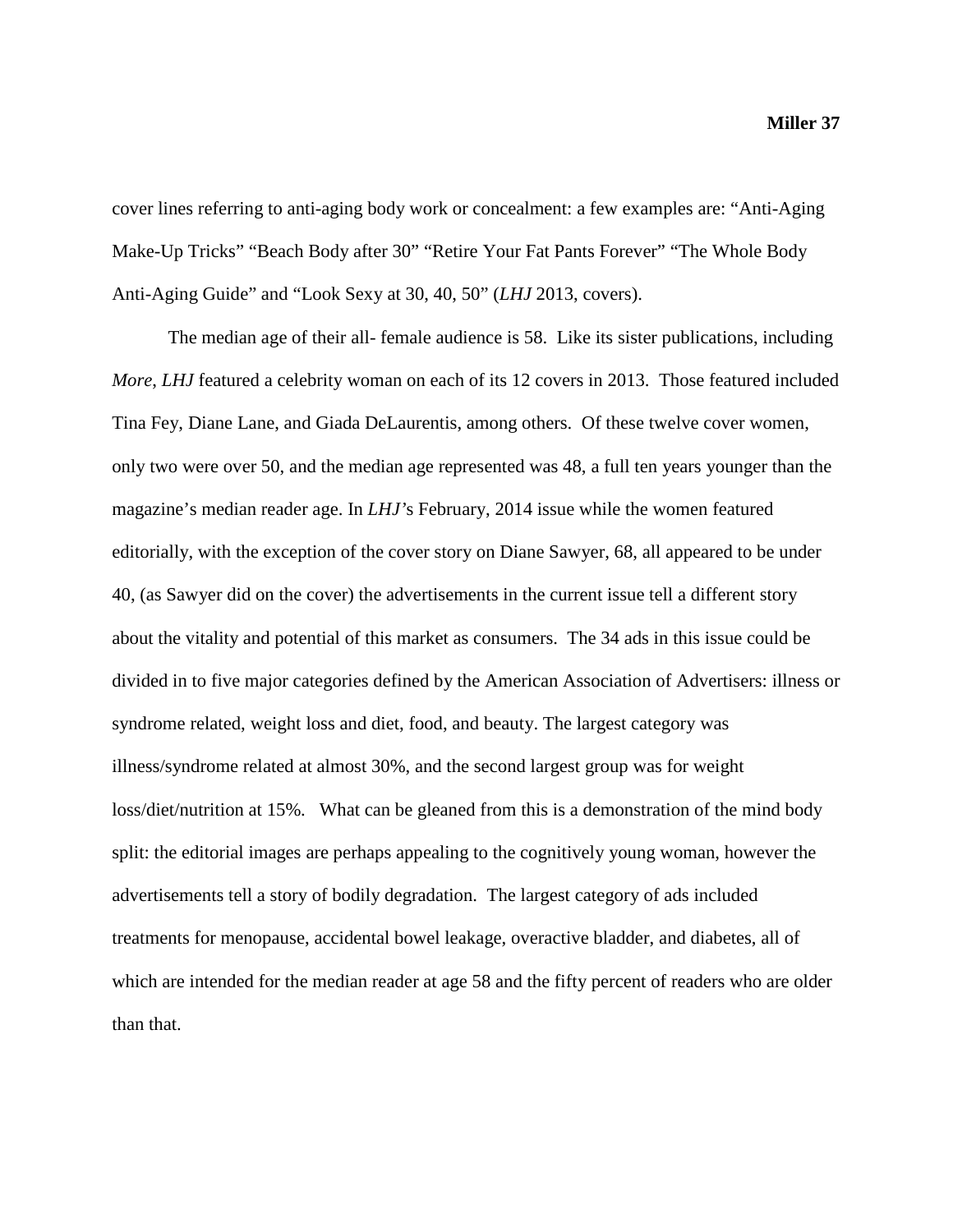The juxtaposition of the images of beautiful and young celebrities with remedy-oriented products is exactly what marketers are looking for in their communications: an implied connection between maintenance of a youthful appearance and the solutions focused regimens. Once again, there is a need for magical thinking to motivate the consumption behaviors the advertisers seek.

#### **More Magazine**

Originally launched in 1998 as the magazine for women over 40, *More* magazine has recently changed its positioning to "Celebrating Women of Substance" (*More* website). When the magazine first appeared on the newsstands it was heralded as one of the first and only publications that dared to admit that it was targeting women of middle age. According to the magazine's current reader profile on their website, the median age of their reader is 53, therefore half of its readers are over 53 years of age. An analysis of the cover subjects and cover lines of *More's* ten issues published in 2013 offers an interesting insight about the messages this magazine conveys.

Like the LHJ, the covers all feature celebrity women, ranging from Queen Latifah to Angie Harmon. Interestingly, of the ten cover women only one was over 50, actress Julia Louis-Dreyfus, and the median age of the women on all ten 2013 covers is only 45. Reader comments published in response to *More's* April issue included several from women who criticized the publication for ignoring its professed audience. Every issue of this magazine, which celebrates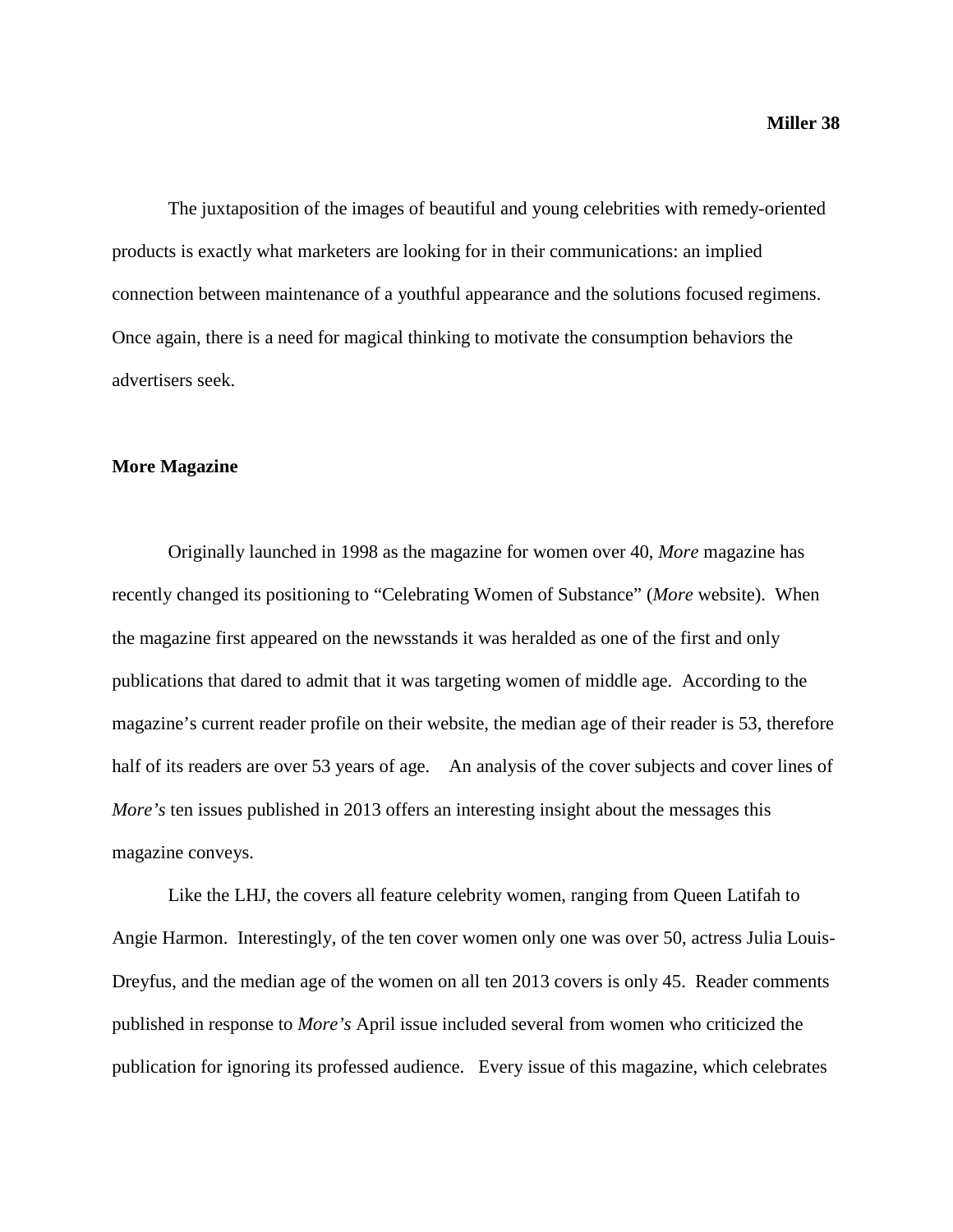women of *substance*, which contemporary feminists would likely interpret as being accomplished at something more than being beautiful, includes at least one cover line that suggests body work and participation in the anti-aging market. The following are a few examples: "How to Age Well" "Younger, Fresher Eyes" "Best Anti-Aging Beauty Ideas" "Total Skin Makeovers: We Undo the Damage," "The Ultimate Anti-Aging Meal Plan," and the economical sounding "Anti-Aging in a Cup."

Blurbs about the substantive women on the cover accompany these messages and inform the reader how they learned to overcome some kind of adversity, however the primary visual message conveyed is that they have been able to successfully retard the aging process. While the editors are promoting empowerment, the advertising, which comprises more than 30% of its pages, tells a very different story. Of the 38 ads in *More's* February 2014 issue, 21 focus on antiaging or illness/syndrome treatments, 12 and 9 respectively. These ads that align the battle with disease with the battle against aging encourage the type of work and medical intervention that must be undertaken to overcome physical realities, to look like the celebrities and models whose gazes of eternal youth judge the reader from the magazine's pages.

A feature article in *More's* November, 2013 issue entitled "How to Dress 10 Pounds Thinner" leads with the promise that "The clothes here will shrink the body part you care for least." Shrinking and covering up is what is recommended for women of style and substance? This appears to be yet another vote for concealment and masking which will be addressed in the fashion section of this paper.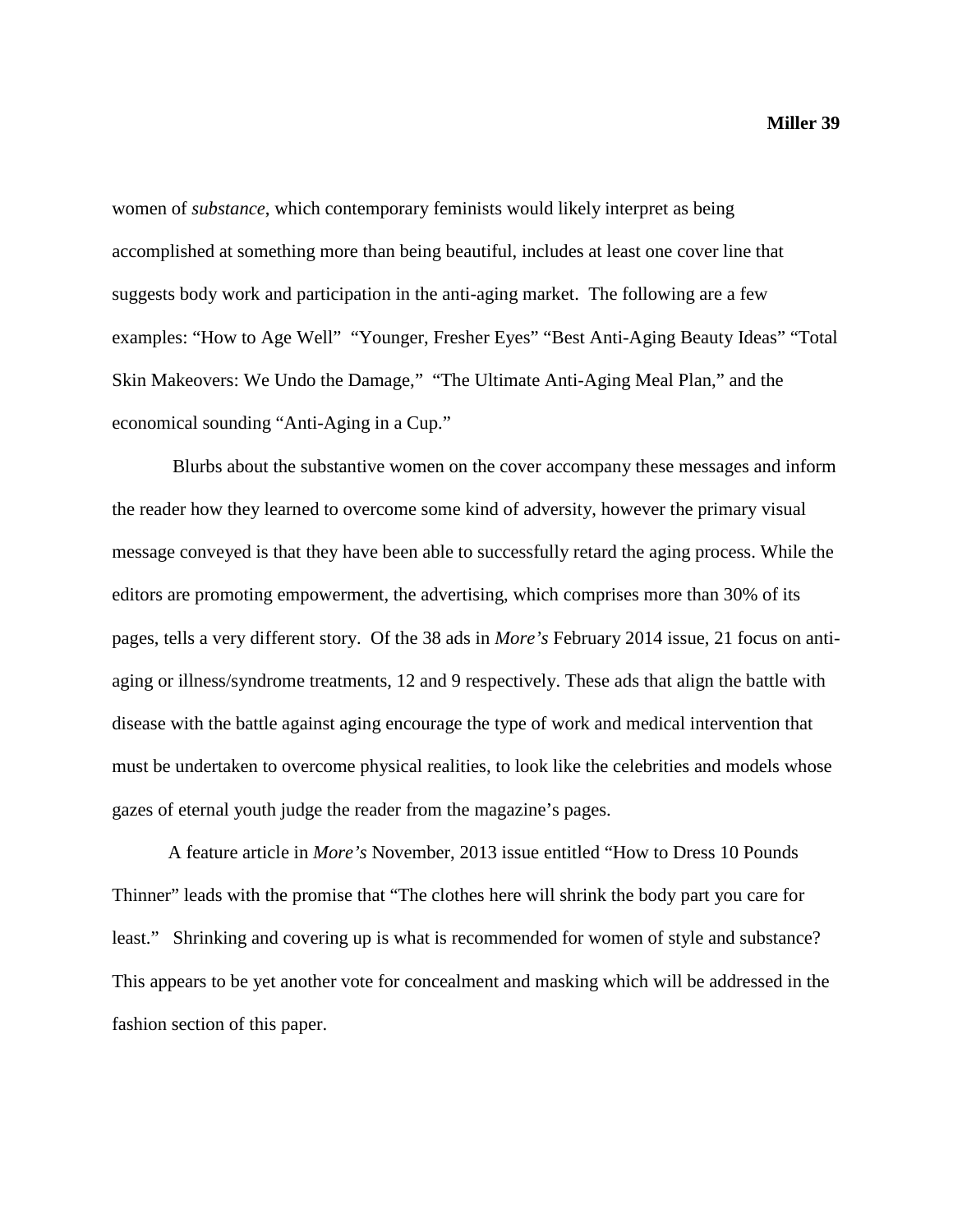The portrayal of women in popular media, as depicted above, has not changed in the past half century and certainly does not reflect the professional advances that women have made in society. From the current analysis, it appears that due to sexism that is still very much a part of 21<sup>st</sup> century society, women are still primarily valued for their physical looks and as a result, are highly objectified in the name of consumerism. As Featherstone noted, the beautiful and aesthetically pleasing body symbolizes the successful consumer. As a result, female bodies that fail to meet our narrow cultural standards of beauty are rendered invisible and abject.

The conclusion can be drawn, from both prior research studies by Collins, Lewis, and Goffman and the current magazine analysis, as well as the significant role popular media plays in our cultural lives, that once out of one's 40's, women will rarely, if ever be represented as successful and desirable members of society.

#### **The Tyranny of Fashion**

Clarke et al (2009) argue, "like other forms of beauty work, such as make-up and hair dye, clothing masked and redressed the offending body parts as well as the visibility of the women's chronological age" (P. 723). The intersection of age, clothing and gender creates a problematic site for cultural self-expression. Social gerontologist Julia Twigg (2009) has focused on fashion as a critical aspect of the aging body. She advocates for age to be added to the "master identities" of class and gender, which have historically been considered the key delineators of personal fashion presentation. Clothing, she argues, "forms the vestimentary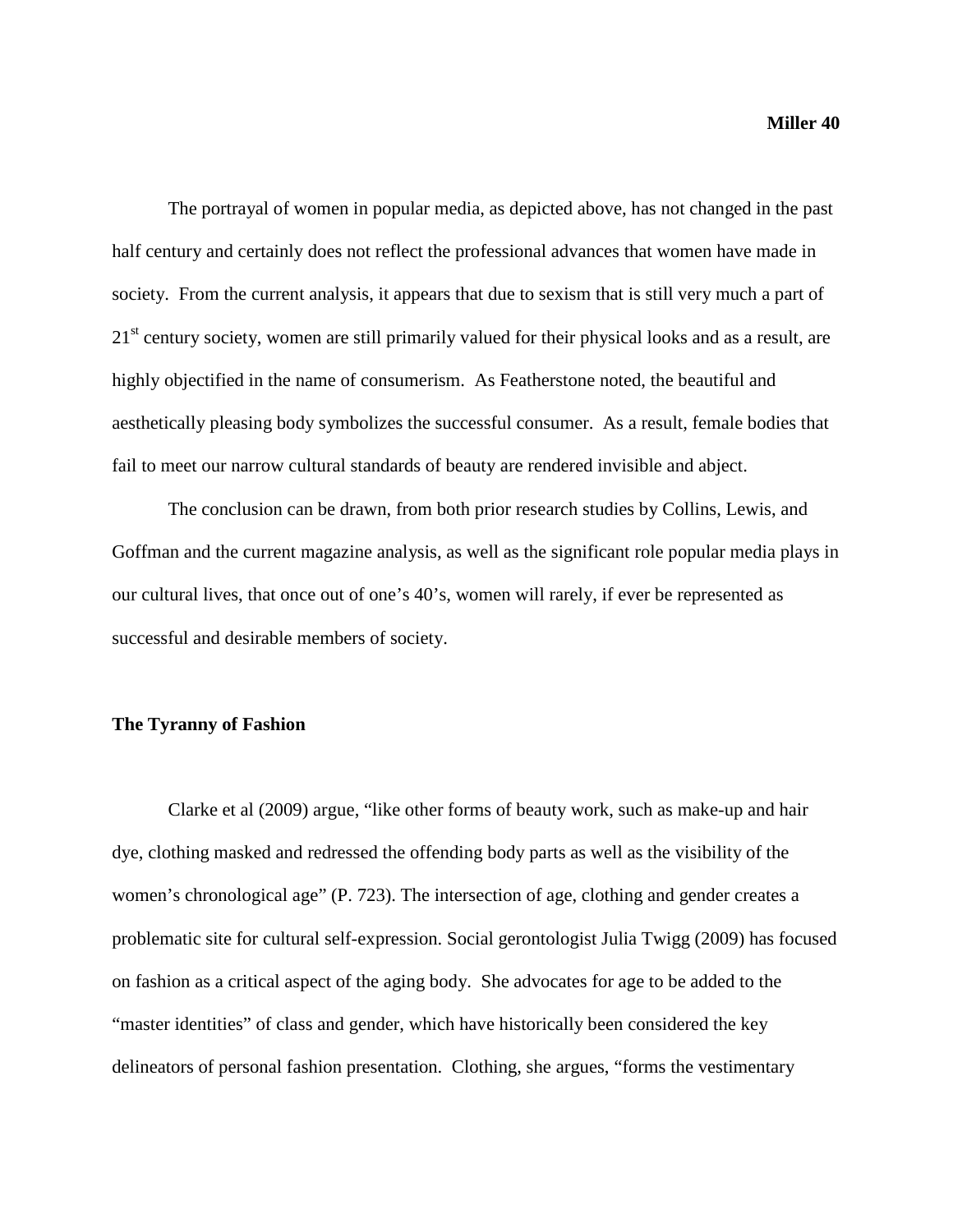envelope that contains the body and presents it to the social world" (p. 7). While many studies have analyzed different modes of dress as a key element of agentic expression, Twigg asserts that conformity is as important as agency. Fashion can be used to battle the stigma of a discredited body, however the choices for presenting an older body *and* keeping in step with contemporary fashion are severely restricted.

Women's fashion has long been criticized for using impossibly thin models and using makeup and settings that objectify and oppress as evidenced in the Goffman and Lewis studies. However, the ageist aspect of this highly visible industry cannot be overlooked as a critical driver in the imagination of women's identity development. Twigg (2009) refers to our standard in fashion presentation as creating a "set of demands in terms of which older people can only fail" (p.11). Yarnal et al (2011) describe the significance of clothing as giving cultural meaning to the body and characterize dress as that which "shapes the self, embodying personal tension between *having* a docile body and *being* an active body" (p. 53). Lewis et al (2011) believe the entire fashion industry needs to be held accountable for the paucity of older women's images because "the industry, as a whole, attempts to sell older women the idea of youthfulness" (p. 10).

While dieting, exercise, and other forms of more invasive bodywork may enable some women to wear the fashions designed for a twenty-something body, for the majority of women who lack a youthful body their only option is to mask. Masking, whether with strategically selected clothing choices, makeup, or hair dye serves as a form of self-care work that temporarily covers up the signs of aging. Clarke et al (2009), for example, surveyed a small sample of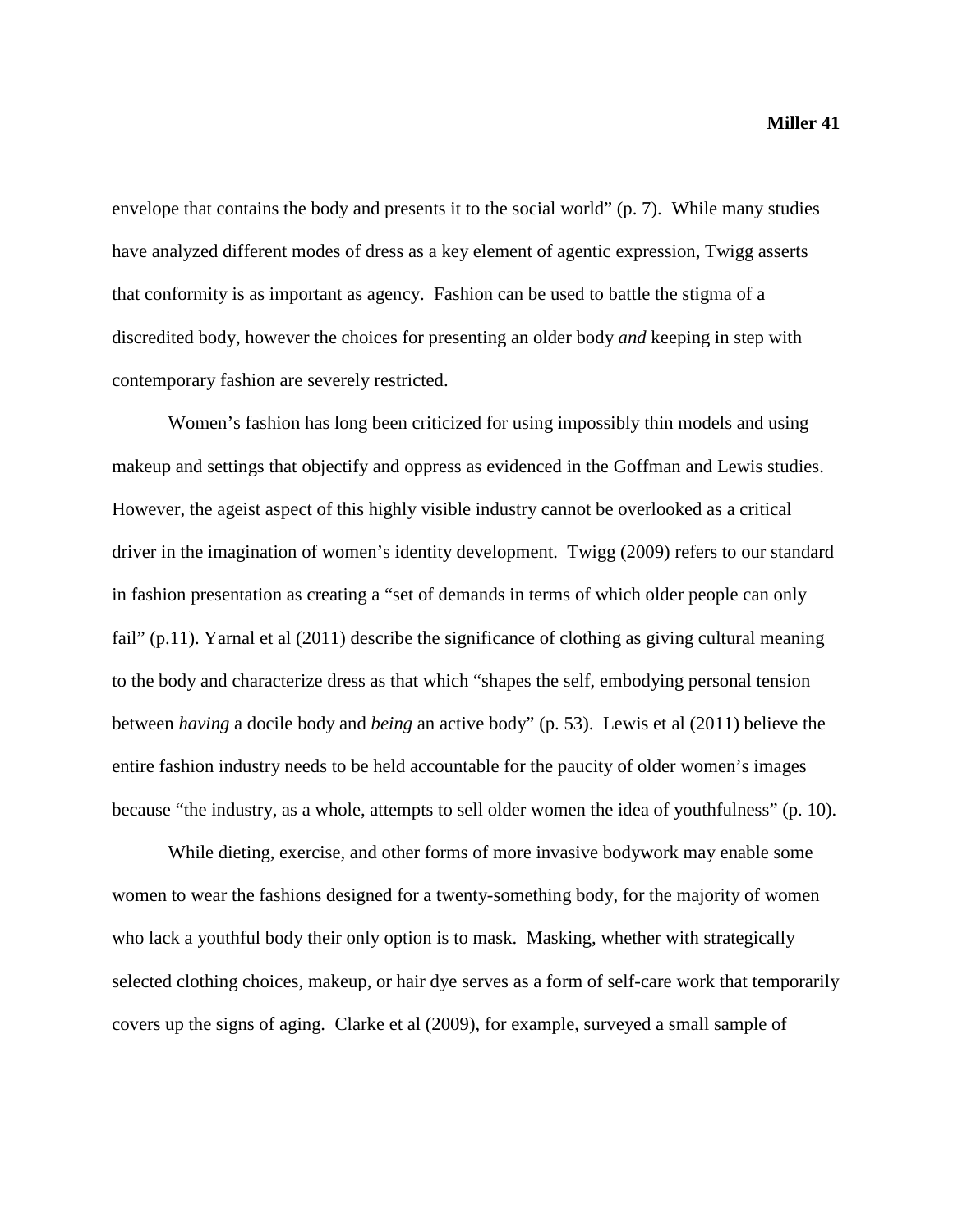elderly women who "described their clothing choices as a strategic means of masking or compensating for changes that had occurred in their bodies over time" (p. 716).

Although according to the 2009 US Census Bureau statistics, 20% of the US population is over 50 years of age and yet, "the fashion industry by and large assumes that older women will conform to an 'deal' of thinness and agelessness and continue to merely consume what is out there rather than look for items that fit with their oftentimes active lifestyles" (Lewis et al, 2011, p. 101). This represents another double bind unique to aging women. When the boomer generation was donning torn jeans and tie-dye, the older generation was moving in to the roomy and often shapelessness of the "leisure suit" or house dress. This mode of dress is stigmatized as old and therefore women may use younger fashion to resist becoming abject, but they risk presenting themselves in the caricatured form mentioned earlier. Clarke (2009) states "although clothing strategies could not make bodily transgressions disappear entirely, they transformed the women's discrediting bodily capital into less perceptible" allowing them to pass (Kindle location 723).

#### **Older Cultural Icons**

Not all of our cultural heroes and heroines are under the age of 30, but there is research that demonstrates a bias against roles and representations of older women in comparison to older men. Critics of the lack of diversity in the entertainment business have acknowledged that there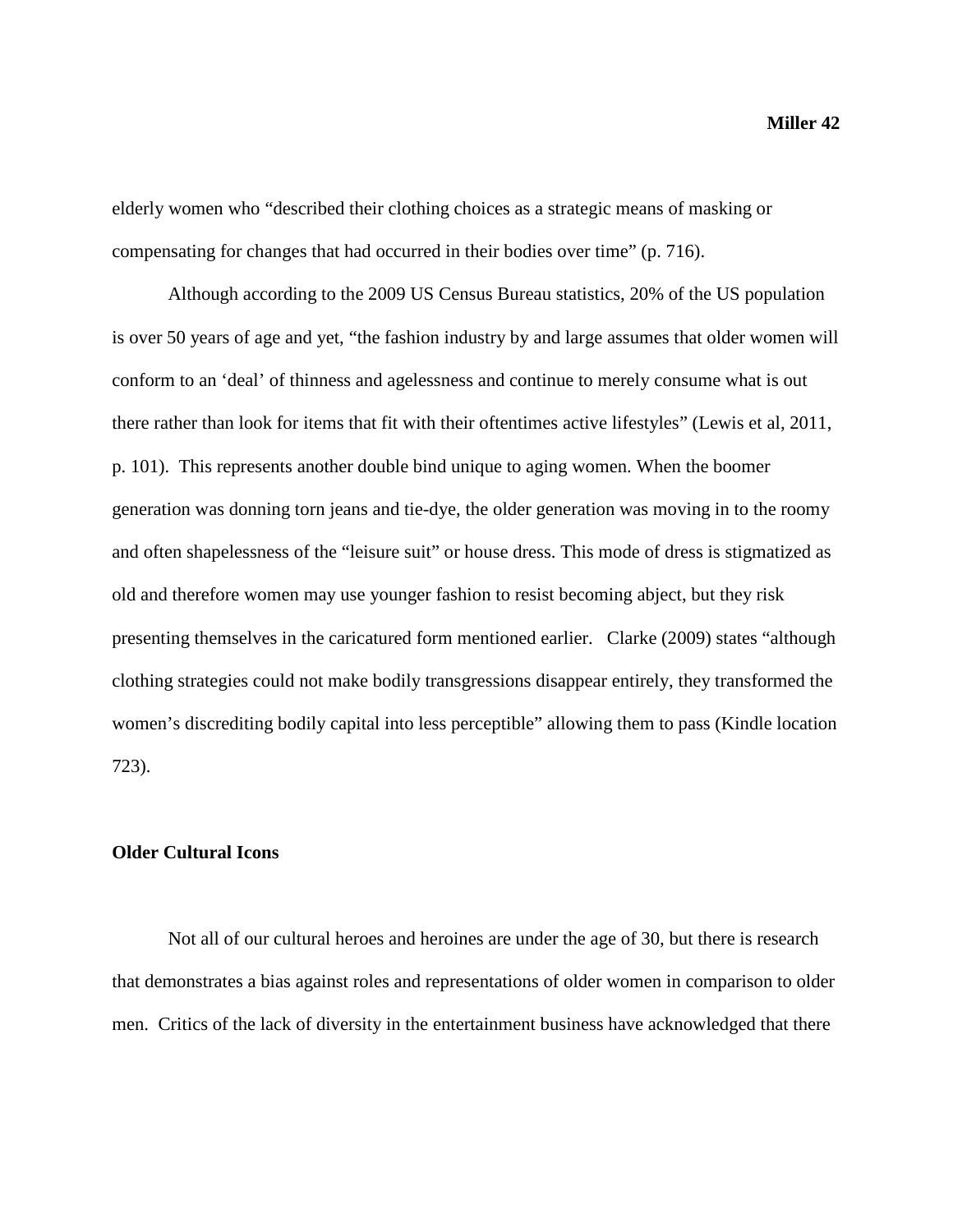is a "silver ceiling" that exists, and which appears to pertain more to that industry's women than men (*redOrbit*, 2004).

Two studies, one addressing representations of women in popular films and one looking at the age of male Oscar -nominated entertainers versus female, demonstrate this discrimination. Bazzini et al (1997) analyzed 100 top grossing Hollywood films spanning the 1940's to the 1980's to demonstrate their thesis that older women are discriminated against and therefore, less frequently represented than male actors of the same age. They found relative age/gender parity in roles for those actors under 35 years of age, however, when considering characters over 35 years they found that only 19% of these older characters were female, as compared to 81% who were male (p. 539).

A report published by Gilbert & Hines (2000), covering award winners in popular films from 1975 to 1999 revealed a similar age discrepancy between male and female actors. In addition, the current issue of *AARP, The Magazine* included a six-decade trend in the ages of both male and female Oscar winners from 1950 to 2012 which supports the findings of these other studies. The reporter, Meghan Bogardus found that the average age of Academy Award winners has increased over fifteen years for male actors, but only by five years for actresses (*AARP,* March 2014*,* p.8). Older actresses are therefore, subject to erasure, written out of the script.

Bazzini et al (1997) nicely summarize the connection between media exposure and visibility: "Because representation in media signifies social existence, and underrepresentation signifies inexistence, the media's failure to portray aging female characters reinforces an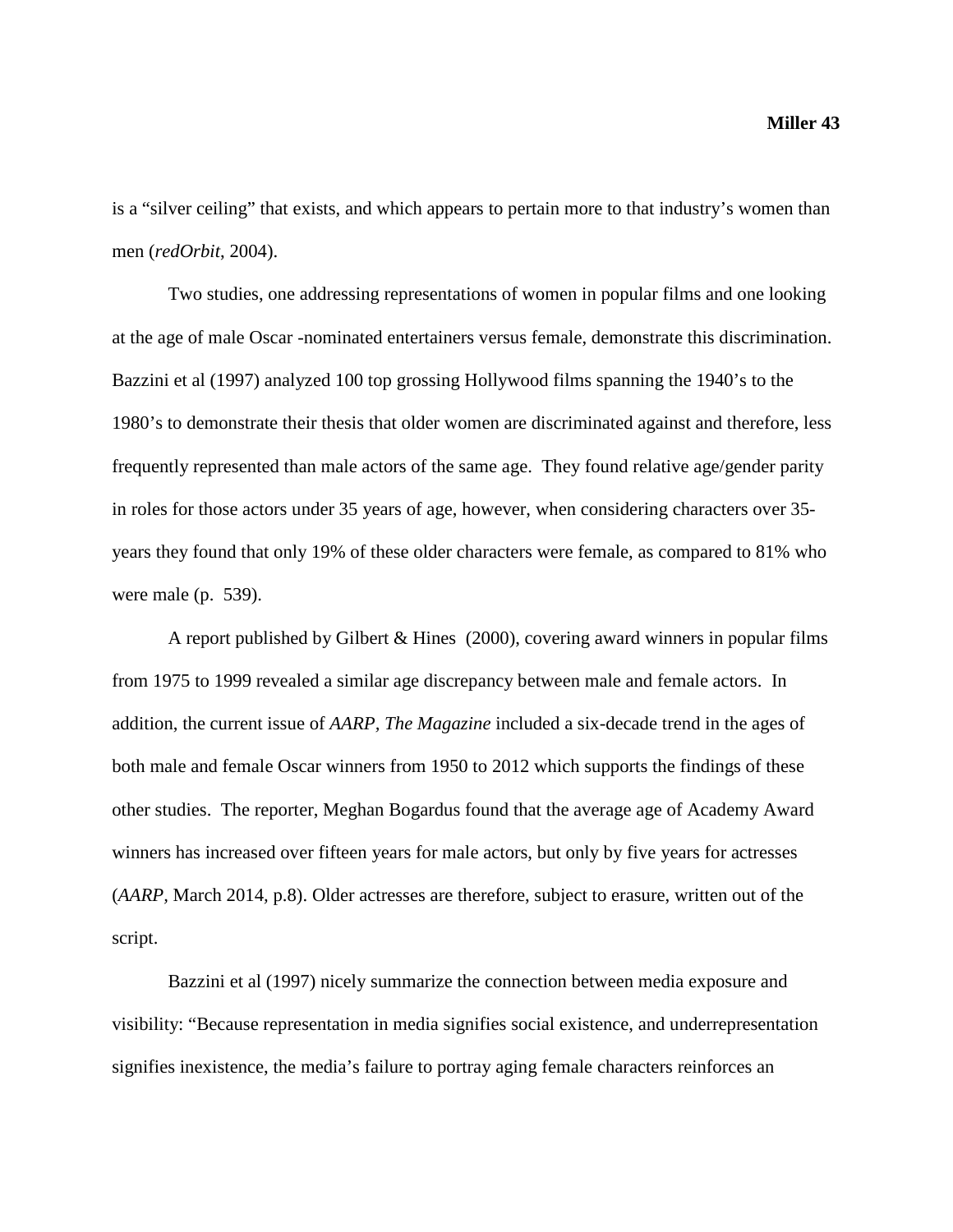unattainable cultural standard that perpetuates women's struggle to fight aging at any cost" (p. 542). When Hollywood producers do release a movie which actually does celebrate older women's sexuality and agency it is often positioned as unnatural. In "Something's Gotta Give" with Diane Keaton and Jack Nicholson, the 60- plus woman Keaton plays is portrayed as a bitter and frigid divorcee and her lover is the sexually gregarious Nicholson she meets only because he is dating her daughter. The good news is that boomer women can cheer for Keaton because she beats out the younger women for the guy, even if that younger woman is her daughter. Calasanti et al (2006) discuss the relational privilege of younger women "that old women are cast aside as sexual partners, which enhances the abilities of younger women to gain power by partnering with privileged men," which also serves to reinforce their male partners' virility (p. 9).

 An article in *redOrbit* points to the standard fare in feature films: the older male love interest (played by, for example Paul Newman, Jack Nicholson, Michael Douglas) that is paired with a female character twenty years his junior (Helen Hunt, Gwyneth Paltrow, Ann Heche) (2004, p. 3). Other examples include two Oscar-nominated films, *An Unmarried Woman* and *The First Wives Club,* which follow the lives of women who seek companionship or revenge after their husbands leave them for younger women. Both trend and trope, this phenomenon has been referred to as a "December to May" romance, where the May partner is associated with youth and Spring and the other with Winter or old. While this relationship could involve an older woman and younger man as in the show "Cougar Town," the majority of depictions are of the older man and the beautiful and sexy younger woman. The most ubiquitous of these pairings could be attributed to media magnate Hugh Hefner and his *Playboy* bunnies.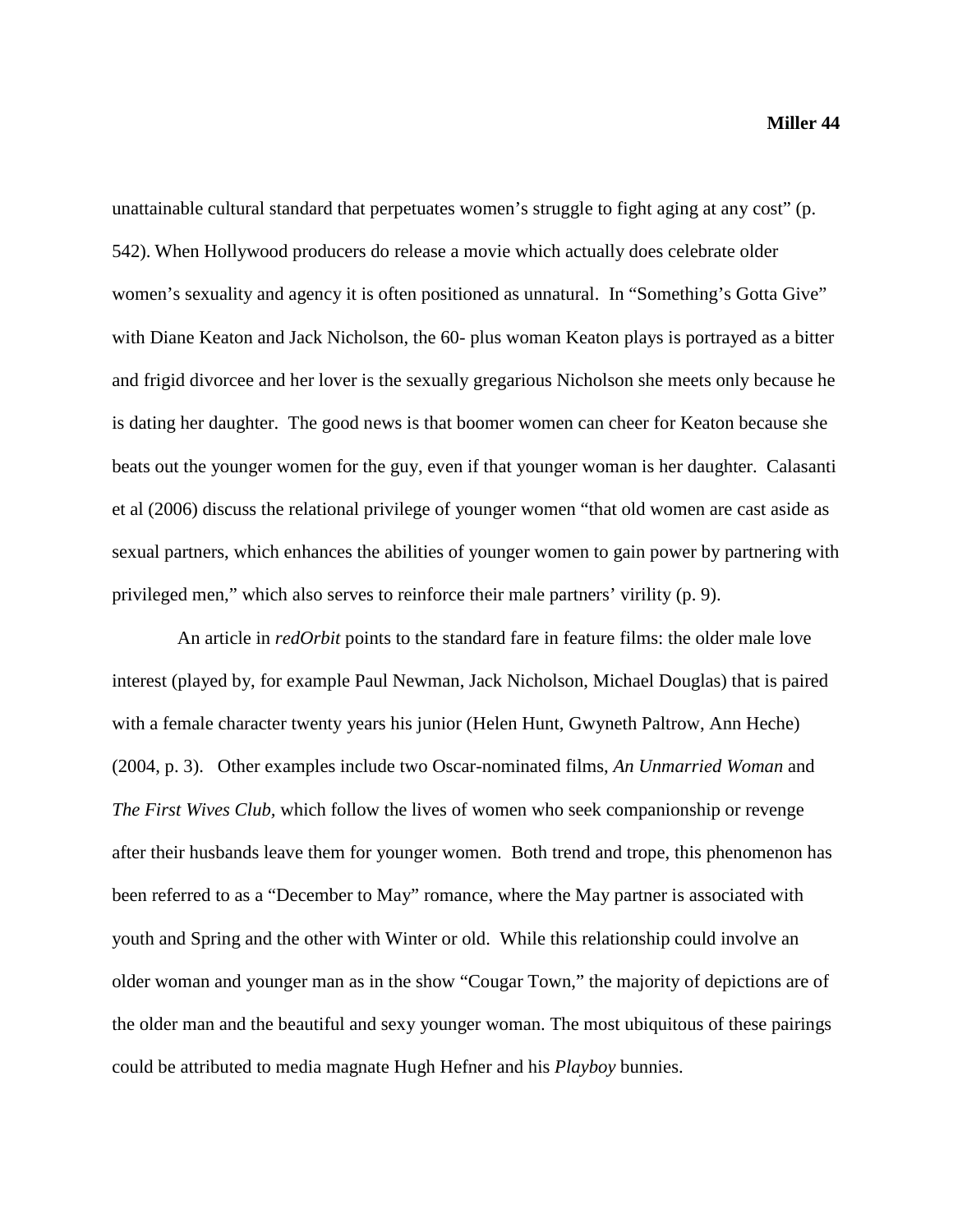Even when an older cultural icon ages naturally *and* successfully, achieving a unique social status as a woman, their veneration may not have a positive impact on aging consumers. A notable exception of an actress presenting as her authentic aging self, is the example of Judi Dench and her role in the James Bond film series. Eva Krainitzki (2014) explored the character "M", portrayed over twenty years by Dench, as a subversive and disruptive older female character and actress, whose narrative creates a different paradigm of chronological age. However, the characterizations of Dench as a woman who has aged successfully create, according to Krainitzki, a "prescriptive characteristic" where the old who have managed to resist physical aging and still look younger than their chronological age are celebrated and praised, leaving those who fall short of this achievement hidden in the wings of the cultural stage (p. 33).

As Gilleard & Higgs (2011) note " The expansion and evolution of the leisure, media and entertainment industries have generated numerous counter-cultural images of later life, including numerous sixty and seventy year old actors, entertainers and pop stars who dress and act in ways that differ radically from traditional ideas of what constitutes embodied old age" (Gilleard & Higgs, 2011, p. 137). Living up to the lifestyles portrayed by the celebrities of our culture is a challenge economically and physically, and especially disadvantages women. The inequality in this for women is that the gray and craggy faced male actor is considered sexy in a "Marlboro Man" kind of way, whereas the female icons are all flawless either by design or *redesign.* Cher is a great example here because she celebrates her bodywork and the younger men she takes a husbands and lovers. This appears to be the only way the aging female cohort is represented at all.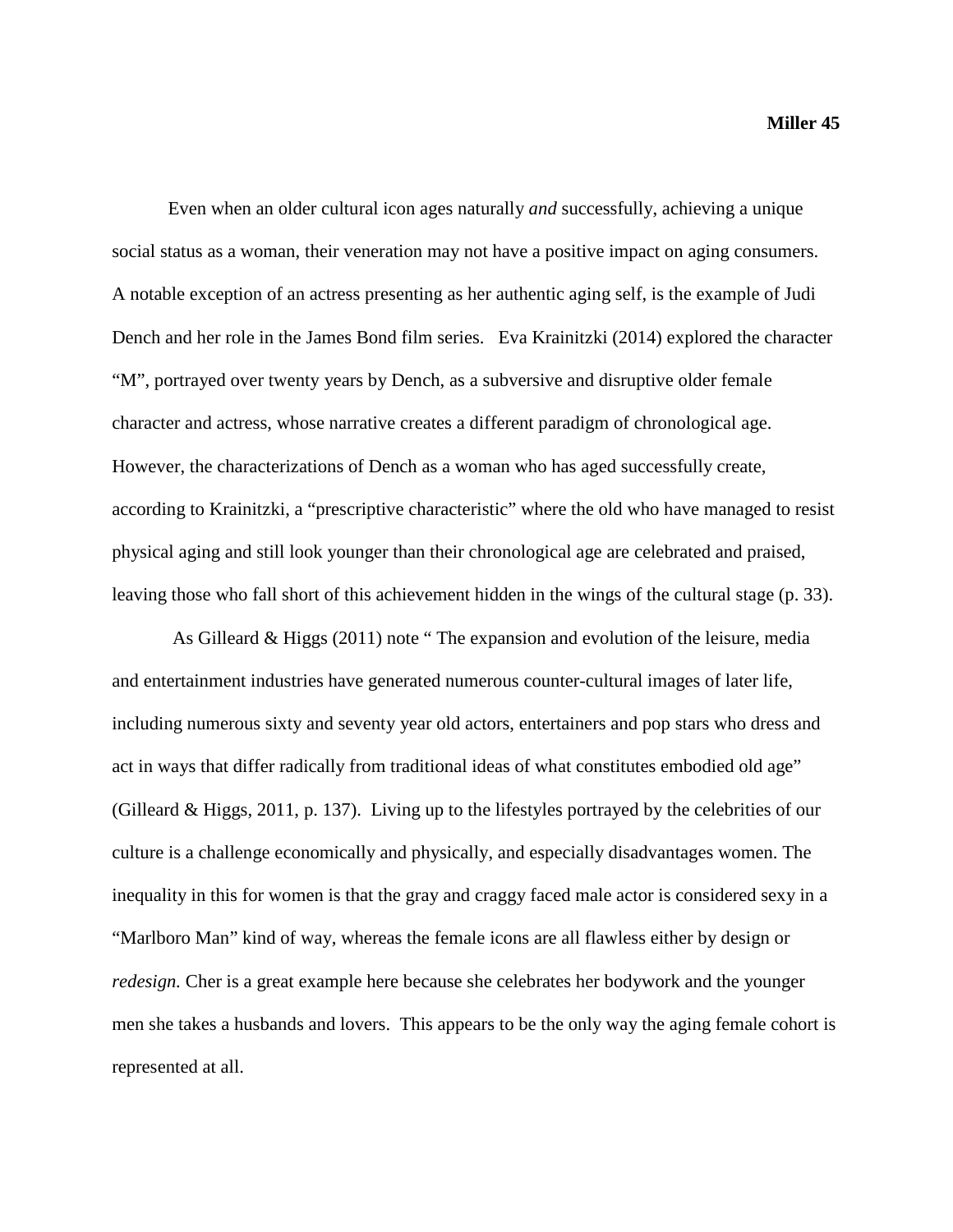Whether produced for mass consumption or targeted to a specific demographic, the media's representation of women in the third age who *appear* old remains almost non-existent. These women who fail to meet the societal standard of successful aging are relegated to the same invisible status as those in the fourth age. It appears that with or without body work the gravitas afforded older men is rarely available to women. When the third or fourth age woman is targeted with appropriate age-related products, the messages are often situated in an environment saturated with the gaze of youth. This trend has serious implications for the perpetuation of ageism and the abject status of the invisible older woman.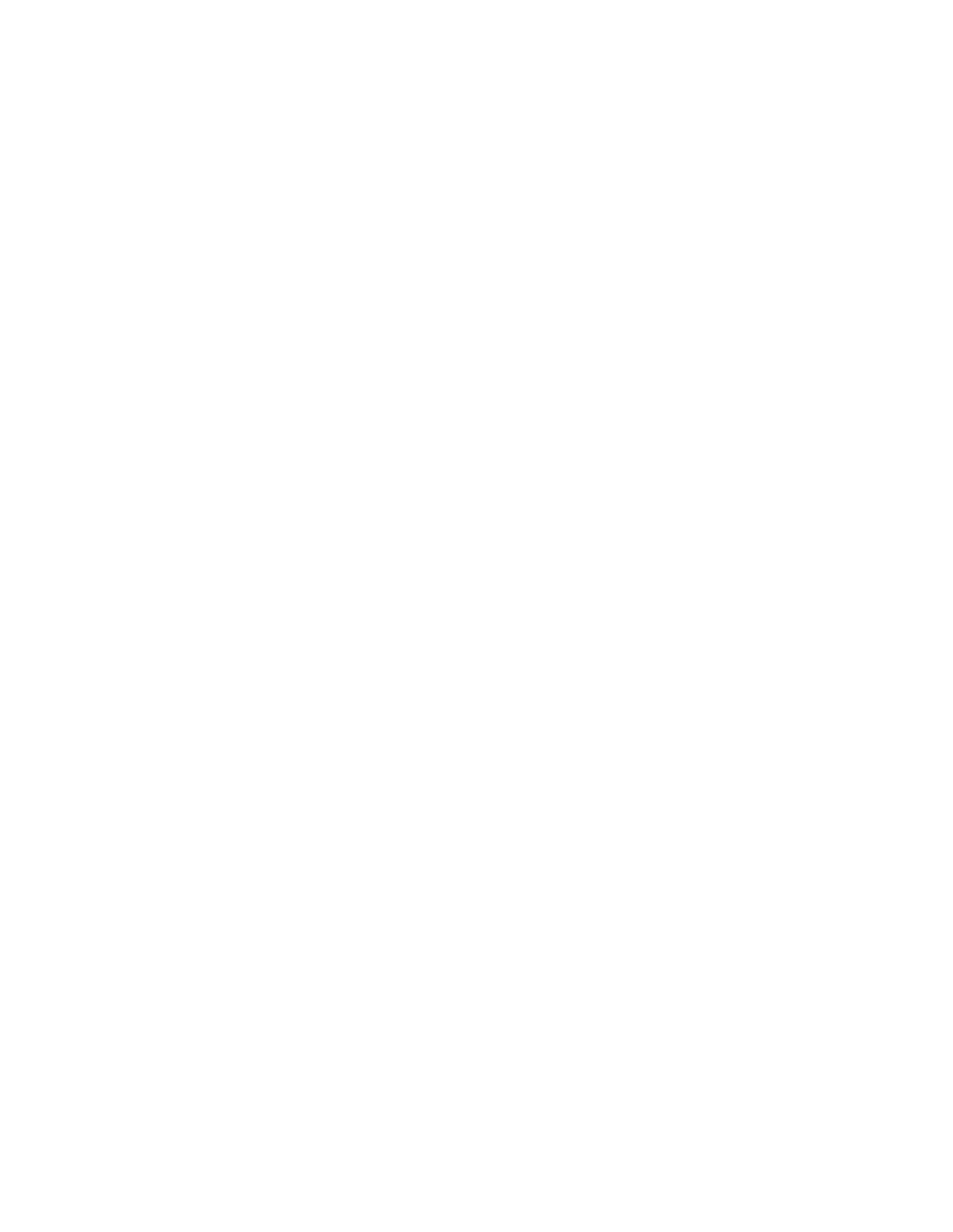#### **Conclusion**

As demonstrated in the previous chapters, the intersection of gender, age, consumerism, and the media creates a formidable barrier to the representation of aging women. The anti-aging industry is burgeoning and even though the associated products and services are seamlessly woven into our everyday reality, they may be fueling a fear of aging among an ever-younger cohort. The rampant ageism in the United States and much of the western world puts the older woman, who has the compound disadvantages of gender and age, at risk in numerous ways, which are becoming critical topics of exploration for feminists. Catherine Silver (2003) credits the publication of Betty Friedan's "Fountain of Age" as the seminal work that framed the exploration of gender and age and calls for feminists to consider degendering as an important and liberating part of embodied aging. Silver asserts that in the past, feminists accepted age discrimination as a given; another aspect of the victimization of women. She believes that Freidan provided the wake-up call needed for feminists to explore the socially constructed intersectional disadvantages of gender and aging.

Until we stop constructing aging as a societal problem, ageism will continue to flourish. No other stage of life is as stigmatized as old age, as Molly Andrews (1999) asserts. She states "there is not much serious discussion about eliminating infancy, adolescence, or adulthood from the developmental landscape" (p. 302). According to a study by the United Nations, the global developed country's population of people aged 60 plus was 19% in 2000 and is predicted to grow to 34% in 2050. Therefore the consequences of erasure and abjection may have significant consequences on the economic, mental, and emotional health of the aged. Several recent ethnographic studies conducted among aging women in nursing and retirement homes have uncovered, through the older women's own voices, the ways in which they feel disconnected and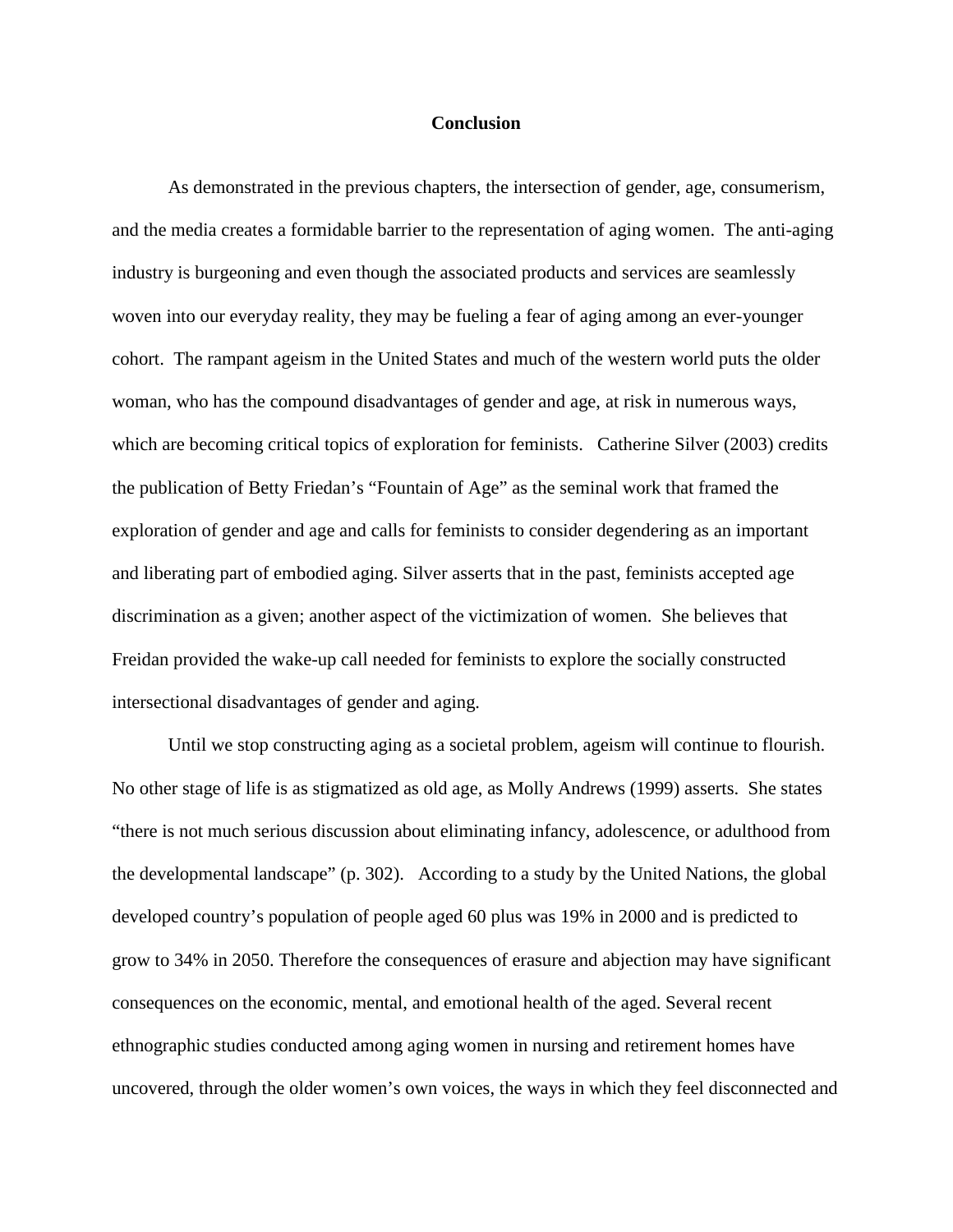stigmatized by society. As established in chapter two, old age is a category in which no one wants to be included. This has serious implications for the older woman who is isolated from her peers, whether by living alone or with her own children.

A recent survey conducted by *AARP: The Magazine* and published in their February/March 2014 issue reveals a snapshot of men's and women's views about aging as individuals and as part of a cohort. Entitled "Aging in America," and conducted among 1,800 Americans between the ages of 40 and 90, the responses indicate how the myth of agelessness has been broadly adopted and how it contributes to ageism not just against, but also among older citizens. The response to a question regarding how they are aging in comparison to their friends the same age exemplifies this point. The survey showed that 33.7% of respondents said that their peers were older than they. The study also reveals the age bias against women that has been demonstrated in this thesis. Responding to the question "At what age are men old?" both men and women responded with the same age, 70. However, when asked the same question as pertains to women, men responded 68 while women responded 75, representing a significant perceptual difference between the sexes.

Casper and Moore (2009) propose a new project to challenge the loss of visibility for certain abject groups which they refer to as an "ocular ethic" which suggests the possibility of enabling a new "legacy of looking: one that refuses to assign political value to some bodies at the expense of others…" (p. 14). Assuming this new way of looking was blind to both gender and age it could be helpful. But how will these often invisible and voiceless citizens advocate for this new way of thinking in which all bodies will matter?

#### **Economic and health implications of ageism**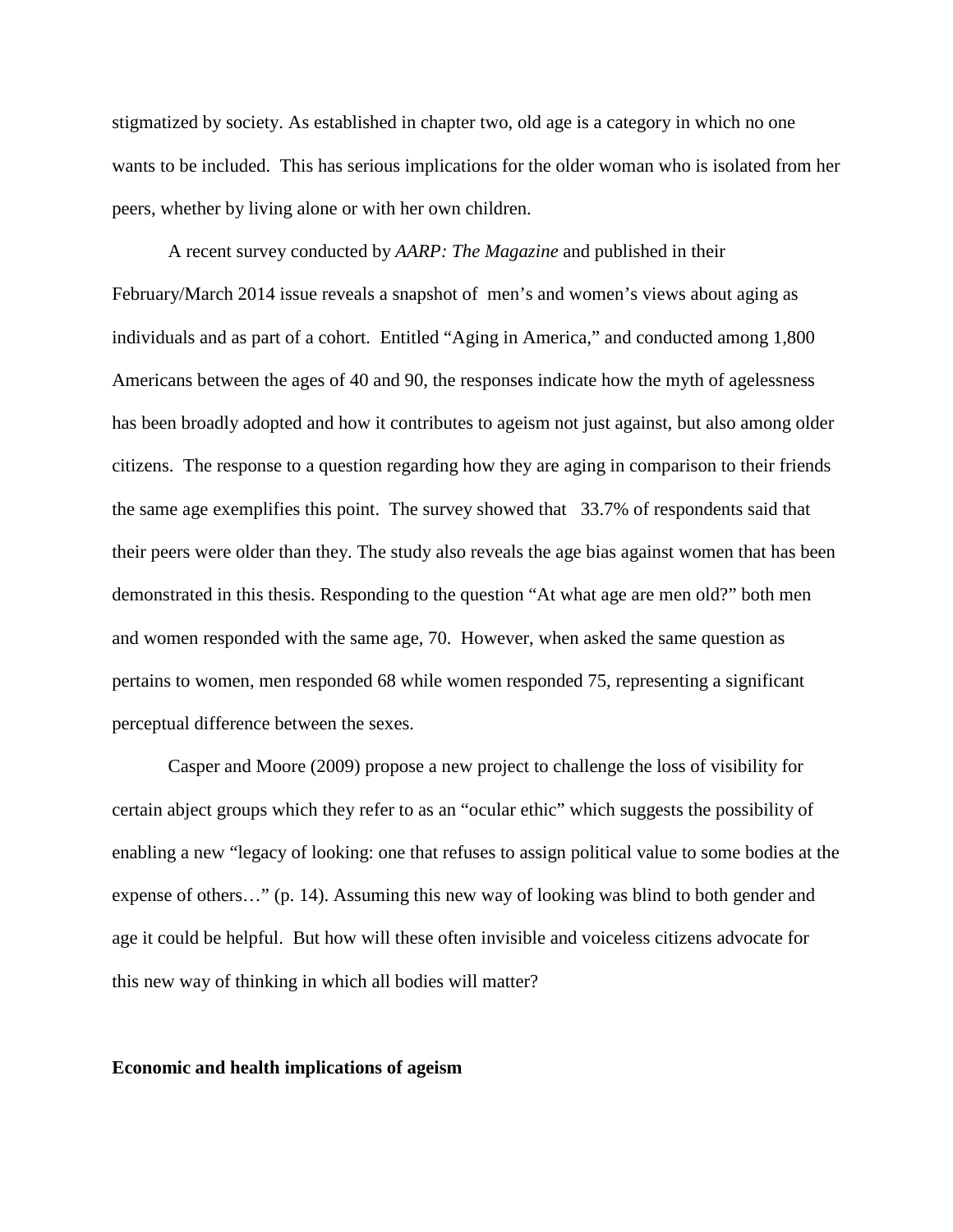The economic challenges for women do not first present themselves in their middle-aged years: it has long been a fact that women earn significantly less than men, current figures put women's earnings at 77% of that of male counterparts. A new economic report published in 2014, published and co-authored by journalist Maria Shriver and the Center for American Progress, puts the number of women on the brink of poverty in the United States at 42 million. If women are fortunate enough to have a living wage job, their career may well be cut short if they are subjected to Wolf's PBQ and the stigma associated with signs of aging. If the birth rate continues to decline and lifespan increases due to medical intervention it makes sense that there is a strong economic reason for this country to train and employ the 60+ population in order to both fill jobs and have them participate actively as consumers. Discounting a population because of their chronological age or looks appears foolhardy in light of the demographic picture in this country. (U.S. Census, 2012).

Shriver (2014) suggests that women should prepare for economic independence by seeing themselves as providers, rather than as being provided for (by their husbands). The challenge of care provision, housing, retirement income, and access to health care for the aging population is raised in governmental discourse, but the chasm of difference based upon gender is rarely surfaced. Because most retirees depend on social security as their primary source of income, and social security is determined by lifetime earnings, women are again, doubly disadvantaged. According to Lipschultz (2007), median income for those in what are considered "mature households" are lowest for women with little work experience which is indicative of many boomer women. These women make up 65% of the households over 85 years of age. (p.764).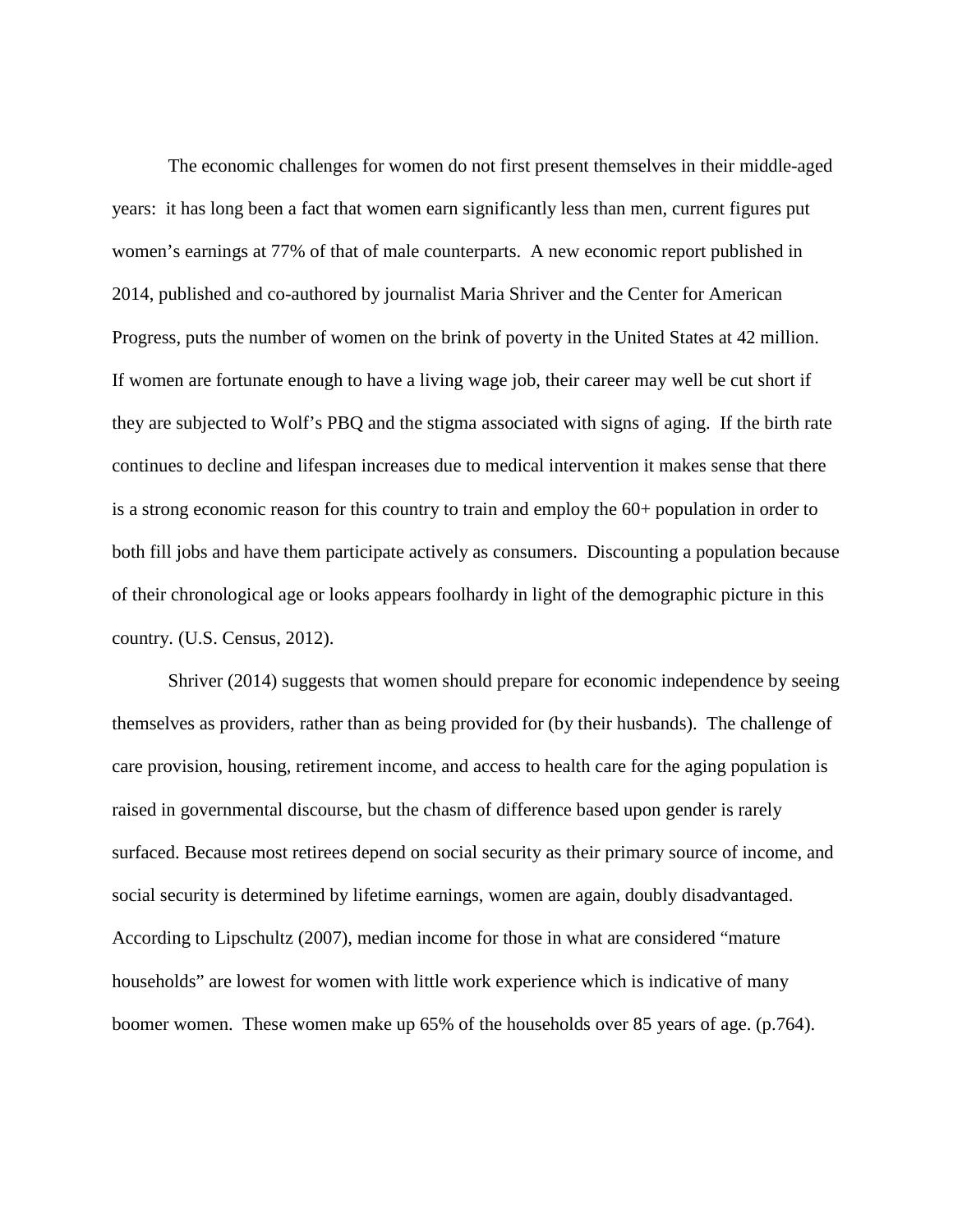On the emotional and physical health side of the equation, Levy  $\&$  Meyers (2004) have conducted research on the importance of self -perception in the elderly, as it correlates with participation in healthy exercise and diet regimens. Their study concluded that preventative health behaviors and the will to live are highly influenced by positive perceptions of aging. In a study of women's anxieties about aging, Barrett and Robbins (2008) found that while women with aging anxiety often experience greater psychological distress, the fear and anxiety associated with a loss of attractiveness as a function of aging corresponds to a much stronger presence of distress. Their study showed that losing one's looks was more of a concern than anxiety about illness.

Similar to other victims of prejudice, Levy's (2004) research found that the aged individual, in response to negative stereotypes, had "reduced memory performance, self-efficacy, and the will to live" (p. 625). Laura Hurd's (2000) participant observation study in a retirement home found that the "loss of male partners represents a difficult and painful reality for many older women" (p. 435).

The above findings suggest that changing the popular narrative about age and its resultant stigmatization of elderly women may serve both the individual as well as the greater economic interest of our country. Though it is reasonable to believe that self-esteem and self-perception are established through a variety of experiences, reflections and actions, not all older individuals are able to maintain the physical stamina to bungee jump at 75 years of age. In Gecas & Scwalbe's (1983) critique of the looking- glass self, they discount its portrayal of self-concept as merely passive reflections of the responses of others. The authors make a strong case for the value of actions, "especially efficacious actions" as a critical contributor to self-identity. However, this stance disregards both the power of the media images to which women are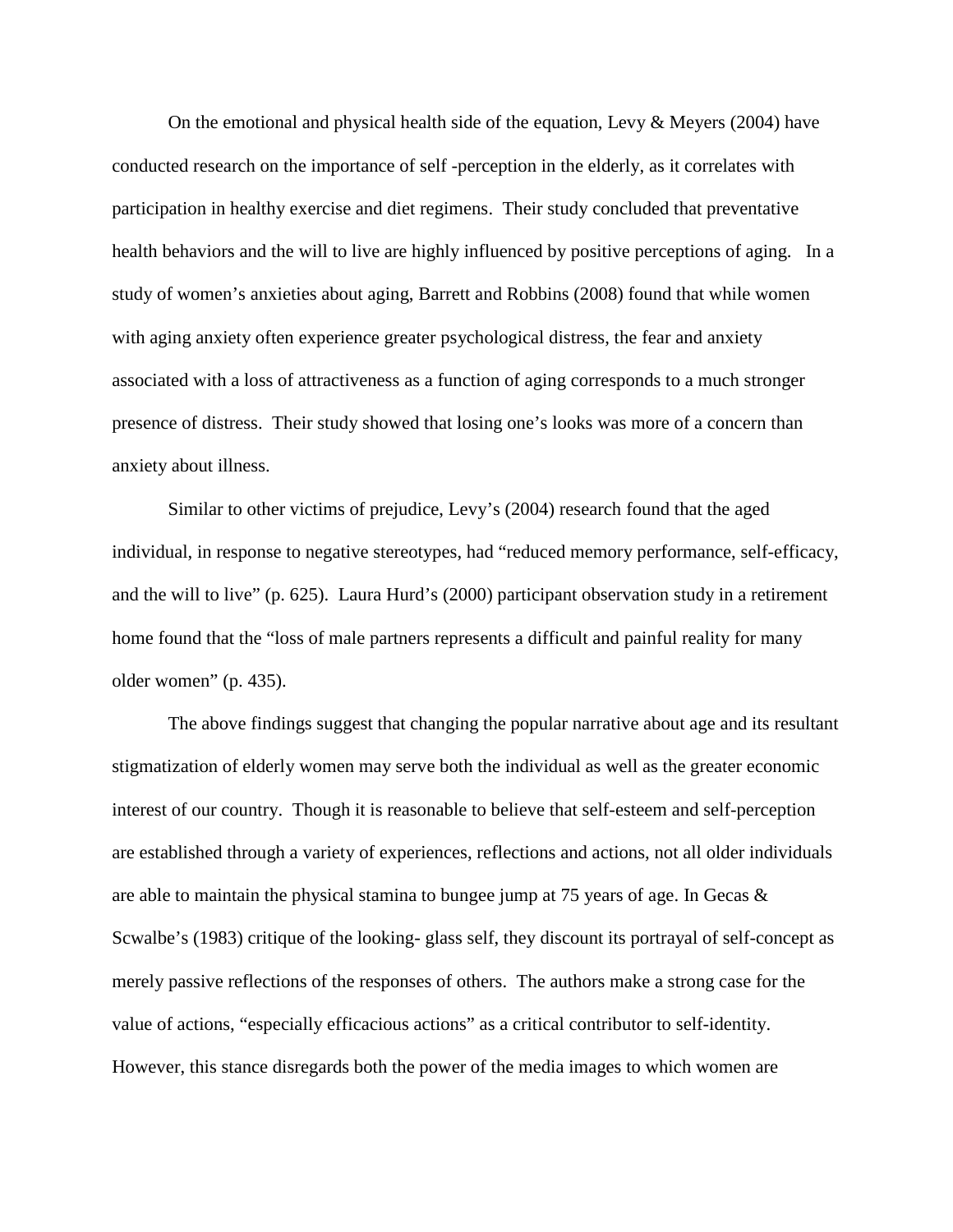exposed as well as the fact that due to sexism, women are structurally inhibited in their actions and when they become aged they are doubly limited. (pp. 77-88).

#### **Pockets of resistance**

When older women are in an environment with their peers there is evidence that they will develop their own defenses and modes of resistance just like other stigmatized in-group members, drawing strength from each other. As their numbers grow, aging women are developing their own subcultures, joining forces to battle ageism, sexism, and invisibility. Barrett et al (2012) argue that the double stigma of old age and gender fosters a stronger interest in joining and forming such groups.

The Red Hat Society (RHS) is one such organization that provides camaraderie to women aged 50 plus, counting one million members worldwide. Their members dress in purple clothes and red hats when they go out in public. Barrett's (2102) series of 52 interviews with RHS members in a Tallahassee, Florida chapter revealed the power of transgressive behavior in a peer group, yet also pointed to a shared frustration with feelings of invisibility when interacting outside their group, in society at large. Given the emphasis on going out to dine and investing in fashion the demographics of organizations like the RHS are skewed to white, affluent women which means that for women with additional intersectional stigmas, like race are likely underrepresented.

In a positive step for influencing women who are not yet aged but are already feeling the fear and anxiety of becoming abject as they do age, the RHS has encouraged the development of an under-fifty chapter, called The Pink Hats. One hopes that the guidance from stereotype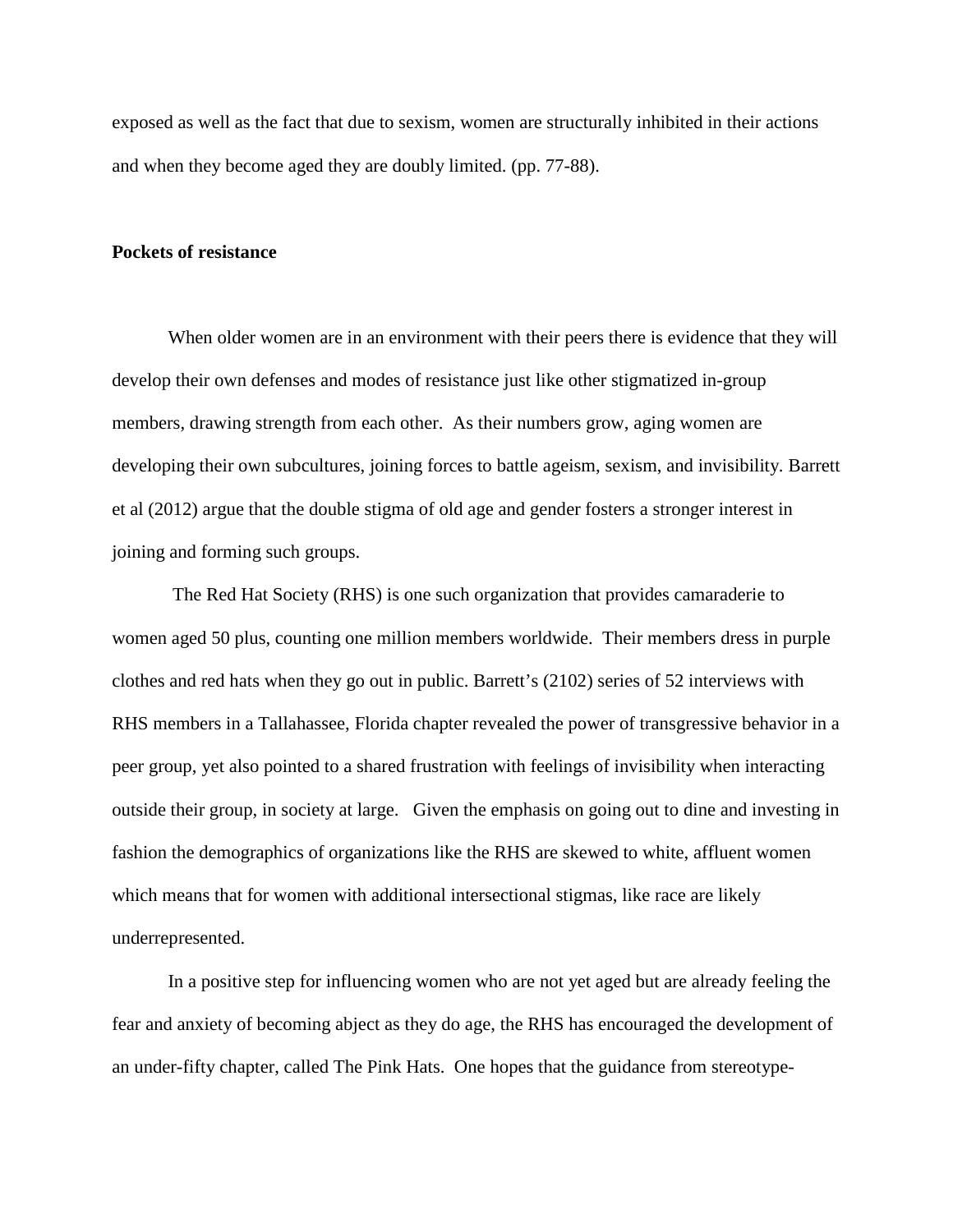resistant older female role models will result in a growing trend of opposition to the social construct of the aging body.

Personal assistant turned journalist Helen Walmsley-Johnson writes for the *Guardian* under the byline "The Invisible Woman." Writing rants about everything from body fascism, grey hair, and vaginal lifts, the writer has developed quite a following and interactive dialogue among the older and invisible female population. On March 12 of this year she announced her true identity, realizing that the freedom of anonymity was outweighed by the need to be visible at 58 years of age.

As mentioned in Chapter Three, the website *Jezebel* has been an advocate of the accurate portrayal of women. Positioned as a site for "Celebrity, Sex, Fashion for Women Without Airbrushing," *Jezebel* attempts and often succeeds making headlines by calling out media's portrayal of women and the shaming aspect of the relationship between those women who can perform and appear as young and those who cannot.

In summary, despite the dismal showing in the media representations reviewed in this paper, these organizations as well as numerous individual women are rejecting many of the common age-masking tactics and the pressure to conform to the youthful standard of female beauty. While only anecdotal evidence is available at this juncture, it is conceivable that women will one day wear their grey hair and crow's feet with pride. For those women with celebrated careers who may maintain visibility as they age due to the gravitas associated with their positions, there is a great opportunity for policy influence regarding aging women and one hopes that the recent ascendancy of women in public office, where the experience of age is valued will encourage other older women to come out from behind their masks.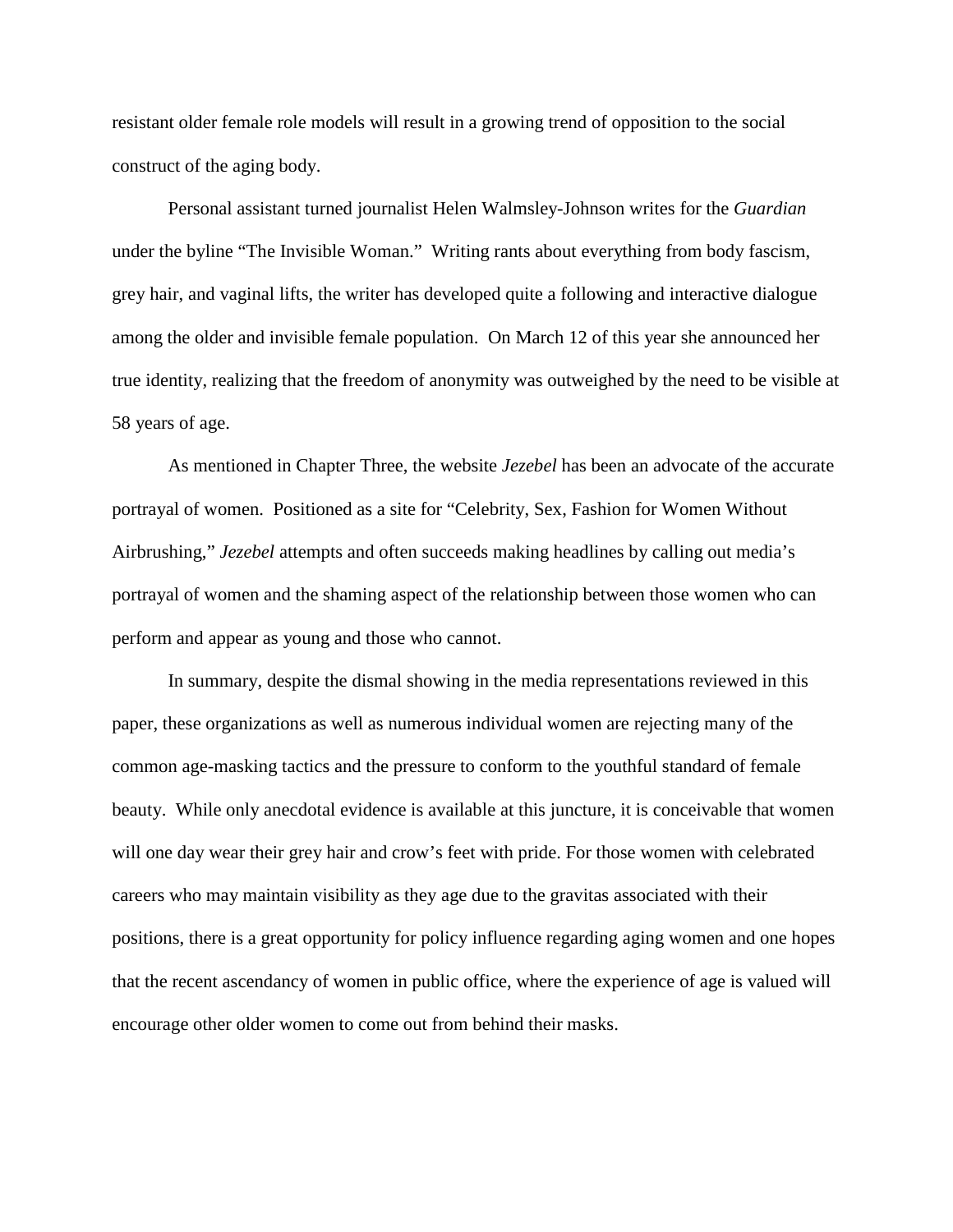#### BIBILIOGRAPHY

Andrews, M. (1999). The Seduction of Agelessness. *Ageing & Society, 19* (3) 301-318.

- Barrett, A., Pai, M., Redmond, R. (2012). "It's your badge of inclusion": The Red Hat Society as a gendered subculture of aging. *Journal of Aging Studies, 26*: 527- 538.
- Barrett, A. and Robbins, C. (2008). The Multiple Sources of Women's Aging Anxiety and Their Relationship With Psychological Distress. *Journal of Aging & Health, 20* (1): 32-65.
- Bazzini, D.G., McIntosh, W.D., Smith, S.M., Cook, S., & Harris, C. (1997). The aging woman in popular film: Underrepresented, unattractive, unfriendly, and unintelligent. *Sex Roles, 36* (7/8): 531-543.
- Berlatsky, N. (2013). Women's Magazines Objectify Women Just as Much as Men's Magazines Do. *The Atlantic*. March.
- Calasanti, T., Slevin, K.F., King, N. (2006). Ageism and Feminism: From "Et Cetera" to Center. *NWSA Journal, 18* (1): 13-30.
- Casper, M.J. & Moore, L.J. (2009). *Missing Bodies: The Politics of Visibility*. New York, NY: New York University Press.
- Clarke, L. H., Griffin, M., and Maliha, K. (2009). Bat wings, bunions, and turkey wattles: body transgressions and older women's strategic clothing choices. *Ageing & Society, 29*: 709-726.
- Clarke, L.H. (2011). *Facing Age: Women Growing Older in Anti-Aging Culture*. Lanham, MD: Rowman & Littlefield Publishers, Inc.
- Collins, R. (2011). Content Analysis of Gender Roles in Media: Where Are We Now and Where Should We Go? *Sex Roles, 64*: 290-298.

Cooley, C.H. (1902). *Human Nature and The Social Order*. New York: Scribners.

Crary, D. (2011). Boomers Will Be Pumping Billions into Anti-Aging Industry. *Huffington Post*. Retrieved January 15, 2014 from [http://huffington](http://huffington/) post.com.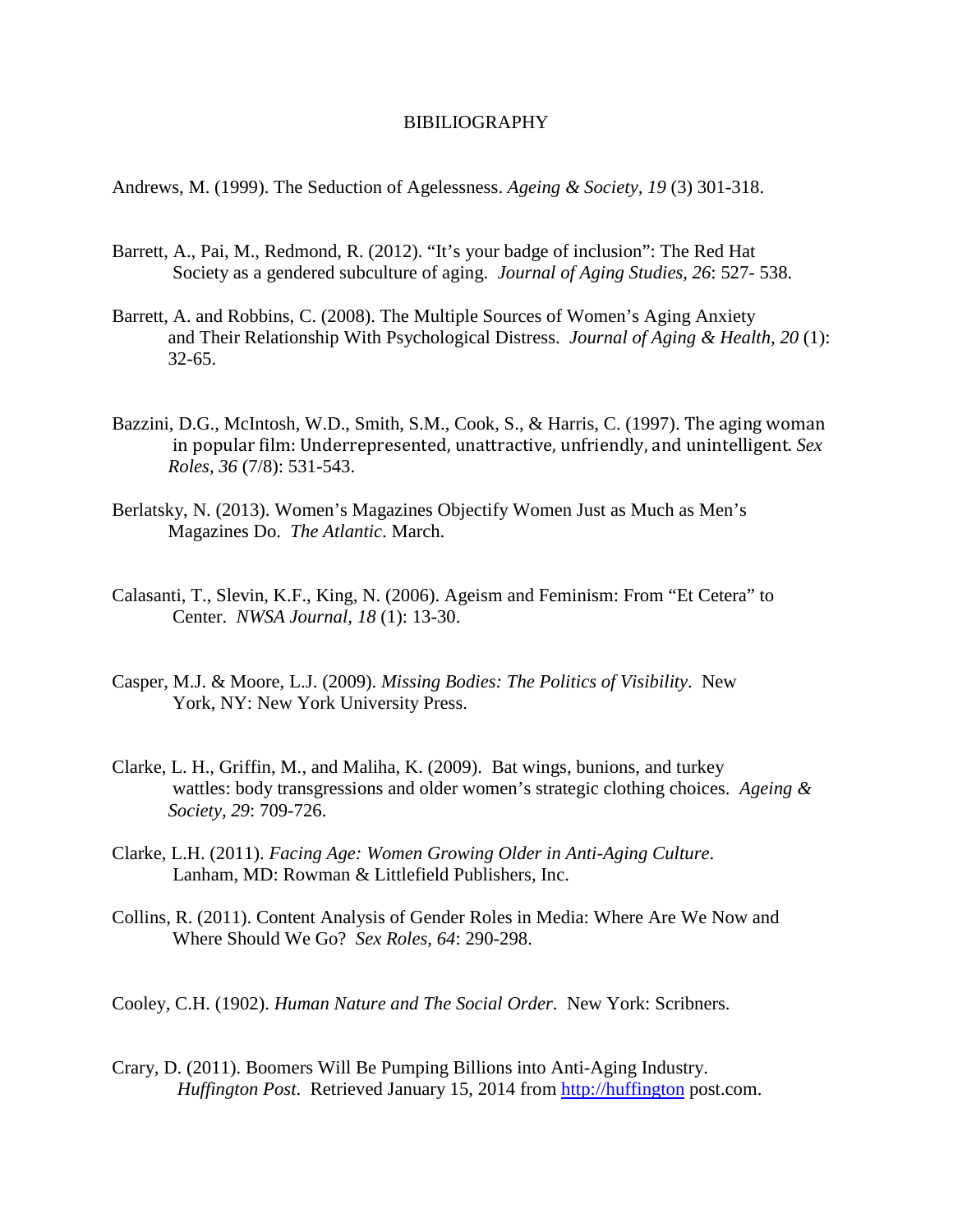- Crocker, J. & Major, B. (1989). Social stigma and self-esteem: The self-protective properties of stigma. *Psychological Review, 96* (4): 603-630.
- Cruikshank, M. (2003). *Learning to be Old* Author Takes Hard Look at Myths of Aging. (Electronic Version) *Aging Today, 24*:3.
- Ellison, K. (2014). Age Transcended: A semiotic and rhetorical analysis of the discourse of agelessness in North American anti-aging skin care advertisements. *Journal of Aging Studies, 29*: 20-31.
- Featherstone, M. (2003). The Body in Consumer Culture. In D. Clarke, M. Doel & K. Housiaux (Eds.), *The Consumption Reader*. New York: Routledge Press.
- Featherstone, M. (2007). *Consumer Culture and Postmodernism*. London: Sage Publications.
- Featherstone, M. & Werick, A. (1995). *Images of Aging: Cultural Representations of Later Life*. London: Routledge Press.
- Gecas, V. & Schwalbe, M. (1983). Beyond the Looking-Glass Self: Social Structure and Efficacy-Based Self-Esteem. *Social Psychology Quarterly, 46* (2) 77-88.
- Gilbert, M. & Hines, T. (2000). Male Entertainment Award Winners are Older than Female Award Winners. *Psychological Reports, 86* (1): 175-178.
- Gilleard, C. and Higgs, P. (2009). The Power of Silver: Age and Identity Politics in the 21st Century. *Journal of Aging & Social Policy, 21*: 277-295.
- Gilleard, C. & Higgs, P. (2011). Ageing, abjection and embodiment in the fourth age. *Journal of Aging Studies, 25*: 135-142.
- Gilleard, C. and Higgs, P. (2013). The fourth age and the concept of a 'social imaginary': A theoretical excursus. *Journal of Aging Studies, 27*: 368-376.
- Goffman, E. (2009). *Stigma: Notes on the Management of a Spoiled Identity*. New York: Simon & Schuster.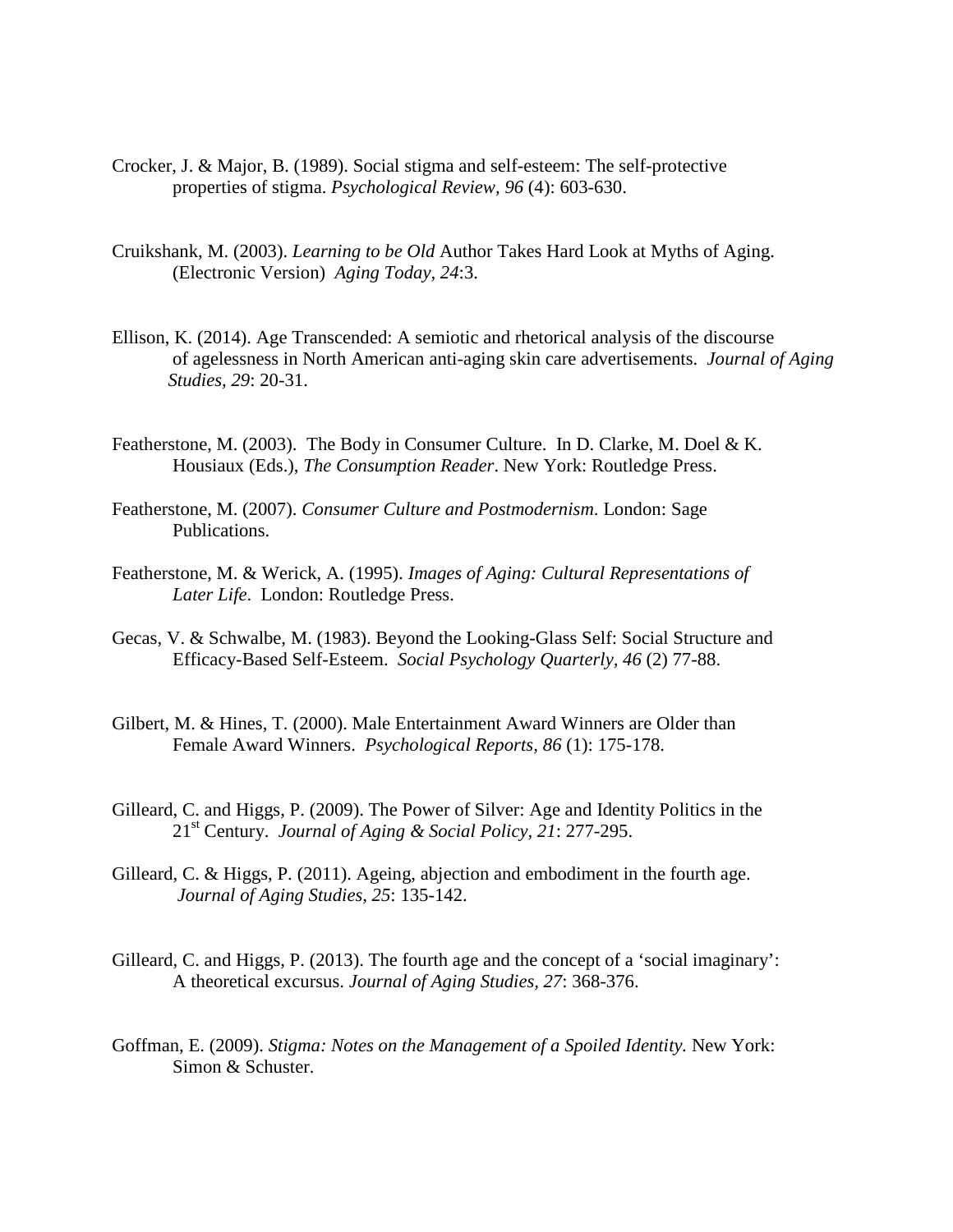Goffman, E. (1979). *Gender Advertisements*. Cambridge, MA: Harvard University Press.

- Haas, C. J., Pawlow, L.A., Pettibone, J., & Segrist, D.J. (2012). An Intervention for the Negative Influence of Media on Body Esteem. *College Student Journal, Southern Illinois University*. (p. 405).
- Hayflick, L. (2004). "Anti-Aging" is an Oxymoron. *Journal of Gerontology, 59A* (6): 573-578.
- Hepworth, M. & Featherstone, M. (2005). Images of Aging: Cultural Representations in Later Life. In M Johnson (Ed.), *The Cambridge Handbook of Age & Ageing*. Cambridge: Cambridge University Press.
- Hurd, L.C. (1999). "We're Not Old!": Older Women's Negotiation of Aging and Oldness. *Journal of Aging Studies, 13* (4) 419-439.
- Hurd, L.C. (2000). Older Women's Body Image and Embodied Experience: An Exploration. *Journal of Women & Aging, 12* (3/4) 77-96.
- *Jezebel*. (2014). **jezebel**.com/here-are-the-unretouched-images-from-**lena**-**dunham**..
- Jones, I. R., Higgs, P. (2010). The natural, the normal and the normative: Contested terrains in ageing and old age. *Social Science & Medicine, 71*: 1513-1519.
- Kirkland, A. (2011). The Environmental Account of Obesity: A case for Feminist Skepticism. *Signs: Journal of Women In Culture & Society, 36* (2) 463-485.
- Krainitzki, E. (2014). Judi Dench's age-inappropriateness and the role of M: Challenging Normative Temporality. *Journal of Aging Studies, 29*: 32-40.
- Kristeva, J. (1982). Powers of Horror: An Essay on Abjection. New York, NY: Columbia University Press.

*Ladies Home Journal*. (February, 2014). Retrieved from www.lhj.com.

Laslett, P. (1989). *A Fresh Map of Life: The Emergence of the Third Age*. London: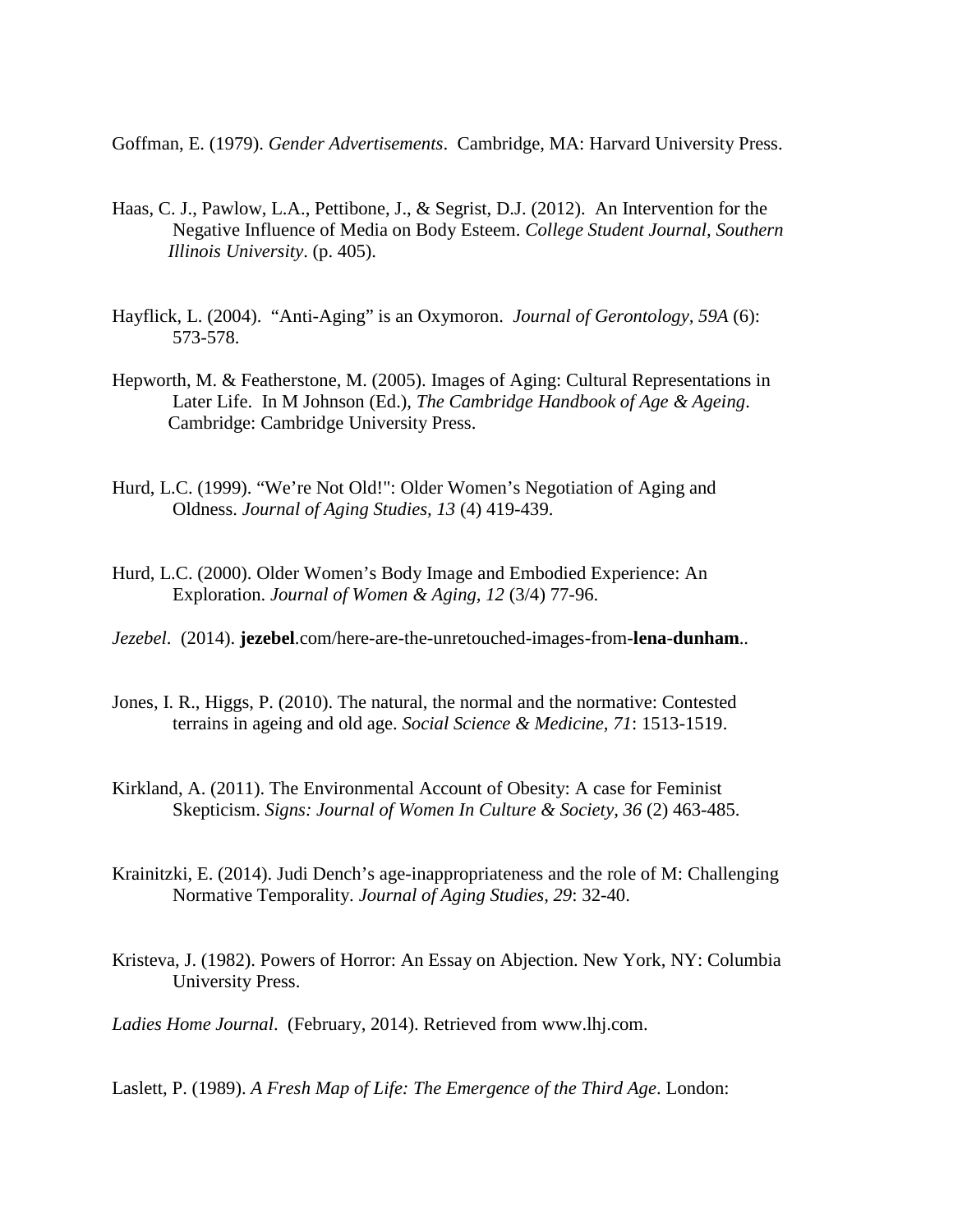George Weidenfeld & Nicolson, Ltd.

- Levy, B.R. & Myers, L.M. (2004). Preventive Health Behaviors Influenced by Self-Perceptions of Aging. *Preventive Medicine, 39* (3): 625-629.
- Lewis, D.C., Medvedev, K., Seponski, D. (2011). Awakening to the desires of older women: Deconstructing ageism within fashion magazines. *Journal of Aging Studies, 25*: 101-109.
- Lipschultz, J., Hilt, M., Reilly, H.J. (2007). Organizing the Baby Boomer Construct: An Exploration of Marketing, Social Systems, and Culture. *Educational Gerontology, 33*: 759-773.
- Mehlman, M., Binstock, R.H., Juengst, E., Ponsaran, R., and Whitehouse, P. (2004). Anti-Aging Medicine: Can Consumers be Better Protected? *The Gerontologist, 44* (3): 304-310.
- Midlife and Beyond: Issues for Aging Women. (December 2004). *redOrbit: Your Universe Online*. Retrieved March 13, 2013, from http://redorbit.com/news/health.
- Montemurro, B. & Gillen, M. (2013). Wrinkles and Sagging Flesh: Exploring Transformations in Women's Sexual Body Image. *Journal of Women and Aging, 25*: 3- 23.

*More* Magazine. (February, 2014). www.more.com/more-magazine-covers-2013.

- Morrell, C.M. (2003). Empowerment and long-living women: return to the rejected body. *Journal of Aging Studies, 17*: 69-85.
- Mkytyn, C. (2008). Medicalizing the optimal: Anti-Aging medicine and the quandary of intervention. *Journal of Aging Studies, 22*: 313-321.

*New Beauty: The Beauty Authority*. (2014, Winter Spring).

Ortner, S. (1972). In M.Z. Rosaldo & L. Lamphere (Eds.), *Women, Culture & Society*. Stanford, California, Stanford University Press.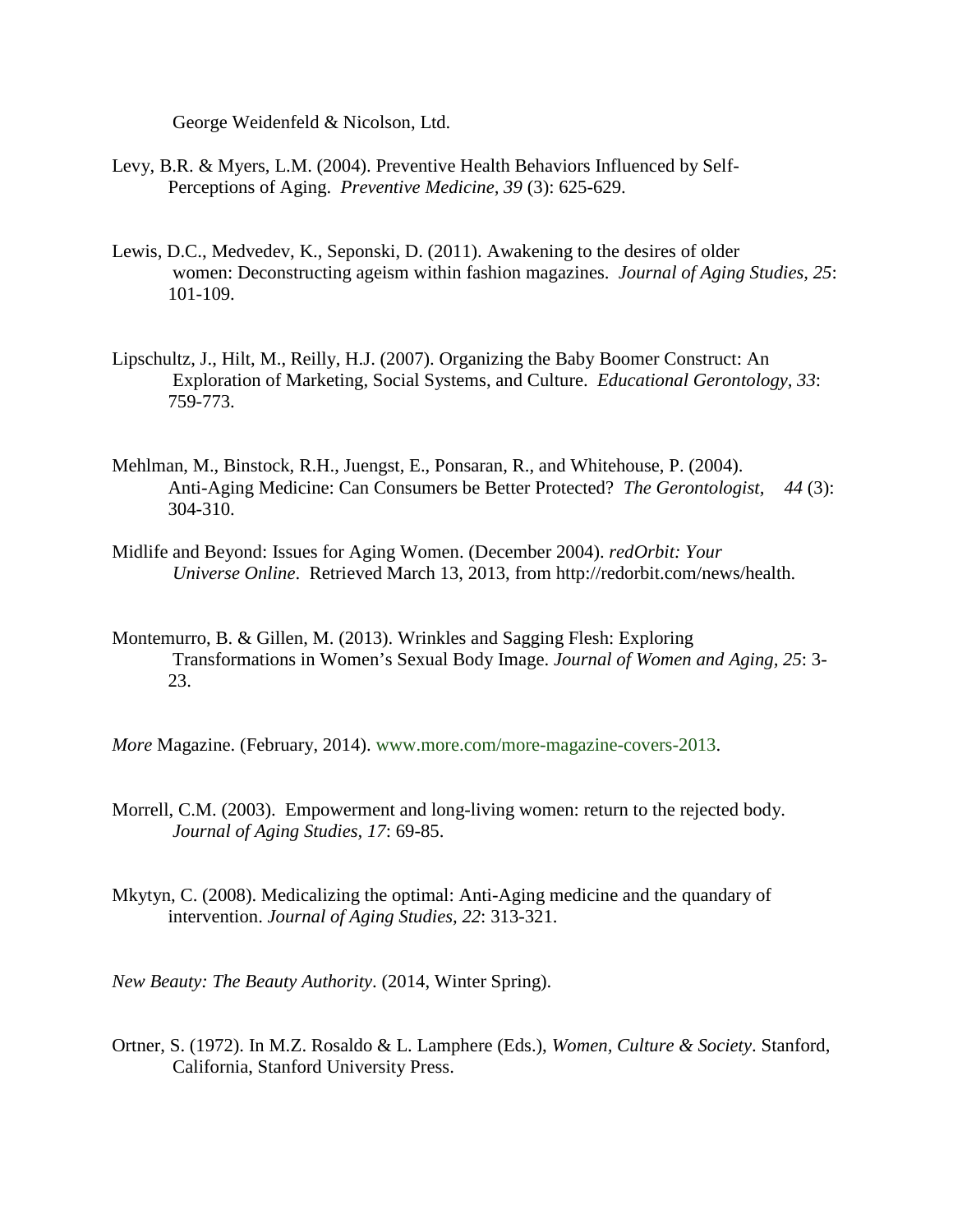- Ory, M., Hoffman, M.K., Hawkins, M., Sanner, B., Mockenhaupt, R. (2003). Challenging Aging Stereotypes: Strategies for Creating a More Active Society. *American Journal of Preventive Medicine, 25*: 164-171.
- PR Newswire (2013). Antiaging Products and Services: The Global Market. New York, August 19, 2013.
- Purdie-Vaughns, V. & Eibach, R. (2008). Intersectional Invisibility: The Distinctive Advantages and Disadvantages of Multiple Subordinate-Group Identities. *Sex Roles, 59:* 377-391.
- *redOrbit*: Your Universe Online. (2004). Midlife and Beyond: Issues for Aging Women. *www.redorbit.com/news/health/109713*.
- Rochat, P. & Zahavi, D. (2011). The Uncanny Mirror: A re-framing of mirror self-experience. *Consciousness & Cognition, 20* (2): 204-213.
- Rose, N. (2007). *The Politics of Life Itself: Biomedicine, Power, and Subjectivity in the Twentyfirst Century.* Princeton, New Jersey: Princeton University Press.
- Ross, C. (1997). Redefinitions of Abjection in Contemporary Performances of the Female Body. *RES: Anthropology and Aesthetics, 31*: 149-156.
- Shriver, M. & The Center for American Progress. (2014). *A Woman's Nation Pushes Back from the Brink.*
- Silver, C. B. (2003). Gendered Identities in old age: Toward (de) gendering? *Journal of Aging Studies, 17* (4): 379-397.
- Smirnova, M.H. (2012). A will to youth: The women's anti-aging elixir. *Social Science & Medicine, 75*: 1236-1243.
- Solomon, M.R. (1983). The Role of Products as Social Stimuli: A symbolic Interactionism Perspective. *Journal of Consumer Research, 10* (3) 319-329.
- Stephens, N. (1991). Cognitive Age: a useful concept for Advertising? *Journal of Advertising, 20* (4).
- Twigg, J. (2004). The body, gender, and age: Feminist Insights in social gerontology. *Journal of*